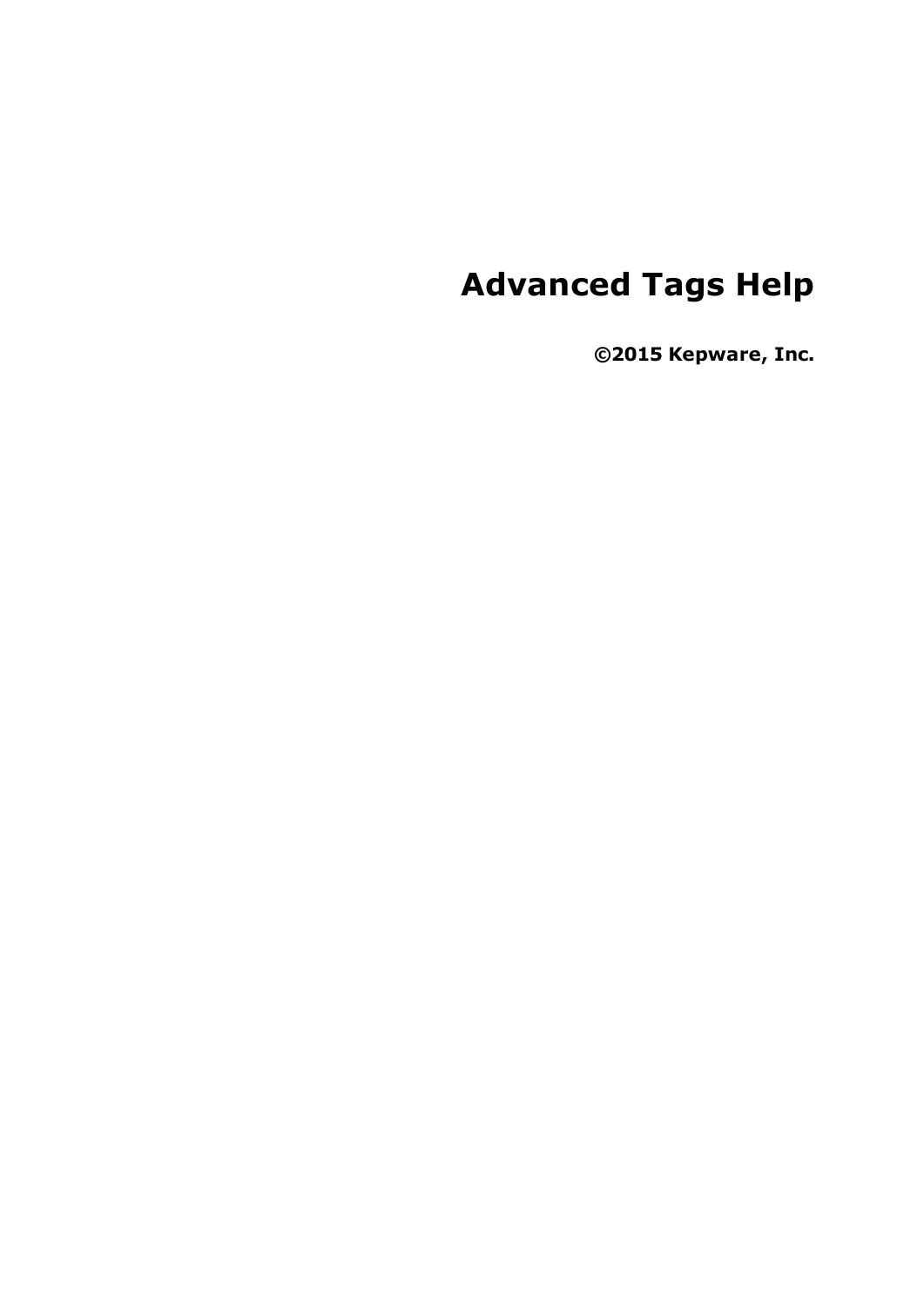# <span id="page-1-0"></span>**Table of Contents**

| <advanced name="" tag=""> is invalid. Verify the tag references valid server tags and does not contain any</advanced>            |  |
|----------------------------------------------------------------------------------------------------------------------------------|--|
|                                                                                                                                  |  |
| References to array tags with an unsupported or array data type are not allowed <tag name="">. 27</tag>                          |  |
|                                                                                                                                  |  |
|                                                                                                                                  |  |
|                                                                                                                                  |  |
|                                                                                                                                  |  |
| Unable to start complete tag <tag name=""> for element <element> on tag <advanced name="" tag="">. 27</advanced></element></tag> |  |
|                                                                                                                                  |  |
| Unable to start element tag <tag name=""> on tag <advanced name="" tag="">.  28</advanced></tag>                                 |  |
|                                                                                                                                  |  |
| Unable to start required tag reference <reference> in expression <expression>. 28</expression></reference>                       |  |
| Unable to start trigger tag <tag name=""> for element <element> on tag <advanced name="" tag="">. 29</advanced></element></tag>  |  |
|                                                                                                                                  |  |
|                                                                                                                                  |  |
| Error importing CSV complex element record <record index="">. Insert by <value> is invalid. Insert by</value></record>           |  |
| Error importing CSV complex element record < record index>. Update rate < value> <units> is out of</units>                       |  |
| Error importing CSV tag <tag name="">. Comparison <comparison> is invalid. Comparison set to</comparison></tag>                  |  |
| Error importing CSV tag <tag name="">. Data type <data type=""> is not valid for the tag type. Data type</data></tag>            |  |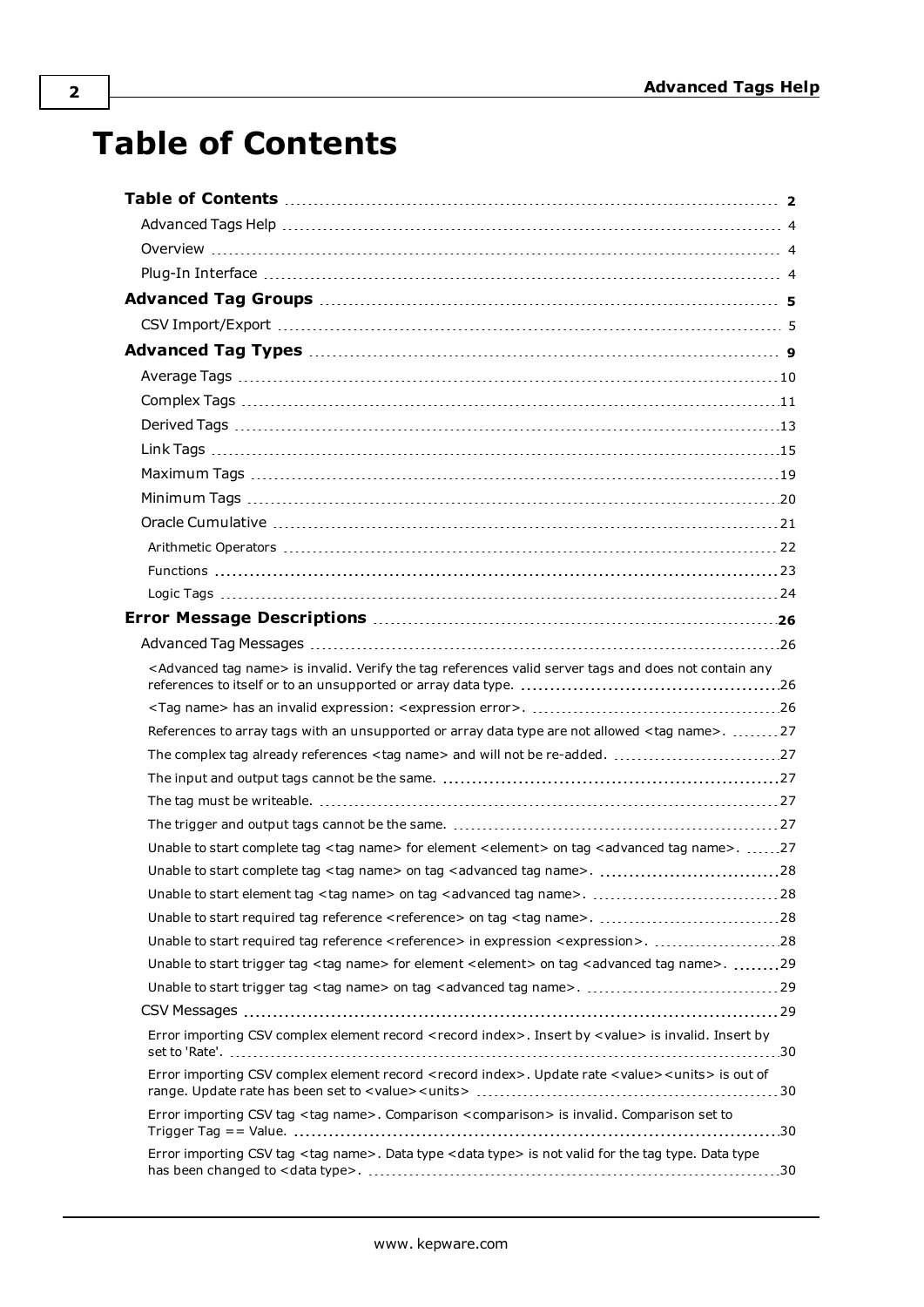| Error importing CSV tag <tag name="">. Maximum value <max value=""> is out of range. Maximum value</max></tag>                                   |  |
|--------------------------------------------------------------------------------------------------------------------------------------------------|--|
| Error importing CSV tag <tag name="">. Run by <value> is invalid. Run by set to 'Rate'. 31</value></tag>                                         |  |
| Error importing CSV tag <tag name="">. Run by rate <value> <units> is out of range. Run by rate has</units></value></tag>                        |  |
| Error importing CSV tag <tag name="">. Link mode <link mode=""/> is invalid. Link mode set to On Data</tag>                                      |  |
| Error importing CSV tag <tag name="">. Trigger scan rate <value> <units> is out of range. Trigger</units></value></tag>                          |  |
| Error importing CSV tag <tag name="">. Link mode <link mode=""/> is invalid. Link mode set to On Data</tag>                                      |  |
| Error importing CSV tag <tag name="">. Trigger type <trigger type=""> is invalid. Trigger type set to</trigger></tag>                            |  |
| Error importing CSV tag <tag name="">. Update by <update rate=""> is invalid. Update by set to <update< td=""><td></td></update<></update></tag> |  |
| Error importing CSV tag <tag name="">. Link rate <value> <units> is out of range. Link rate has been</units></value></tag>                       |  |
| Error importing CSV tag <tag name="">. Update rate <value><units> is out of range. Update rate has</units></value></tag>                         |  |
| Error importing CSV tag data. No advanced tag records found in CSV file. 33                                                                      |  |
|                                                                                                                                                  |  |
|                                                                                                                                                  |  |
|                                                                                                                                                  |  |
|                                                                                                                                                  |  |
|                                                                                                                                                  |  |
|                                                                                                                                                  |  |
|                                                                                                                                                  |  |
|                                                                                                                                                  |  |
|                                                                                                                                                  |  |
|                                                                                                                                                  |  |
|                                                                                                                                                  |  |
|                                                                                                                                                  |  |
|                                                                                                                                                  |  |

**3**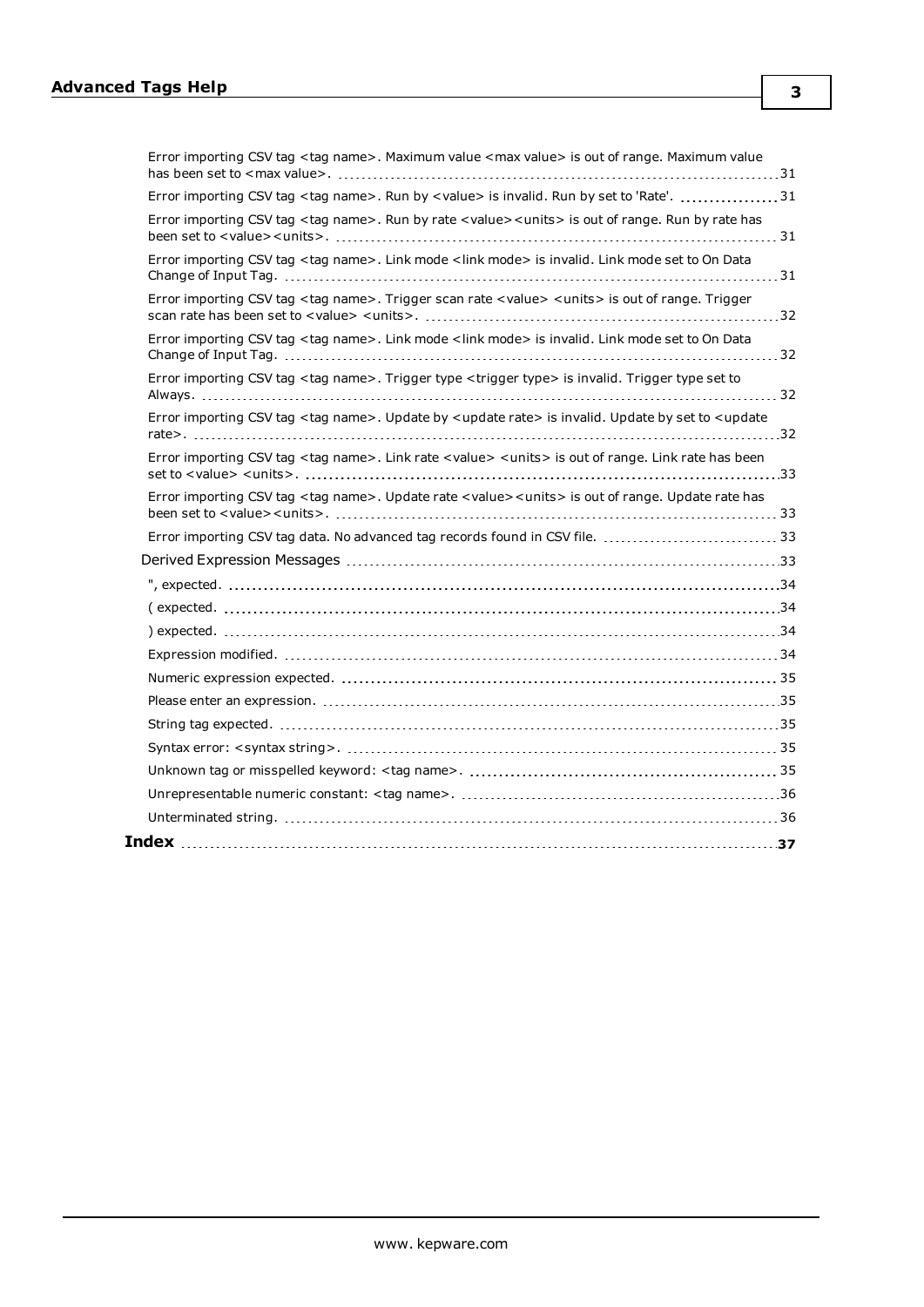### <span id="page-3-0"></span>**Advanced Tags Help**

Help version 1.072

#### **CONTENTS**

**[Overview](#page-3-1)** What are Advanced Tags?

#### **[Advanced](#page-4-0) Tag Groups**

How are Advanced Tag Groups used?

#### **[Advanced](#page-8-0) Tag Types**

What are the different kinds of Advanced Tags?

#### **Error [Descriptions](#page-25-0)**

<span id="page-3-1"></span>What error messages do Advanced Tags produce?

#### **Overview**

Advanced Tags are used to perform basic analytics such as math, logic and evaluation functions on other tags. There are currently seven types of Advanced Tags: Average, Complex, Derived, Link, Minimum, Maximum and Oracle Cumulative.

#### <span id="page-3-2"></span>**Plug-In Interface**

The Advanced Tags Plug-In interface consists of a Project View and Detail View, located on the left and right panes of the user interface respectively. The toolbar is located above both views, and contains all of the options available to the Advanced Tags objects. Users may also access these options by clicking **Edit** | **Advanced Tags**.

| Runtime                                           |                     |                 |           |                                                                                                                                                             | $\mathbf{x}$<br>▣<br>$\equiv$ |
|---------------------------------------------------|---------------------|-----------------|-----------|-------------------------------------------------------------------------------------------------------------------------------------------------------------|-------------------------------|
| <b>File</b><br>Edit<br>View<br>Tools              | Runtime<br>Help     |                 |           |                                                                                                                                                             |                               |
| ø<br><b>DB</b> d                                  | Advanced Tags       |                 |           | $\rightarrow$ 4 + $\rightarrow$ 4 + $\rightarrow$ 4 + $\rightarrow$ 4 + $\rightarrow$ 4 + $\rightarrow$ 7 + $\rightarrow$ 4 + $\rightarrow$ 7 $\rightarrow$ |                               |
| <b>E</b> <sup>6</sup> A <sup>†</sup> AdvancedTags | Tag Na              | <b>Tag Type</b> | Data Type | <b>Description</b>                                                                                                                                          |                               |
| <b>Communication</b>                              | $\sqrt[6]{7}$ Tag_1 | Average         | Double    |                                                                                                                                                             |                               |
|                                                   | $eC$ Tag_2          | Complex         | String    |                                                                                                                                                             |                               |
|                                                   | $\sqrt{1}$ Tag_3    | Derived         | Double    |                                                                                                                                                             |                               |
|                                                   | <b>Tag_4</b>        | Maximum         | Double    |                                                                                                                                                             |                               |
|                                                   | <b>Ed</b> Tag_5     | Minimum         | Double    |                                                                                                                                                             |                               |
|                                                   | <b>Pod</b> Tag_6    | Link            | String    |                                                                                                                                                             |                               |
|                                                   | $60$ Tag_7          | Oracle Cu       | Word      |                                                                                                                                                             |                               |
|                                                   | ∢                   |                 | Ш         |                                                                                                                                                             | k                             |

**Note:** Drag and drop can be used to move objects. To copy objects, press and hold the Control key during drag and drop.

#### **Project View**

The Project View displays the Advanced Tags hierarchy, which consists of a root \_AdvancedTags node and Advanced Tag groups. \_AdvancedTags is the root node for the Advanced Tags hierarchy, to which Advanced Tags and/or groups can be added. Advanced Tag groups are used for organization, and may contain Advanced Tags and/or other groups.

**Note:** In the image above, the Advanced Tag Group is labeled "Group1."

#### **Detail View**

The Detail View displays the Advanced Tags under the node currently selected in the Project View. Users can create, edit, enable, disable, copy, cut, paste, delete and drag and drop tags to nodes in the Project View.

#### **Toolbar**

The Toolbar provides convenient access to all of the Advanced Tag functions (such as adding objects, editing objects, enabling, disabling objects, cutting, copying, pasting and undoing events).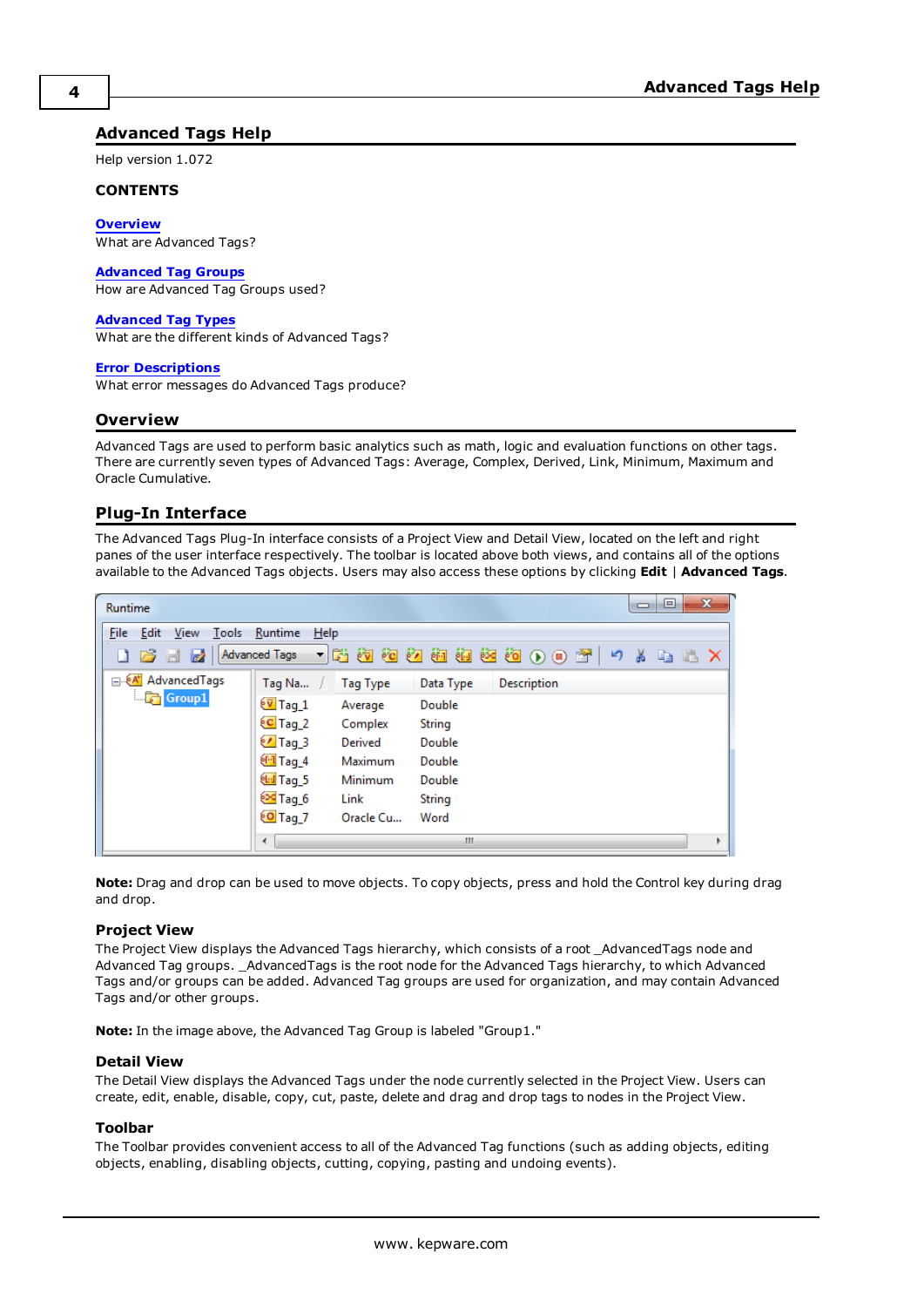#### <span id="page-4-0"></span>**Advanced Tag Groups**

Advanced Tag groups are used to organize Advanced Tags and other groups.

|         | <b>Advanced Tag Group Properties</b>                                        | x                           |
|---------|-----------------------------------------------------------------------------|-----------------------------|
| Name:   | Group1<br>Tags assigned to this group: 7<br>Tags assigned to this branch: 7 | ОК<br>Cancel<br><b>Help</b> |
| Enabled |                                                                             |                             |

Descriptions of the parameters are as follows:

- <sup>l</sup> **Name:** This parameter specifies the name of the tag group. The name cannot start with an underscore and must be unique among sibling tag groups. It may be up to 512 characters in length.
- <sup>l</sup> **Tags assigned to this group:** This informational text reports the number of tags assigned to the current tag group.
- <sup>l</sup> **Tags assigned to this branch:** This informational text reports the number of tags assigned to the current tag group and all descendant tag groups.
- <sup>l</sup> **Enabled:** This parameter specifies the state of the tag group. If a tag group is disabled, all descendant tags and tag groups are also disabled.

#### <span id="page-4-1"></span>**CSV Import/Export**

The Advanced Tags Plug-In supports the import and export of tag data in a Comma Separated Variable (CSV) file. When using CSV import and export, tags are created quickly in the desired application. CSV functions are only available when an Advanced Tag Group is selected. Furthermore, parameters that are not defined in the CSV file are assigned appropriate default values.

#### **Notes:**

- For information on specifying which character to use as the variable (comma or semicolon), refer to "Options - General" in the server help file.
- CSV files generated with an earlier version of the Advanced Tags Plug-In may contain property names and values that differ from the current version format. Although these files import without problems, it is recommended that editing for CSV import occurs using the latest CSV export format.

To jump to a specific section, select a link from the list below.

**Exporting an [Advanced](#page-4-2) Tag Group List [Importing](#page-7-0) a CSV Tag List into the Server Using Other [Characters](#page-7-1) as the Delimiter**

#### **Creating a Template**

The easiest way to create an import CSV file is to create a template. For more information, refer to the instructions below.

- 1. To start, create an Advanced Tag Group. Then, define an Advanced Tag of each type to be used in the project.
- <span id="page-4-2"></span>2. Next, export the tag group as a CSV file.
- 3. Use this template in a spreadsheet application that supports CSV files, and then modify the file as desired.

**Note:** Users can save the CSV file to disk, and then re-import it into the server beneath the same tag group or a new tag group.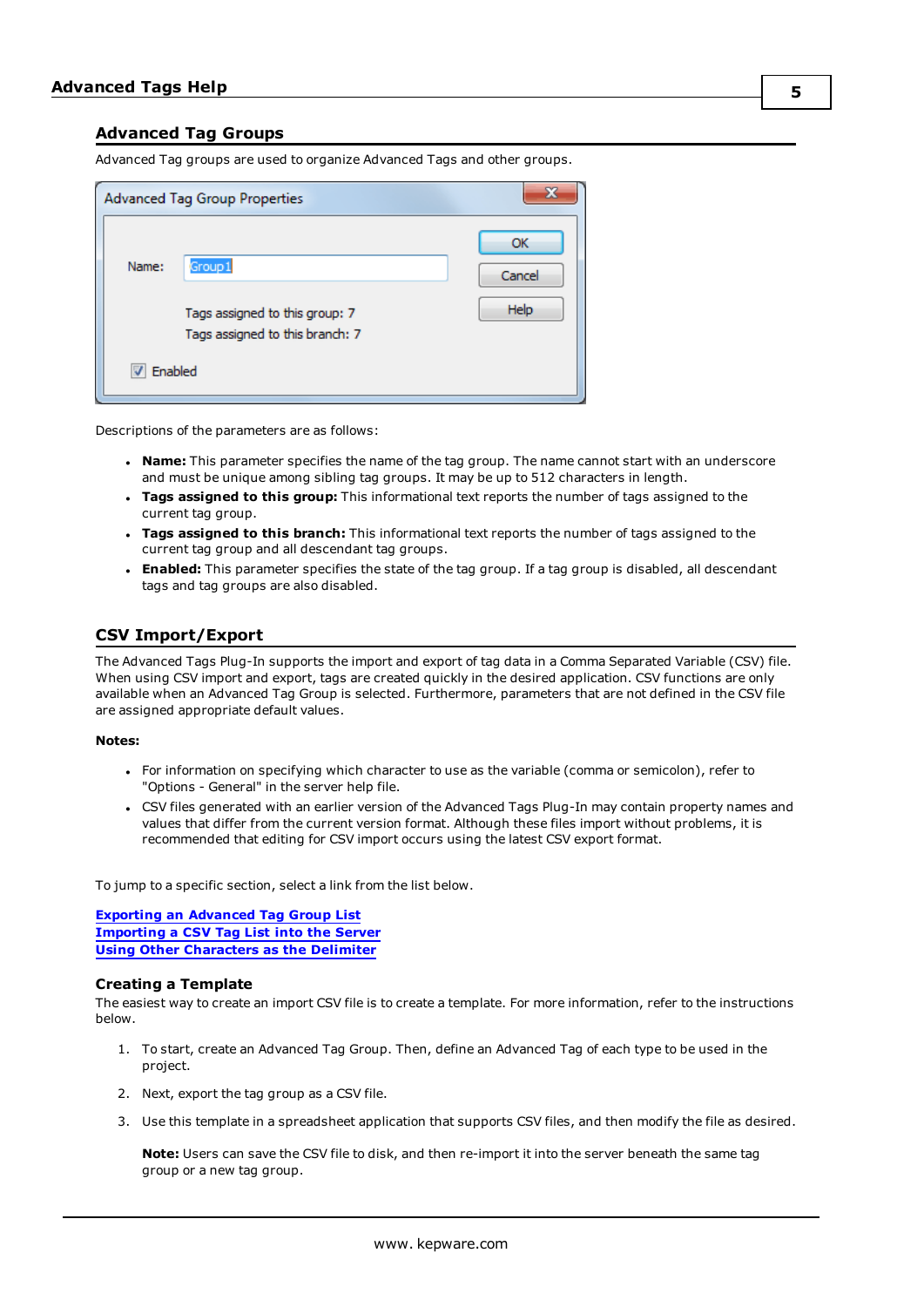**Note:** Microsoft Excel is an excellent tool for editing large groups of tags outside the server. Once a template CSV file has been exported, it can be loaded directly into Excel for editing. A CSV file load in Excel would appear as shown below.

#### **[Example](#page-7-2) CSV**

Exporting an Advanced Tag Group list generates a .CSV text file that contains a section for each Advanced Tag type, in addition to a section for Complex Tag elements. Each section contains a heading record followed by a record for each tag defined under the selected tag group. The heading records contain the following column names: AverageTag, OracleCumulativeTag, ComplexTag, DerivedTag, LinkTag, MaximumTag, MinimumTag, and ComplexTagElement. Column names must be exactly the same as those listed; however, columns may be in any order and all columns (except for "Name," "Tag Name," and "Complex Tag Reference") are optional.

**Important:** The Advanced Tag type sections may be in any order, with the exception of the Complex Tag Elements section. That section must be placed after the Complex Tags section. A Complex Tag Element must reference the Complex Tag to which it belongs. If the parent Complex Tag is not added during import (due to omission from the CSV file or another error), the Complex Tag Element is not added.

#### **AverageTag Fields**

| <b>Column Name</b> | <b>Values</b>                                                                                                   |
|--------------------|-----------------------------------------------------------------------------------------------------------------|
| Record Type        | "Average Tag"                                                                                                   |
| Name               | The tag name (with path relative to the tag group being imported/exported).                                     |
| Description        | The tag description (which may be up to 64 characters).                                                         |
| Enabled            | 1 to enable, and 0 to disable.                                                                                  |
| Source             | The tag from the server for which an average is calculated.                                                     |
| Data Type          | The Average Tag's data type.                                                                                    |
| Run Tag            | The tag to be monitored to determine if it is appropriate to calculate the<br>average value of the Average Tag. |

#### **OracleCumulativeTag Fields**

| Column Name   | <b>Values</b>                                                               |
|---------------|-----------------------------------------------------------------------------|
| Record Type   | "Oracle Cumulative Tag"                                                     |
| Name          | The tag name (with path relative to the tag group being imported/exported). |
| Description   | The tag description (which may be up to 64 characters).                     |
| Enabled       | 1 to enable, and 0 to disable.                                              |
| Source        | The tag from the server for which the cumulative value is calculated.       |
| Data Type     | The Oracle Cumulative Tag's data type.                                      |
| Maximum Value | The maximum value of the tag being used.                                    |

#### **ComplexTag Fields**

| <b>Column Name</b> | <b>Values</b>                                                                                              |
|--------------------|------------------------------------------------------------------------------------------------------------|
| Record Type        | "Complex Tag"                                                                                              |
| Name               | The tag name (with path relative to the tag group being imported/exported).                                |
| Description        | The tag description (which may be up to 64 characters).                                                    |
| Enabled            | 1 to enable, and 0 to disable.                                                                             |
| Update By          | Options include Rate or Trigger.                                                                           |
| Rate               | The value for the update rate.                                                                             |
| Rate Units         | Options include milliseconds, seconds, minutes, hours, or days.                                            |
| Trigger Tag        | The tag from the server that triggers the Complex Tag update.                                              |
| Complete Tag       | The tag from the server that is set once a Complex Tag update has been sent<br>to all subscribing clients. |

### **DerivedTag Fields**

| <b>Column Name</b> | <b>Values</b>                                                               |
|--------------------|-----------------------------------------------------------------------------|
| Record Type        | "Derived Tag"                                                               |
| Name               | The tag name (with path relative to the tag group being imported/exported). |
| Description        | The tag description (which may be up to 64 characters).                     |
| Enabled            | 1 to enable, and 0 to disable.                                              |
| Data Type          | The Derived Tag's data type.                                                |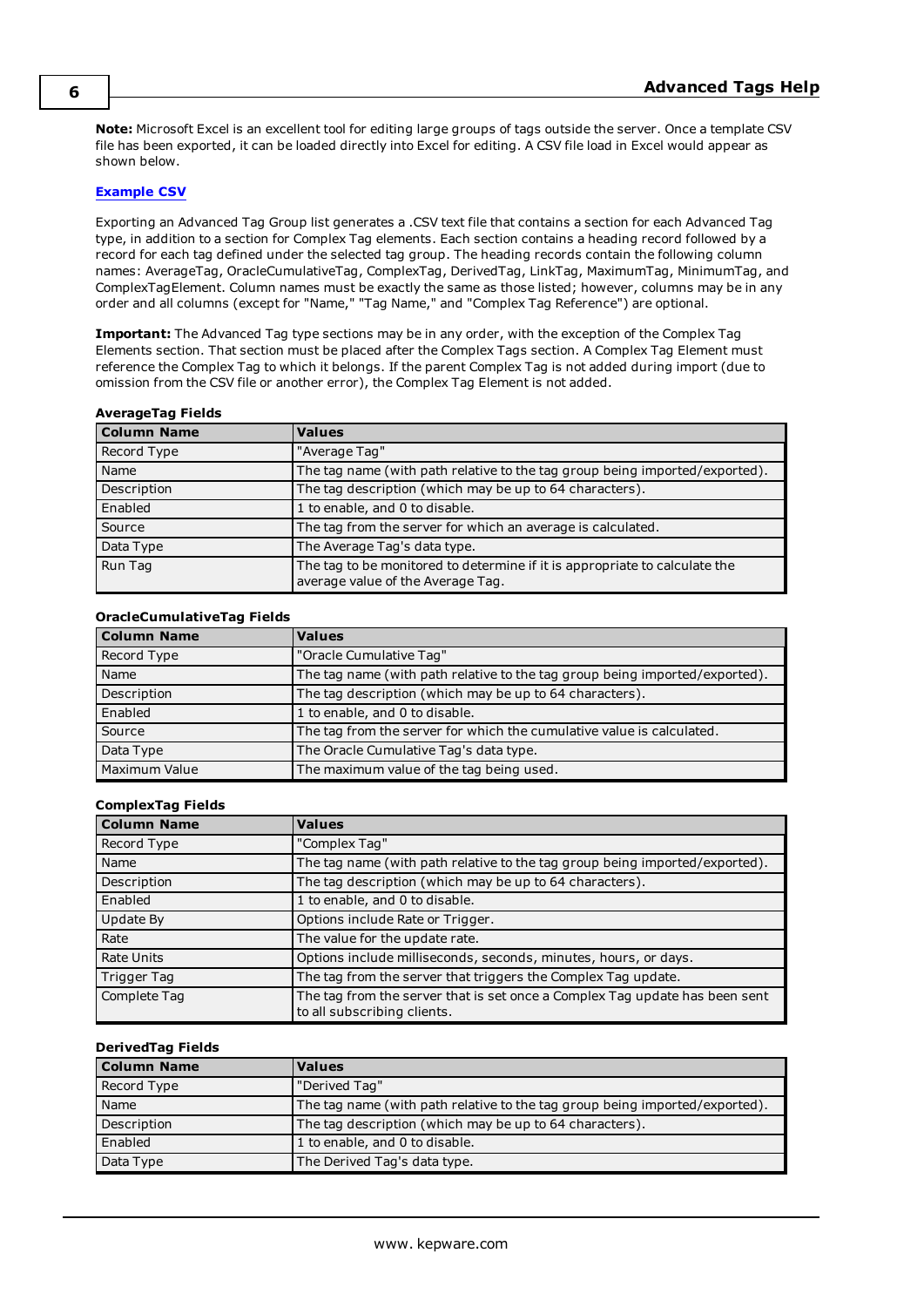# **Advanced Tags Help**

| <b>Column Name</b> | <b>Values</b>                                                                      |
|--------------------|------------------------------------------------------------------------------------|
| Expression         | The expression to be executed by the tag.                                          |
| Run By             | Options include Rate or Trigger.                                                   |
| Rate               | The value for the update rate.                                                     |
| <b>Rate Units</b>  | Options include milliseconds, seconds, minutes, hours, or days.                    |
| <b>Trigger Tag</b> | The tag from the server that triggers the expression to be evaluated/run.          |
| Complete Tag       | The tag from the server that is set once the expression has been<br>evaluated/run. |

## **LinkTag Fields**

| <b>Column Name</b> | <b>Values</b>                                                                                                                                                                          |
|--------------------|----------------------------------------------------------------------------------------------------------------------------------------------------------------------------------------|
| Record Type        | "Link Tag"                                                                                                                                                                             |
| Name               | The tag name (with path relative to the tag group being imported/exported).                                                                                                            |
| Description        | The tag description (which may be up to 64 characters).                                                                                                                                |
| Enabled            | 1 to enable, and 0 to disable.                                                                                                                                                         |
| Input Tag          | The server tag used as the source of the link.                                                                                                                                         |
| Output Tag         | The server tag used as the destination of the link.                                                                                                                                    |
| Dead Value         | The value written to the Output if the Input is of bad quality.                                                                                                                        |
| Link Mode          | Options include On Data Change of Input Tag, On Data Change of Input Tag<br>(Ignore Initial Update), and On Interval.                                                                  |
| Link Rate          | The link rate is in milliseconds.                                                                                                                                                      |
| Trigger Tag        | The tag value compared to the Value parameter using the Comparison<br>parameter.                                                                                                       |
| Comparison         | Options include the following:<br>Trigger Tag $=$ Value<br>Trigger Tag != Value<br>Trigger Tag > Value<br>Trigger Tag $>$ = Value<br>Trigger Tag < Value<br>Trigger Tag $\leq$ - Value |
| Value              | The Value compared to the Trigger Tag.                                                                                                                                                 |
| Trigger Link Mode  | Options include Always, While Trigger Comparison True, and On Trigger<br>Comparison True.                                                                                              |
| Trigger Scan Rate  | The trigger scan rate in milliseconds.                                                                                                                                                 |

### **MaximumTag Fields**

| <b>Column Name</b> | <b>Values</b>                                                                                                   |
|--------------------|-----------------------------------------------------------------------------------------------------------------|
| Record Type        | "Maximum Tag"                                                                                                   |
| Name               | The tag name (with path relative to the tag group being imported/exported).                                     |
| Description        | The tag description (which may be up to 64 characters).                                                         |
| Enabled            | 1 to enable, and 0 to disable.                                                                                  |
| Input Tag          | The tag from the server for which a maximum value is calculated.                                                |
| Data Type          | The Maximum Tag's data type.                                                                                    |
| Run Tag            | The tag to be monitored to determine if it is appropriate to calculate the<br>maximum value of the Maximum Tag. |

### **MinimumTag Fields**

| <b>Column Name</b> | <b>Values</b>                                                                                                   |
|--------------------|-----------------------------------------------------------------------------------------------------------------|
| Record Type        | "Minimum Tag"                                                                                                   |
| Name               | The tag name (with path relative to the tag group being imported/exported).                                     |
| Description        | The tag description (which may be up to 64 characters).                                                         |
| Enabled            | 1 to enable, and 0 to disable.                                                                                  |
| Input Tag          | The tag from the server for which a minimum value is calculated.                                                |
| Data Type          | The Minimum Tag's data type.                                                                                    |
| Run Tag            | The tag to be monitored to determine if it is appropriate to calculate the<br>minimum value of the Minimum Tag. |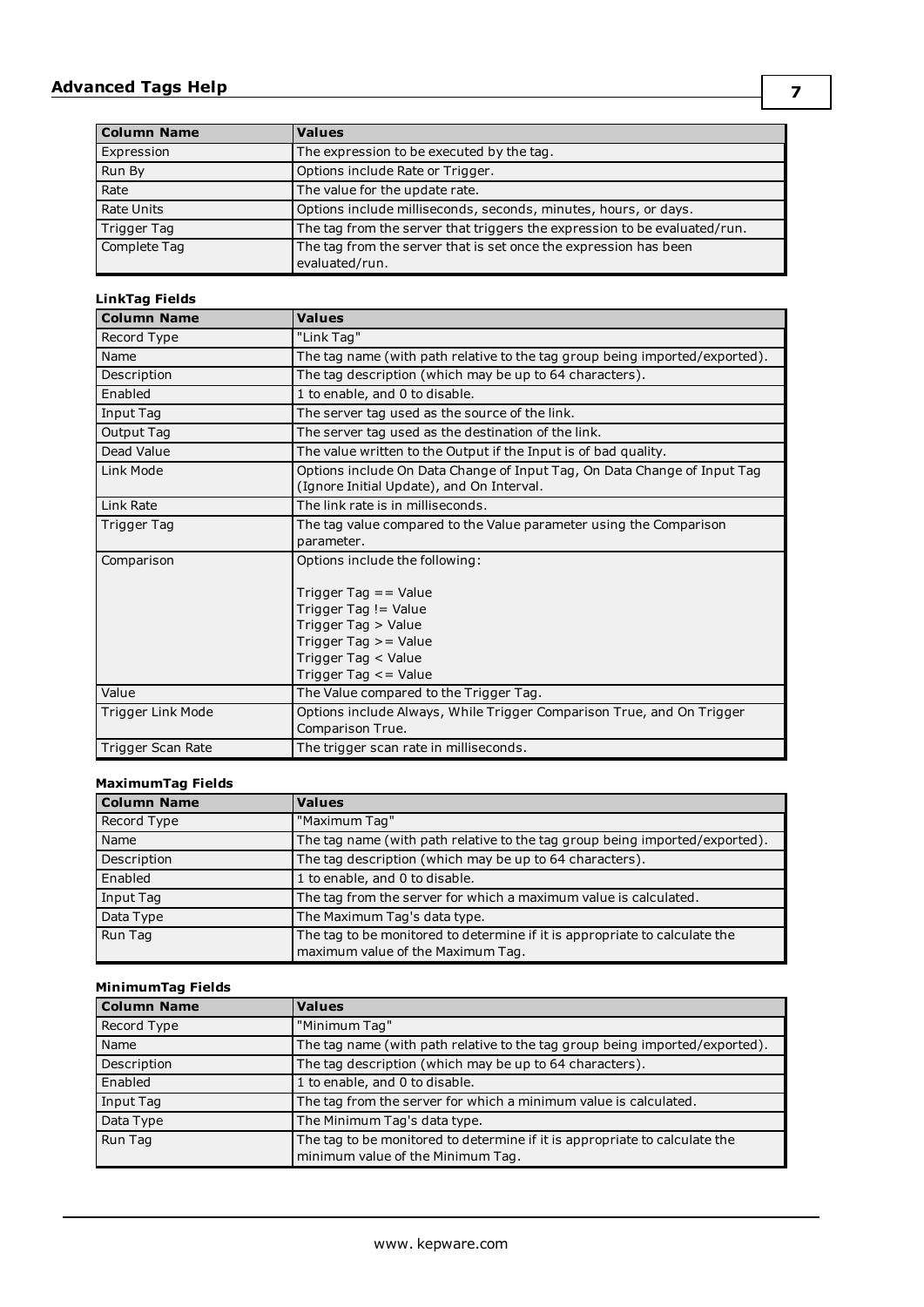| <b>Column Name</b>    | <b>Values</b>                                                               |
|-----------------------|-----------------------------------------------------------------------------|
| Complex Tag Reference | The Complex Tag to which the element belongs.                               |
| Tag Name              | The server tag that is inserted into the Complex Tag.                       |
| Insert By             | Options include Rate or Trigger.                                            |
| Rate                  | The value for the update rate.                                              |
| <b>Rate Units</b>     | Options include milliseconds, seconds, minutes, hours, or days.             |
| Trigger Tag           | The tag from the server that triggers the element insertion.                |
| Complete Tag          | The tag from the server that is set once the element insertion is complete. |

### **ComplexTagElement Fields**

#### <span id="page-7-0"></span>**See Also: [Advanced](#page-8-0) Tag Types**

#### **Importing a CSV Tag List into the Server**

Once the tag list has been edited, it can be re-imported into the server by clicking **File** | **Import CSV**.

<span id="page-7-1"></span>**Note:** This option is only available when an Advanced Tag Group is selected.

#### **Using Other Characters as the Delimiter**

When utilizing a CSV file that does not use a comma or semi-colon delimiter, do one of the following:

- 1. Save the project in XML. Then, perform mass configuration on the XML file instead of using CSV.
- <span id="page-7-2"></span>2. Perform a search-and-replace on the delimiter in the CSV file and then replace the delimiter with a comma or semicolon. The delimiter being used by the server (either comma or semi-colon) must be set to the replacement character.

**Note:** For more information, refer to "Options - General" in the server help file.

| : DerivedTag     |                                                   |                               |                                                   |                                                                                                                     |         |          |                                                 |                                                                                |                                                          |       |
|------------------|---------------------------------------------------|-------------------------------|---------------------------------------------------|---------------------------------------------------------------------------------------------------------------------|---------|----------|-------------------------------------------------|--------------------------------------------------------------------------------|----------------------------------------------------------|-------|
|                  |                                                   |                               |                                                   |                                                                                                                     |         |          |                                                 |                                                                                |                                                          |       |
| Record Type Name |                                                   | Description Enabled Data Type |                                                   | Expression                                                                                                          | Run By  | Rate     | Rabe Units                                      | Trigger Tag                                                                    | <b>Complete Tag</b>                                      |       |
|                  | Derived Tag Mirsche Counter, Counter Engine       |                               | 1 D'Alerd                                         | TAG (Simulator,Device), Minute Counter, Staging Counter) +1                                                         | Trigger |          | 1 seconds                                       | AdvancedTags, Minute Counter, Current Min y Old Min                            | Simulator Device1.Minute Counter Counter Engine Complete |       |
|                  | Derived Tag Minute Counter, Current Min y Old Min |                               | 1 D'alerd                                         | NOTITAG (Simulator,Device), Minute Counter, Current Min) == TAG (Simulator,Device), Minute Counter, Old Min Count1) | Rate    |          | 50 milliseconds                                 |                                                                                |                                                          |       |
|                  |                                                   |                               |                                                   |                                                                                                                     |         |          |                                                 |                                                                                |                                                          |       |
| : LinkTag        |                                                   |                               |                                                   |                                                                                                                     |         |          |                                                 |                                                                                |                                                          |       |
|                  |                                                   |                               |                                                   |                                                                                                                     |         |          |                                                 |                                                                                |                                                          |       |
| Record Type Name |                                                   | Description Enabled Input Tag |                                                   | Output Tag                                                                                                          |         |          | Dead Value Triager Mode Update Rate Trigger Tag |                                                                                | Comparison                                               | Value |
| Link Tag         | Minute Counter, Counter Complete Reset            |                               | 1 Simulator.Device1.Minute Counter.Static Zero    | Simulator.Device1.Minute Counter.Counter Engine Complete                                                            |         | On Value |                                                 | 5000 AdvancedTags.Minute Counter.Current Min v Old Min                         | Tag == Value                                             |       |
| <b>Link Tag</b>  | Minute Counter, Counter Final Output Engine       |                               |                                                   | 1 Simulator.Device1.Winute Counter.Staging Counter 5imulator.Device1.Winute Counter.Final Count Minutes             |         | On Value |                                                 | 1000 Simulator, Device1, Minute Counter, In Cycle Sim                          | Tag == Value                                             |       |
| Link Tag         | Minute Counter, Current Min Reset                 |                               | 1 Simulator, Device1, Minute Counter, Static Zero | Simulator.Device1.Minute Counter.Current Min.                                                                       |         | On Value |                                                 | 50 Simulator, Device1, Minute Counter, In Cycle Sim                            | Tag !- Value                                             |       |
| Link Tag         | Minute Counter, Final Count Minutes Reset         |                               | 1 Simulator, Device1, Minute Counter, Static Zero | Simulator, Device1, Minute Counter, Final Count Minutes                                                             |         | On Value |                                                 | 1000 Simulator, Device1, Minute Counter, In Cycle Sim                          | Tag In Value                                             |       |
| Link Tag         | Minute Counter, Move Current Min to Old Min       |                               | 1 Simulator, Device LMinute Counter, Current Min  | Simulator.Device1.Minute Counter.Old Min Count                                                                      |         | On Value |                                                 | 500 Simulator, Device L.Minute Counter, Counter Engine Complete                | Tag In Value                                             |       |
| Link Tag         | Minute Counter, Staging Counter Output Engine     |                               | AdvancedTags Minute Counter Counter Engine        | Simulator, Device L.Minute Counter, Staging Counter                                                                 |         | On Value |                                                 | 1000 Simulator, Device L. Minute Counter, Counter Engine Complete Tag In Value |                                                          |       |
| Link Tag         | Minute Counter, Staging Counter Reset             |                               | 1 Simulator, Device 1 Minute Counter, Static Zero | Simulator, Device LMinute Counter, Staging Counter                                                                  |         | On Value |                                                 | 500 Simulator, Device L.Minute Counter.In Cycle Sim                            | Tag In Value                                             |       |
| Link Tag         | Minute Counter-Start Time                         |                               | System. Time                                      | Simulator, Deviced Minute Counter, Start Time                                                                       |         | On Value |                                                 | 1000 Simulator.Device1.Minute Counter.In Cycle Sim                             | Tag In Value                                             |       |
|                  |                                                   |                               |                                                   |                                                                                                                     |         |          |                                                 |                                                                                |                                                          |       |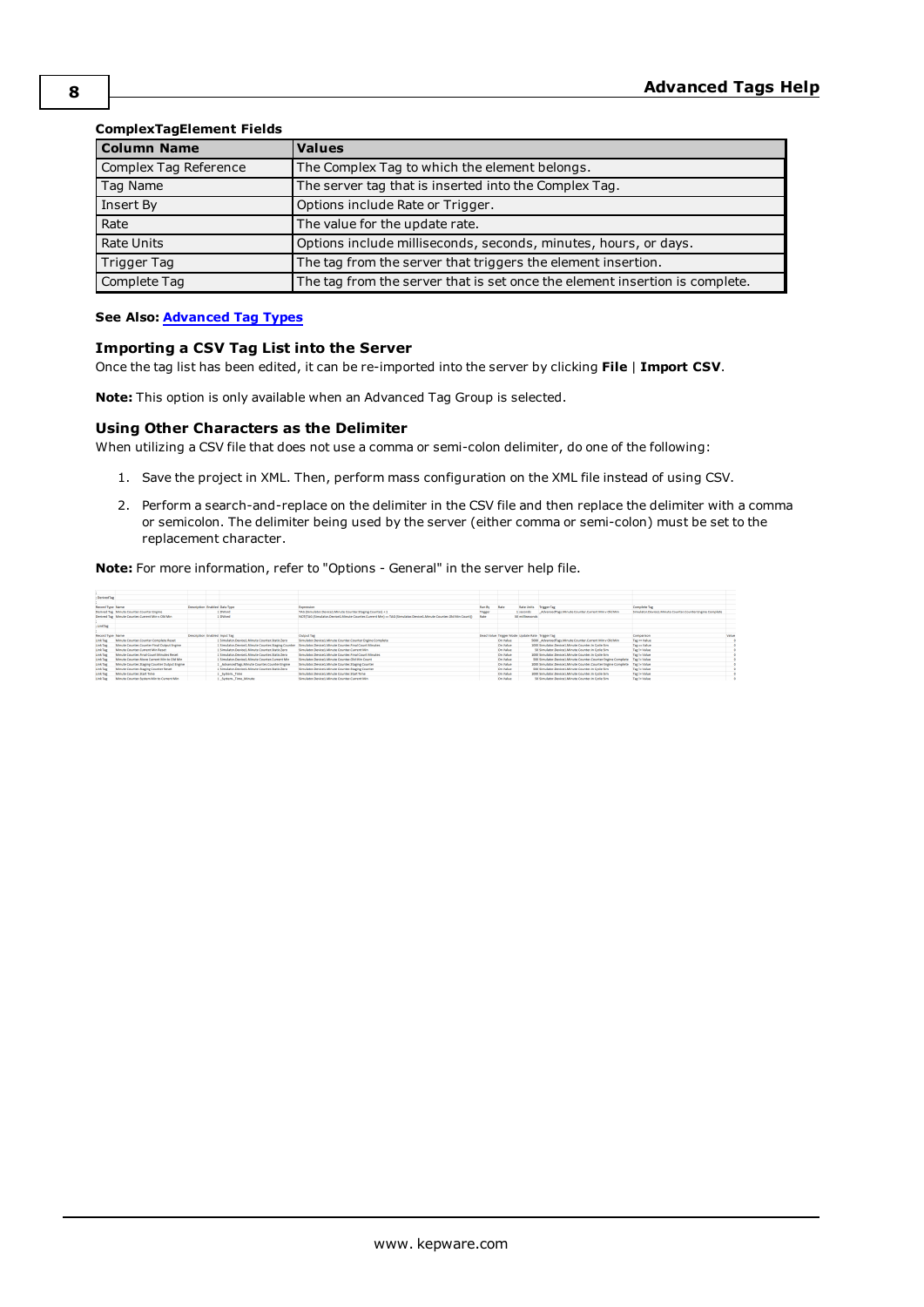### <span id="page-8-0"></span>**Advanced Tag Types**

Select a link from the following list to obtain specific information for the Advanced Tag of interest.

**[Average](#page-9-0) Tags [Complex](#page-10-0) Tags [Derived](#page-12-0) Tags Link [Tags](#page-14-0) [Maximum](#page-18-0) Tags [Minimum](#page-19-0) Tags Oracle [Cumulative](#page-20-0) Tags**

### **Identification**

All Advanced Tags' property dialogs include an Identification section that contains parameters available to all Advanced Tags. Users may create multiple Advanced Tags by utilizing the options displayed in this section.

| Identification |                                     |                     |
|----------------|-------------------------------------|---------------------|
| Tag Type:      | Average<br>$\overline{\phantom{a}}$ |                     |
| Name:          | Tag<br>⇐                            | æ<br><b>Service</b> |
| Description:   |                                     |                     |

Descriptions of the parameters are as follows:

- **Tag Type:** This parameter specifies the tag type. When creating a new tag, users set this value to the desired tag type through the drop-down menu. When editing an existing tag, this parameter displays the tag type of the tag being edited and cannot be changed.
- **Name:** This parameter specifies the name of the tag. The name can be up to 256 characters in length and cannot contain periods, double quotes or start with an underscore.
- <sup>l</sup> **Show Tag List:** When clicked, this button displays the **Tags** dialog used to select a tag under the currently selected node in the Project View. If the selected node has no tags, this parameter is disabled. For more information, refer to **Tag [List.](#page-8-1)**

**Note:** To open and close the tag list, press **Alt+L**.

- **Description:** This parameter attaches a comment to a tag. The description may be a string of up to 64 characters.
- **Previous:** When clicked, this button selects the previous tag in the tag list. It is disabled if a new tag is being created (or if there is no previous tag).
- **Next:** When clicked, this button selects the next tag in the tag list. It is disabled if a new tag is being created (or if there is no next tag).
- **New:** When clicked, this button creates a new tag. This cancels any edits made to the current tag.
- **Duplicate:** When clicked, this button duplicates the current tag. It applies any edits to the current tag and then create a new tag that is a copy of the current tag. The tag name is unique among sibling tags.
- **Delete:** When clicked, this button deletes the current tag. Afterward, the dialog moves to the next tag in the list. If no tag follows, the dialog moves to the previous tag in the list. If there are neither following nor preceding tags, the dialog defaults to creating a new tag.
- <span id="page-8-1"></span>**Enabled:** This parameter specifies the state of the tag. Tags that are enabled have references to other server tags and do computational work. Tags that are disabled have no references to server tags and do no work.

#### **Tag List**

The Tags list displays all the tags under the currently selected tag group and is used to select a tag for editing.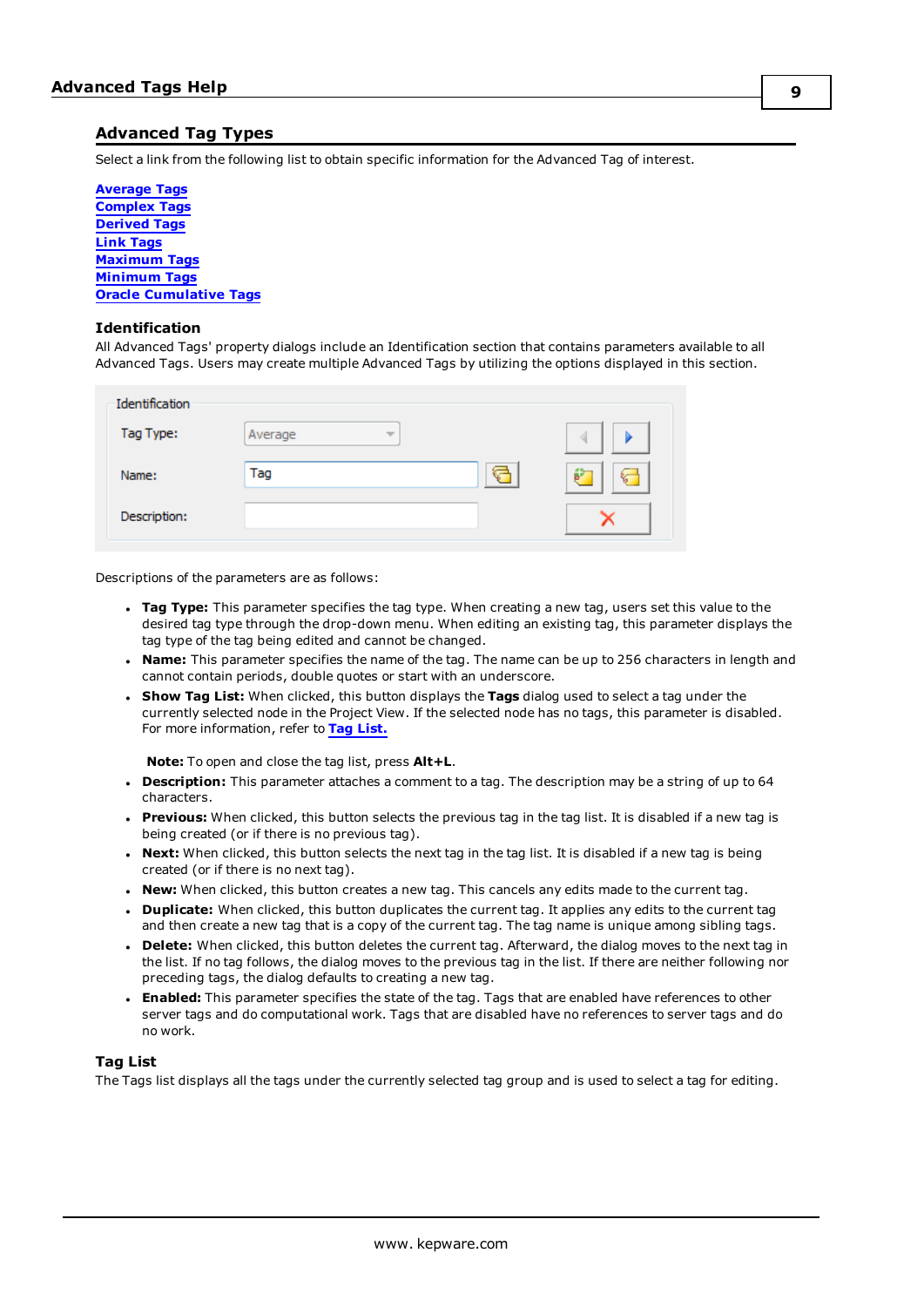| Tags              |           |             |        |
|-------------------|-----------|-------------|--------|
| <b>Tag Name</b>   | Data Type | Description | Select |
| <b>MA</b> Verage  | Double    |             |        |
| Complex           | String    |             | Close  |
| Derived           | Double    |             | Help   |
| Link              | String    |             |        |
| Maximum           | Double    |             |        |
| Minimum           | Double    |             |        |
| Oracle Cumulative | Word      |             |        |
|                   |           |             |        |
|                   |           |             |        |

### <span id="page-9-0"></span>**Average Tags**

When enabled, Average Tags calculate an average of a tag's value over time. Averaging is initiated by the value of a Run Tag transitioning from zero to non-zero. The rate that the Average Tag is updated from the server with a new value comes from the update/scan rate assigned to the tag to be averaged. The default scan rate is 100 milliseconds.

**Note:** Array tags are not supported.

| Average Tag                 |                       | $\mathbf{x}$ |
|-----------------------------|-----------------------|--------------|
| Identification<br>Tag Type: | Average<br>▼          | Þ            |
| Name:                       | ₹                     | P            |
| Description:                |                       |              |
| Configuration               |                       |              |
| Average:                    |                       | $\mathbf{r}$ |
| Data type:                  | Double<br>▼           |              |
| Run:                        |                       | $\cdots$     |
| <b>V</b> Enabled            | Cancel<br>OK<br>Apply | Help         |

Descriptions of the Configuration parameters are as follows:

- **Average:** This parameter specifies the tag from the server for which an average is calculated.
- **Data Type:** This parameter specifies the data type of the Average Tag.

**Note:** Although Double is the only data type available in the Tag Properties, users can request a different data type in the OPC Client. The server takes ownership for coercing the data.

<sup>l</sup> **Run:** This parameter specifies the tag to be monitored to determine if it is appropriate to calculate the average value of the Average Tag. If the Run Tag's value is zero when the Average Tag is first requested by a client application, the Average Tag has no value. Whenever the Run Tag's value transitions from zero to a non-zero value, the Average Tag begins calculating a new average. The frequency of the calculation is based on the scan rate of the Average Tag, so intermediate average values are reported to client

**10**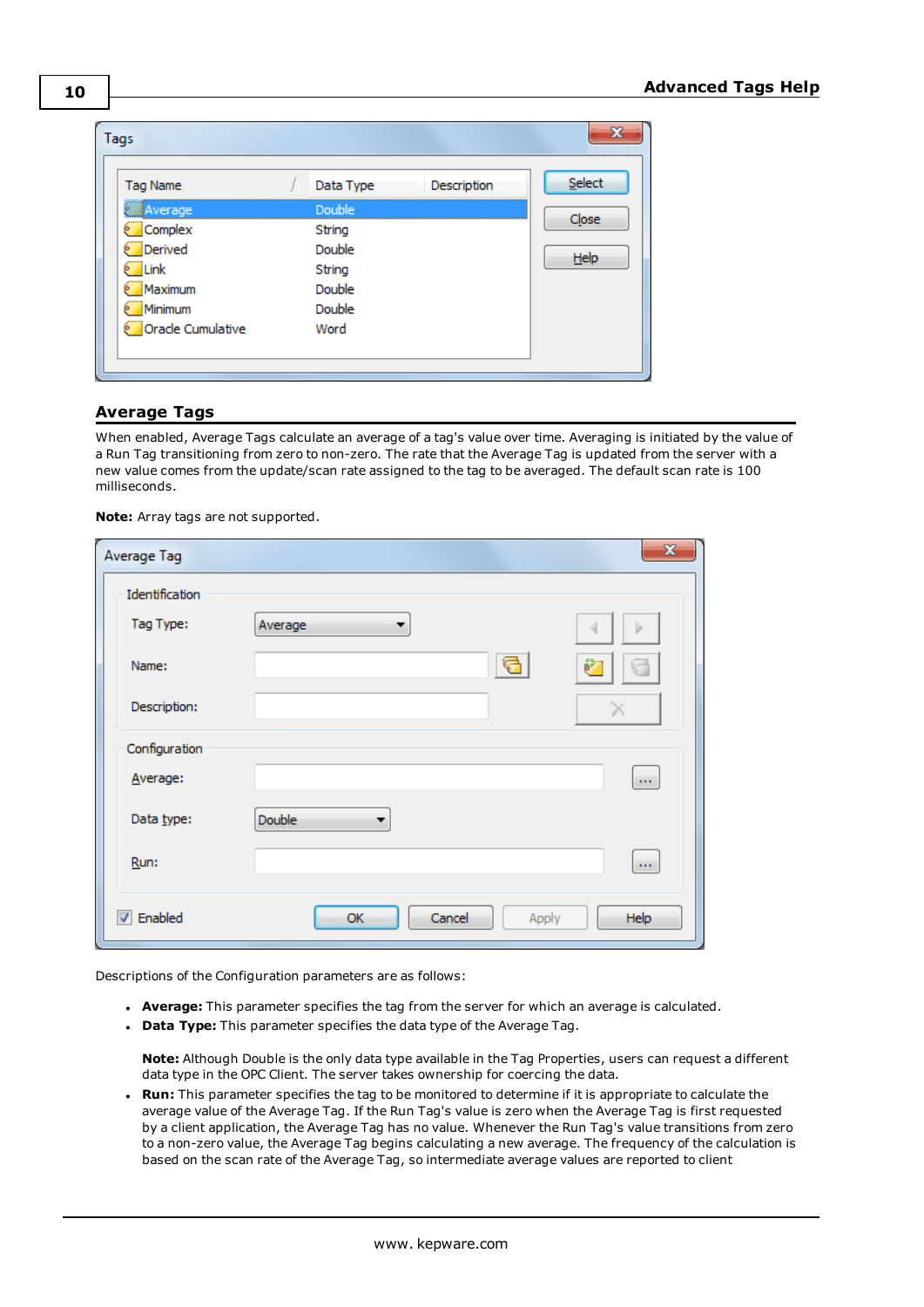**11**

applications. When the Run Tag's value transitions back to zero, the last average value is maintained and reported to the client applications.

#### **Example**

A tag that measures the temperature at a location (with a scan rate of 60000 milliseconds) would update the Average Tag with the following values every minute:

72.3 @ 10:00 72.5 @ 10:01 72.9 @ 10:02 73.4 @ 10:03 72.4 @ 10:04 71.6 @ 10:05 71.2 @ 10:06 70.5 @ 10:07

If the Trigger Tag successfully transitioned from zero to one, the Average Tag would show the following values:

72.3 @ 10:00 72.4 @ 10:01 72.6 @ 10:02 72.8 @ 10:03 72.7 @ 10:04 72.6 @ 10:05 72.3 @ 10:06 72.1 @ 10:07

**Note:** If the quality of the Run Tag or the tag being averaged is bad, the quality of the Average Tag is also bad and averaging stops. To restart, both tags must return to good quality.

### <span id="page-10-0"></span>**Complex Tags**

When enabled, Complex Tags group multiple tags of varying data types as a single complex item or structure. When disabled, they do no work and have a string value of *<ComplexUpdate></ComplexUpdate>*. Although they are primarily used with Oracle MOC connections, any client can read the tags. The tags return data as an XML string defined by the schema below.

**Note:** Array tags are not supported.

| $\leq$ ?xml version="1.0" encoding="utf-8"?>                                        |
|-------------------------------------------------------------------------------------|
| <xs:schema <="" attributeformdefault="unqualified" td=""></xs:schema>               |
| elementFormDefault="qualified"                                                      |
| xmlns:xs="http://www.w3.org/2001/XMLSchema">                                        |
| <xs:element name="ComplexUpdate"></xs:element>                                      |
| $\langle x s : complex Type \rangle$                                                |
| $\leq$ xs:sequence>                                                                 |
| $\leq$ xs: element name="Item">                                                     |
| $\langle x \rangle$ s: complex Type $>$                                             |
| $\leq$ xs:sequence>                                                                 |
| <xs: element="" name="Name" type="xs: string"></xs:>                                |
| $\leq$ xs: element name="Value">                                                    |
| $\langle x s : complex Type \rangle$                                                |
| $\leq$ xs:simpleContent>                                                            |
| <xs:extension base="xs:string"></xs:extension>                                      |
| <xs:attribute name="DataType" type="xs:unsignedByte" use="required"></xs:attribute> |
| $\langle x$ s: extension>                                                           |
| $\langle x \rangle$ s:simpleContent>                                                |
| $\langle x$ s: complexType $\rangle$                                                |
| $\langle x s :$ element                                                             |
| $\leq$ xs: element name="Quality" type="xs: int" $\geq$                             |
|                                                                                     |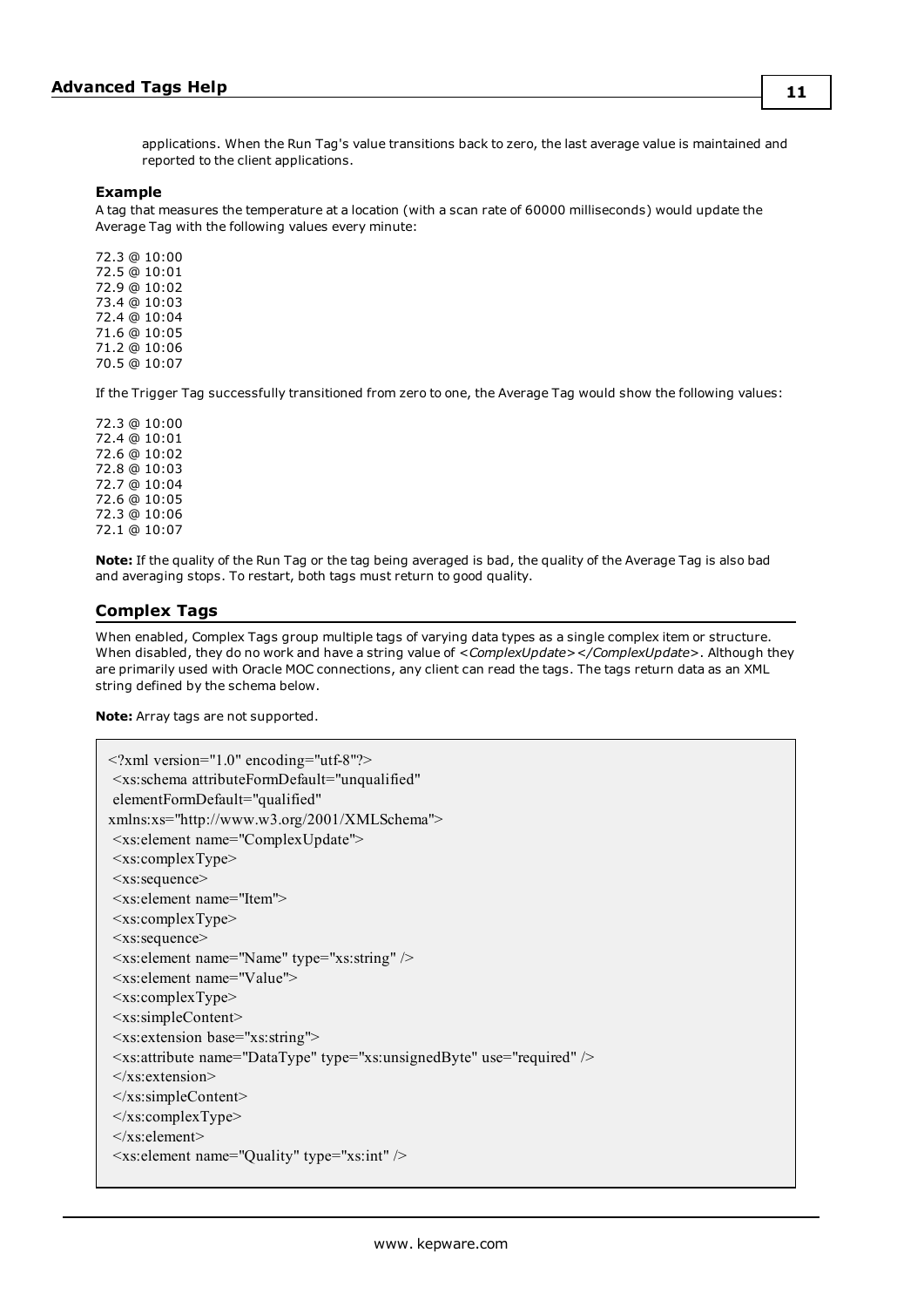| $\leq$ xs: element name="TimeStamp" type="xs: string" $\geq$ |
|--------------------------------------------------------------|
| $\langle x \rangle$ s: sequence                              |
| $\langle x \rangle$ s: complexType $\geq$                    |
| $\langle x s :$ element $\rangle$                            |
| $\langle x \rangle$ s: sequence                              |
| $\langle x$ s: complexType $\rangle$                         |
| $\langle x s :$ element $\rangle$                            |
| $\langle x \rangle$ s:schema>                                |

**Note:** The updates grouped in a complex update are not atomic, but are aggregated over a time interval. As a result, clients cannot assume that all updates in a complex update occurred at the same time. To get the time of the update, use the item's time stamp element.

| Complex Tag                  |                         | $\mathbf{x}$            |
|------------------------------|-------------------------|-------------------------|
| Identification<br>Tag Type:  | Complex                 |                         |
| Name:                        | c                       |                         |
| Description:                 |                         |                         |
| Configuration<br>Elements:   |                         |                         |
| Tag                          | <b>Inserted By</b>      | Ø                       |
|                              |                         | $\overline{\mathbb{C}}$ |
| Send complex tag updates by: |                         |                         |
| ◎ Rate:                      | $\mathbf{1}$<br>seconds |                         |
| Trigger:<br>⋒                |                         | in i                    |
| Complete:                    |                         | <b>COL</b>              |
| $\triangledown$ Enabled      | OK<br>Cancel<br>Apply   | Help                    |

Descriptions of the Configuration parameters are as follows:

**Elements:** This parameter lists tags that are part of the Complex Tag.

**Note:** Array tags cannot be added to the Element List.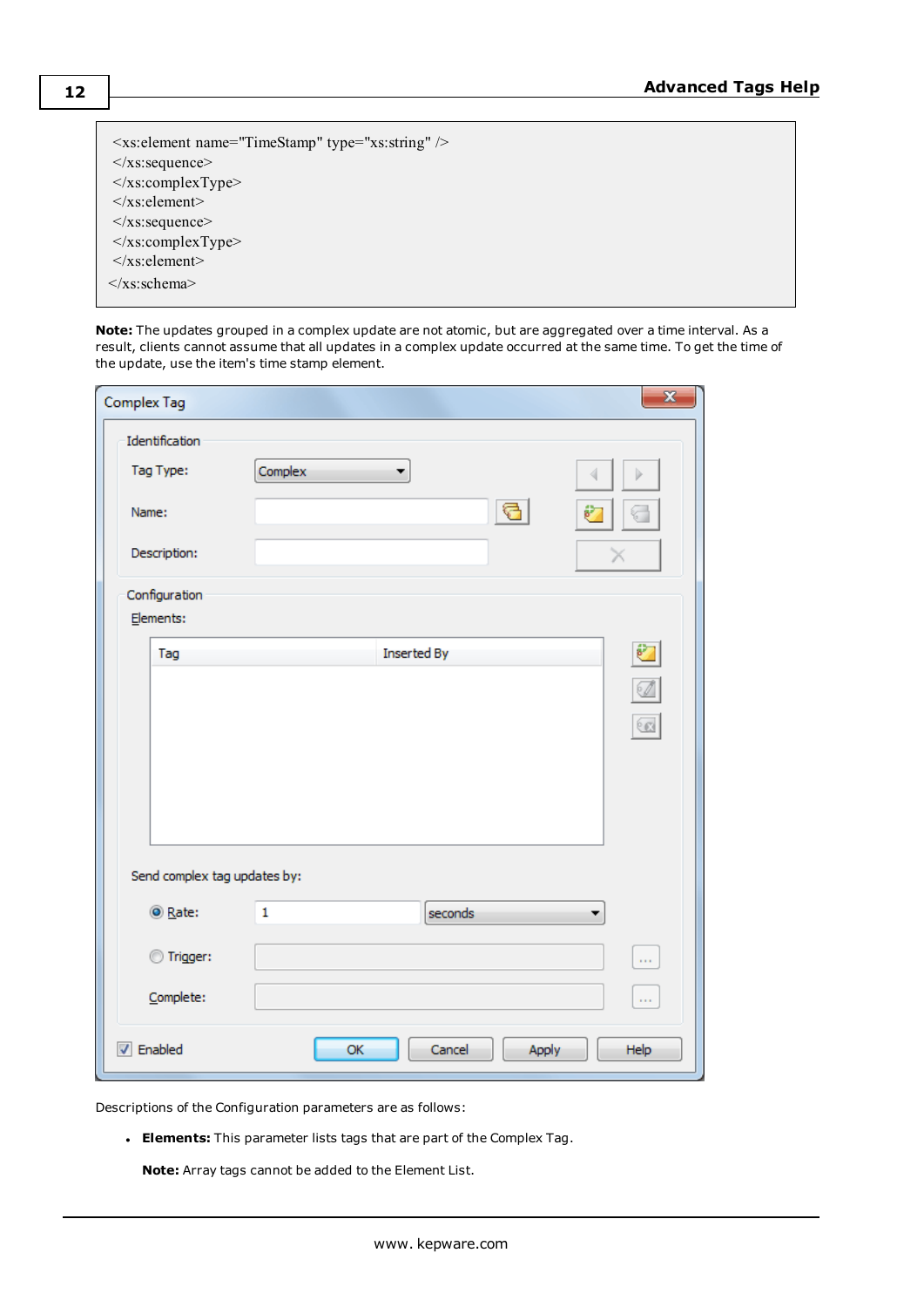- **· Modify Element:** When clicked, this button launches the Complex Element Property, which is then used to Modify elements that are highlighted in the Element list.
- **Delete Element:** When clicked, this button deletes elements that are highlighted in the Element list.
- <sup>l</sup> **Send complex tag updates by:** This parameter specifies whether complex tag updates are sent by Rate or Trigger. The default setting is Rate. Descriptions are as follows:
	- **Rate:** When selected, this parameter dictates the rate at which the Complex Tag updates are published. The default setting is 1 second.

**Note:** The range depends on the unit. The range for milliseconds is 10 to 999,999,999. The range for seconds is 1 to 4294967. The range for minutes is 1 to 71582. The range for hours is 1 to 1193. The range for days is 1 to 49. The default unit is seconds.

**Trigger:** When selected, this parameter dictates the condition at which Complex Tag updates are published. There are two types: **Trigger** and **Complete**. The Trigger Tag's value is monitored for a zero to non-zero transition. When this transition occurs, it results in a Complex Tag update. No additional updates occur until the tag's value is reset to zero and another zero to non-zero transition occurs. When a Complete Tag is provided, the server writes a value of 1 to the Complete Tag (to notify that the update has been completed) once a Complex Tag update has been sent to all subscribing clients. Users can tie this to logic in a controller or other subsystem to indicate that the next complex value is ready to be formulated.

**Note:** Array tags cannot be used as Trigger or Complete tags. Complete tags must have writeable access.

#### **Complex Element**

The Complex Element dialog is used to browse for an element and then insert it into complex tag. The element data may be inserted by Rate or Trigger. For descriptions of these options, refer to the parameter descriptions above.

| <b>Complex Element</b> |                                          |        | ×            |
|------------------------|------------------------------------------|--------|--------------|
| Element:               |                                          | $\sim$ | OK<br>Cancel |
|                        | Insert element data into complex tag by: |        | Help         |
| ◎ Rate:                | seconds<br>1                             |        |              |
| Trigger:               |                                          | 1.1.1  |              |
| Complete:              |                                          | 1.1.1  |              |
|                        |                                          |        |              |

#### <span id="page-12-0"></span>**Derived Tags**

Derived Tags are used to provide math and/or logic operations on the value or quality of one or more tags. These functions can be combined to perform complex math routines and evaluations. When enabled, the expression is evaluated. When disabled, the expression is not evaluated and the OPC DA quality of the tag is "Bad - Out of Service."

#### **Notes:**

- 1. The execution of the string follows standard arithmetic rules. *For more information, refer to [Expression](#page-14-1) [Strings.](#page-14-1)*
- 2. Array tags are not supported.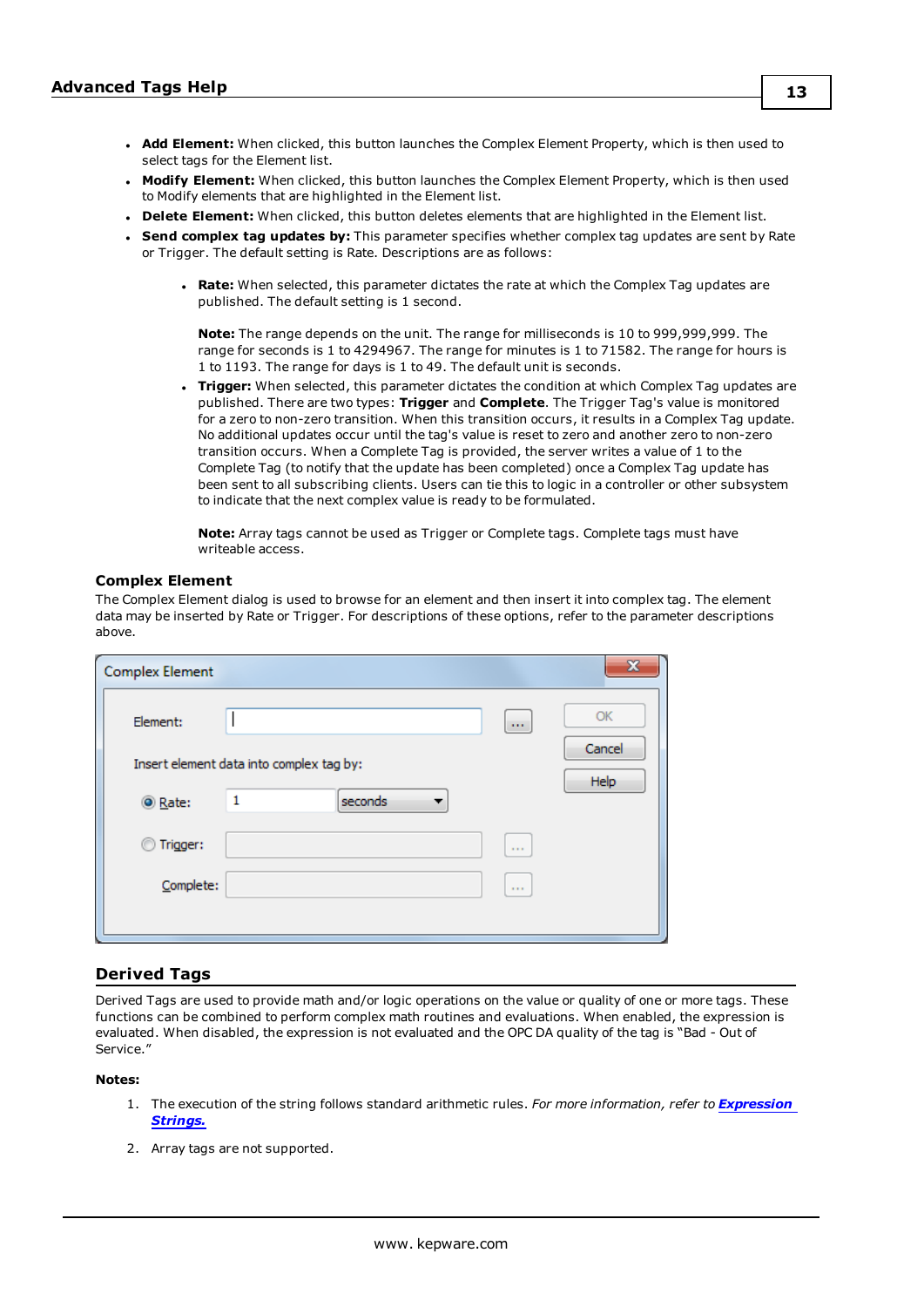| Derived Tag        |                        | ×             |
|--------------------|------------------------|---------------|
| Identification     |                        |               |
| Tag Type:          | Derived<br>▼           | D             |
| Name:              | $\boxed{ }$            | P             |
| Description:       |                        | х             |
| Configuration      |                        |               |
| Data type:         | Double<br>▼            |               |
| Expression:        |                        |               |
|                    |                        | $\cdots$<br>∸ |
| Run expression by: |                        |               |
| ◎ Rate:            | $\mathbf 1$<br>seconds |               |
| Trigger:           |                        | in i          |
| Complete:          |                        | <b>COL</b>    |
| <b>V</b> Enabled   | Cancel<br>OK<br>Apply  | Help          |

Descriptions of the Configuration parameters are as follows:

- **Data Type:** This parameter specifies the data type of the result of the expression execution. **Note:** If a Derived Tag has a data type of String, the maximum length of the tag's String value is 4096. This limit includes characters in an expression (such as "abc"). Any characters that exceed this limit are truncated.
- **Expression:** This parameter specifies the expression to be executed by the tag.
- **Tag Browser:** When clicked, this button launches the Tag Browser (from which users may locate tags).
- <sup>l</sup> **Check Expressions:** When clicked, this button checks the validity of the selected expression.
- <sup>l</sup> **Run expression by:** This parameter specifies whether the expression is run by Rate or Trigger. The default setting is Rate. Descriptions are as follows:
	- <sup>l</sup> **Rate:** When selected, this parameter dictates the rate at which the expression is evaluated/run. The default setting is 1 second. **Note:** The range depends on the unit. The range for milliseconds is 10 to 999,999,999. The range for seconds is 1 to 4294967. The range for minutes is 1 to 71582. The range for hours is 1 to 1193. The range for days is 1 to 49. The default unit is seconds.
	- **Trigger:** When selected, this parameter dictates the condition at which the expression is evaluated/run. There are two types: **Trigger** and **Complete**. The tag defined in the Trigger field is monitored for a zero to non-zero transition. When this transition occurs, the expression is evaluated/run. No additional updates occur until the tag's value is reset to zero and another zero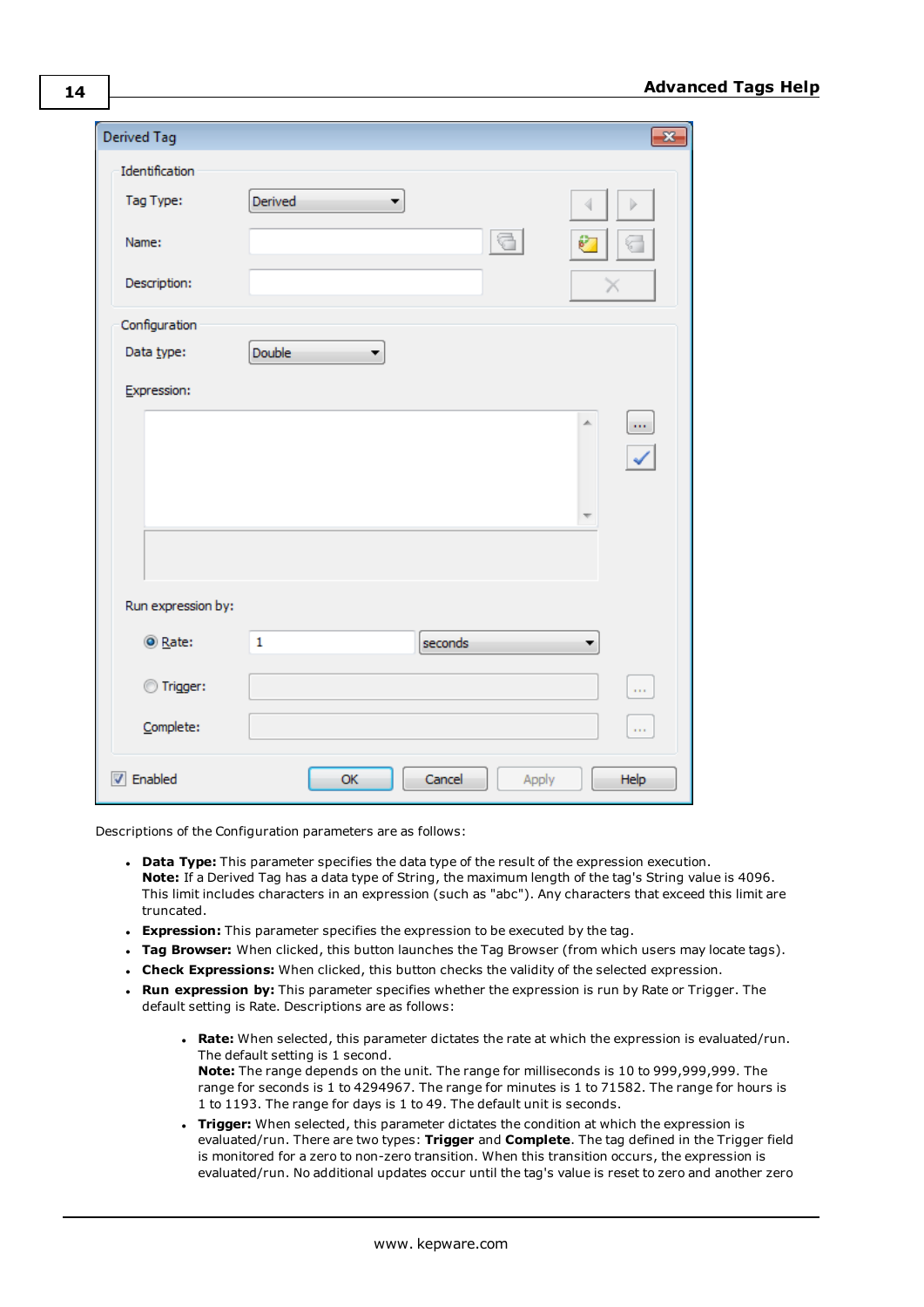to non-zero transition occurs. When a Complete Tag is provided, the server writes a value of VARIANT TRUE to the tag defined in the Complete field when the expression is evaluated/run. Users can tie this to logic in a controller or other subsystem to indicate that the evaluation of the expression is complete.

**Note:** If the tag has a Boolean data type, it indicates TRUE. For other data types, the VARIANT\_ TRUE value is converted, resulting in -1 for signed data types or "max. value for type" for unsigned data types.

#### <span id="page-14-1"></span>**Expression Strings**

Expression strings are used to specify the math formula that is being defined. Expressions are validated for correct syntax and valid format. Array tags cannot be used in an expression.

**Note:** When referencing the value of a tag in the Expression string, the fully qualified item name is preceded by the keyword TAG and enclosed in parentheses. When referencing the quality of a tag in the Expression string, the fully qualified item name is preceded by the keyword QUALITY and enclosed in parentheses.

#### **Example 1:**

TAG(Channel1.Device1.Tag1)

### **Example 2:**

QUALITY(Channel1.Device1.Tag1)

**Note:** Comments are also supported in Expression strings. Anything after a pound sign (#) is ignored.

#### **Example 3:**

 $TAG(x) + TAG(y) # Add tag x and tag y$ 

#### **Example 4:**

QUALITY(x) AND QUALITY(y)  $#$  Examine the quality of tag x and tag y

<span id="page-14-0"></span>**Note:** For more information specific to Derived Tags, refer to **[Arithmetic](#page-21-0) Operators**, **[Functions](#page-22-0)**, and **[Logic.](#page-23-0)**

### **Link Tags**

Link Tags are used to link two server tags. For example, this allows Tag A from Device A to be linked to Tag B from Device B without requiring a third-party client connection. When enabled, a Link Tag writes the value of an Input Tag to an Output Tag, effectively linking the two tags. The Link tag has the string value of *<input tag> != <output tag>* until the first link occurs, then the string becomes *<input tag> == <output tag>*. When disabled, a Link Tag does no linking and the OPC DA quality of the tag is "Bad - Out of Service."

#### **See Also: Array Tags**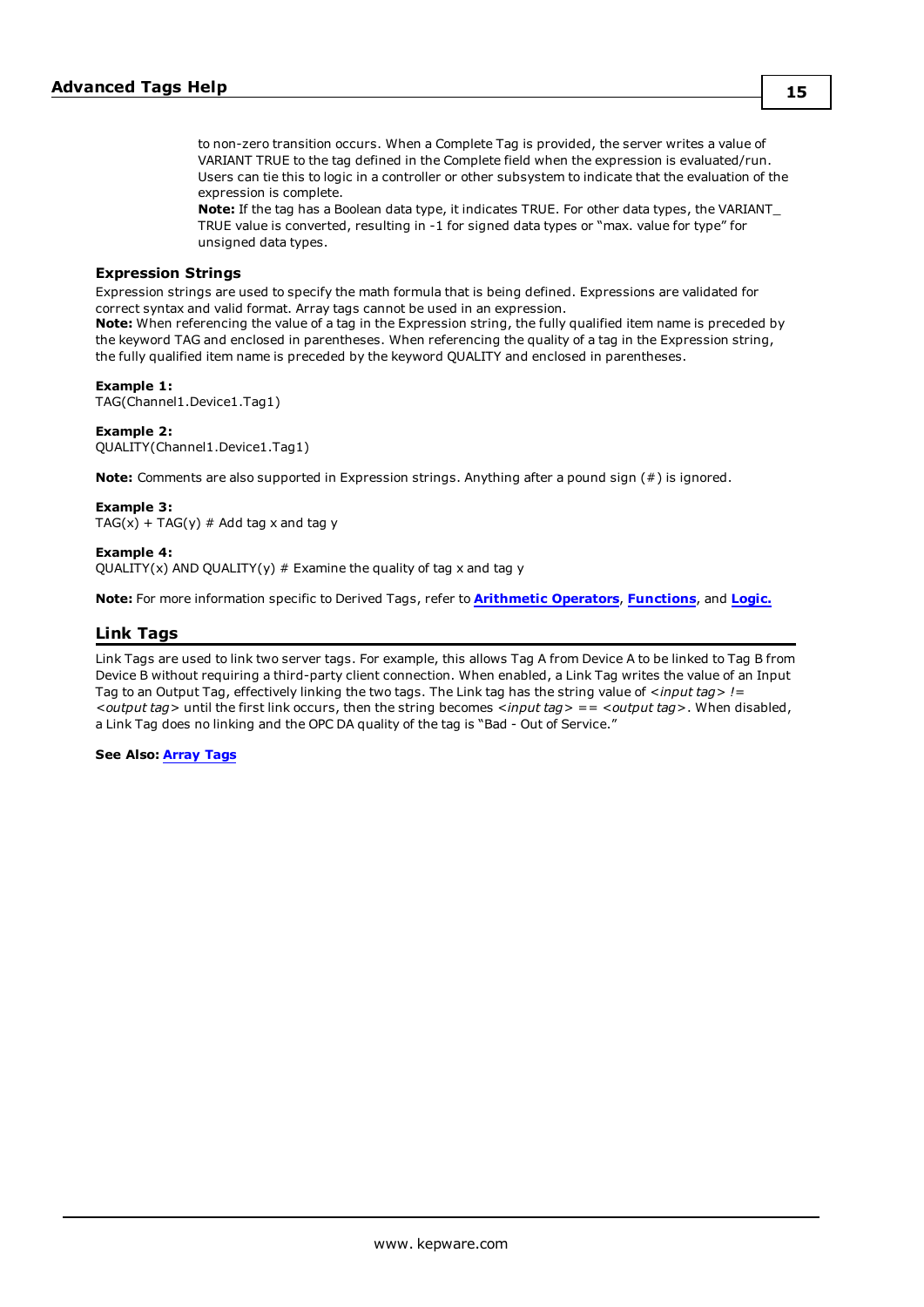| Link Tag           | $\overline{\mathbf{x}}$                          |
|--------------------|--------------------------------------------------|
| Identification     |                                                  |
| Tag Type:          | Link<br>$\mathbf{r}$                             |
| Name:              | l G                                              |
| Description:       | x                                                |
| Configuration      |                                                  |
| Input:             | $\mathbf{r}$                                     |
| Output:            | $\mathbf{r}$                                     |
| Dead Value:        |                                                  |
| Trigger Type:      | Always                                           |
| Trigger Tag:       | $\cdots$                                         |
| Trigger Scan Rate: | $\frac{\triangle}{\tau}$<br>milliseconds<br>1000 |
| Comparison:        | Trigger Tag $==$ Value                           |
| Value:             | $\overline{0}$                                   |
| Link Mode:         | On Data Change of Input Tag                      |
| Link Rate:         | $\frac{1}{\tau}$<br>1000<br>milliseconds         |
| <b>V</b> Enabled   | OK<br>Cancel<br>Help<br>Apply                    |

Descriptions of the Configuration parameters are as follows:

- <sup>l</sup> **Input:** This parameter specifies the Input Tag, which must be a valid server tag. It is used as the source of the link, and its value is written to the Output Tag. **Note:** The Input and Output fields cannot be the same.
- <sup>l</sup> **Output:** This parameter specifies the Output Tag, which must be a valid server tag. It is used as the destination of the link and is written to using the value of the Input Tag. The Output Tag must be writable. **Note:** The Input and Output fields cannot be the same.
- **Dead Value:** This parameter specifies the value written to the Output if the Input is of bad quality. This value's data type is the data type of the Output. Users must choose dead values that are within the range of the Output tag's data type to ensure that no data is lost. If the field is left empty, the dead value is disabled. If disabled, the Output's value and quality does not change when the Input is bad quality. **Note:** If the Output is an array tag, each array element is set equal to the Dead Value.
- <sup>l</sup> **Trigger Type:** This parameter specifies when the configured link is active. The options are: Always, While Trigger Comparison True, and On Trigger Comparison True. The default selection is Always. Descriptions of the options are as follows:
	- **Always:** The configured link is active as long as the server is running and the Link Tag is enabled.
	- <sup>l</sup> **While Trigger Comparison True:** The configured link is active when the server is running, the Link Tag is enabled, and the configured trigger comparison evaluates to true. While the logic defined for the trigger in the Comparison and Value fields is satisfied, linking occurs based on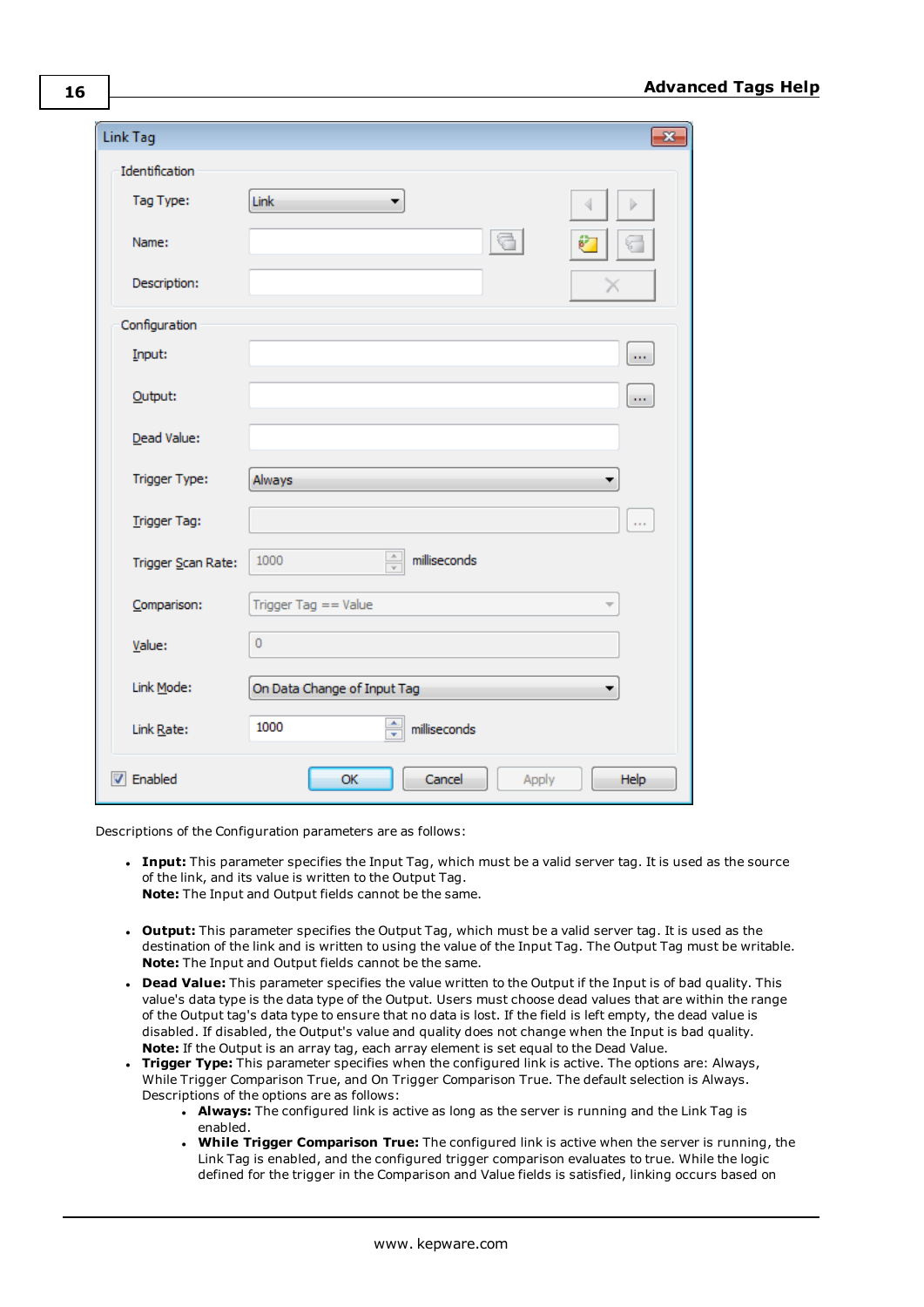the configured Link Mode (i.e. On Data Change of Input Tag or On Interval). When the trigger comparison evaluates to false, no linking occurs.

- <sup>l</sup> **On Trigger Comparison True:** If the server is running and the Link Tag is enabled, then the input is linked to the output when the logic defined for the trigger in the Comparison and Value fields is satisfied. At that moment, the Input Tag is read and the Output Tag is updated. No link occurs until a change in the trigger value occurs and satisfies the configured trigger logic.
- <sup>l</sup> **Trigger Tag:** This parameter specifies a tag whose value is compared to the Value parameter using the Comparison parameter (such as Trigger Tag == Value). This parameter is only available to configure when the Trigger Type is While Trigger Comparison True or On Trigger Comparison True. **Notes:** The specified tag must be a valid server tag and cannot be an array tag. The Trigger and Output Tags cannot be the same.

Description of the trigger behavior for each of the Trigger Type is as follows:

- <sup>l</sup> **While Trigger Comparison True:** While the Trigger Tag value satisfies the Comparison and Value configuration, the input is linked to the output based on the Link Mode configuration. No link occurs when the trigger comparison is not met.
- <sup>l</sup> **On Trigger Comparison True:** The Trigger Tag is scanned at the configured Trigger Scan Rate. Each time a change in the Trigger Tag value that satisfies the Comparison and Value configuration is detected, a read of the Input Tag occurs and the Output Tag is updated. No link occurs until a change in the trigger value occurs and satisfies the configured trigger logic.
- <sup>l</sup> **Trigger Scan Rate:** This parameter specifies the scan rate of the Trigger Tag. The valid range is 50 1800000000 milliseconds. The default setting is 1000.
- <sup>l</sup> **Comparison:** This parameter specifies the logical comparison between the Trigger Tag value and the Value parameter. Descriptions of the options are as follows:
	- **Trigger Tag > Value:** The trigger tag value is greater than the value.
	- **Trigger Tag >= Value:** The trigger tag value is greater than or equal to the value.
	- **Trigger Tag < Value:** The trigger tag value is less than the value.
	- <sup>l</sup> **Trigger Tag <= Value:** The trigger tag value is less than or equal to the value.
	- **Trigger Tag == Value:** The trigger tag value is equal to the value.
	- <sup>l</sup> **Trigger Tag != Value:** The trigger tag value is not equal to the value.
- **· Value:** This parameter specifies the Value to compare to the value of the Trigger Tag. The data type of this value is equal to the data type of the Trigger Tag.
- **Link Mode:** This parameter specifies the required conditions to initiate the link. The default selection is On Data Change of Input Tag. Descriptions of the options are as follows:
	- <sup>l</sup> **On Data Change of Input Tag:** The input is linked to the output any time the input is good quality and its value changes.

**Tip:** When the link mode is **On Trigger Comparison True**, a true trigger tag input change also causes a link.

- <sup>l</sup> **On Data Change of Input Tag (Ignore Initial Update):** The input is linked to the output anytime that the input value changes, except for the initial update (which is ignored and does not count as an input value change). The Link Tag has the string value  $\langle$  input tag> !=  $\langle$  output tag> until after the first update successfully completes. At that time, subsequent updates have the string value  $\langle$ input tag $\rangle$  ==  $\langle$ output tag $\rangle$ .
	- **Note:** An initial update of bad quality is not considered an initial update.
- <sup>l</sup> **On Interval:** The input is linked to the output every Link Rate (milliseconds).
- **Link Rate (ms):** The frequency of update as defined in this parameter depends on the chosen Link Mode. The valid range is 50 – 1800000000 milliseconds. The default setting is 1000. Description of the Link Rate for each of the Link Mode options is as follows:
	- <sup>l</sup> **On Data Change of Input Tag:** The configured Link Rate defines the scan rate of the Input Tag. This is the fastest rate at which a change in the Input value may be detected.
	- <sup>l</sup> **On Interval:** The Link Rate defines the rate at which to update the output. Each time the interval elapses, the Input Tag is read and the Output Tag is updated. **Note:** A link for the On Interval Link Mode requires a read of the Input Tag and a write to the Output Tag. These operations are given priority. If the linking is occurring at a fast rate (such as 50 milliseconds) it is possible that other clients operating in exception-based mode could miss data updates. Make sure that linking is occurring no faster than is required.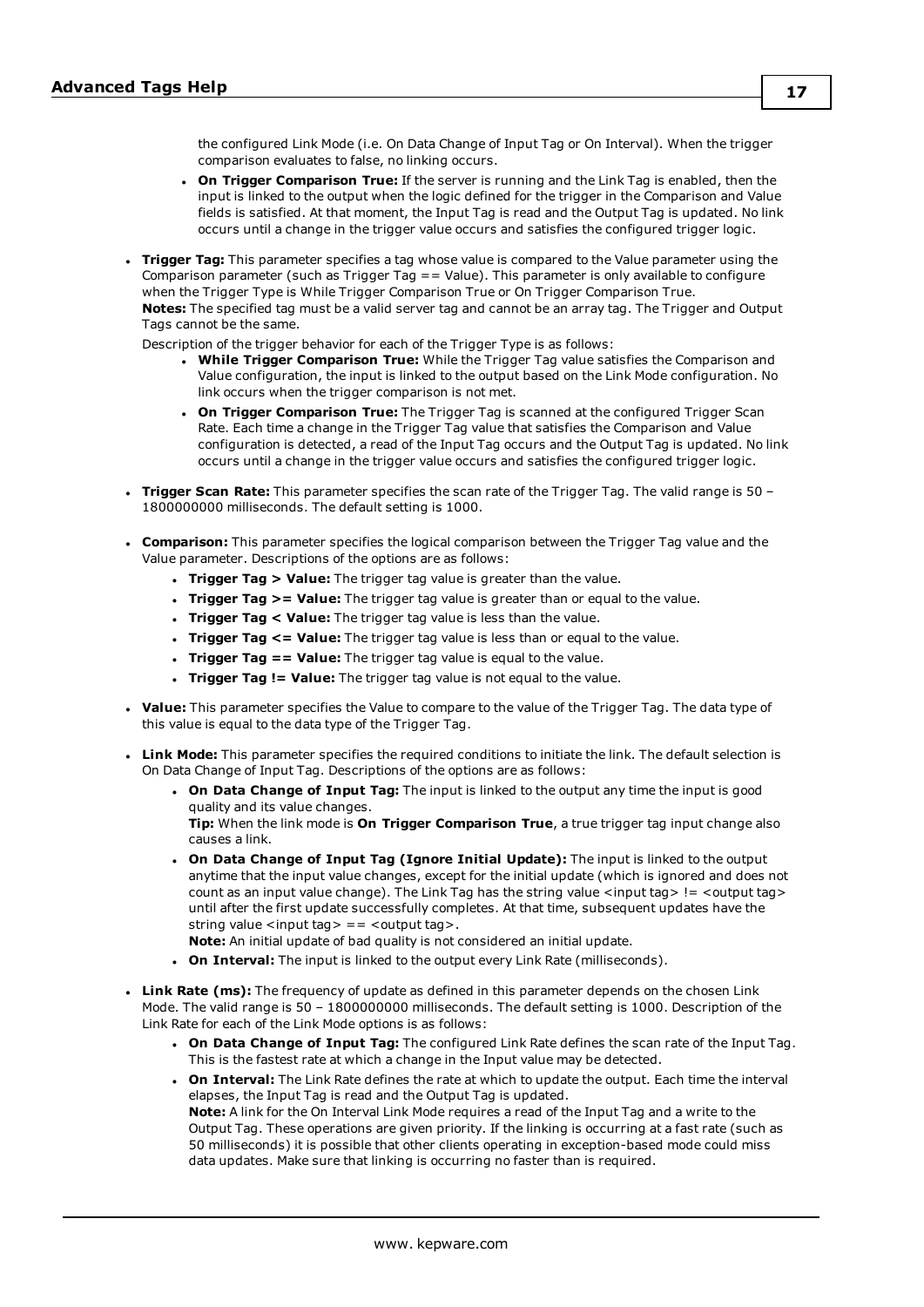#### **See Also: Link [Examples](#page-17-0)**

### **Array Tags**

Link Tags can be used to link array tags, provided the following:

- The arrays are the same size.
- The arrays are the same data type. Otherwise, the values must be moved from one type to another.

It is best to use arrays with the same dimensions. For more information, refer to the table of examples below.

| Input Array Tag/Type | <b>Output Array Tag/Type</b> | Succeeds w/o Error |
|----------------------|------------------------------|--------------------|
| K001[6]              | K0100[6]                     | Yes                |
| K001[6]              | K0100[2][3]                  | Yes                |
| K001[2][3]           | K0100[6]                     | Yes                |
| K001[6]              | K0100[2][2]                  | No                 |
| K001[6] / Word       | K0100[6] / DWord             | Yes                |
| K001[6] / Float      | K0100[6] / DWord             | No                 |

<span id="page-17-0"></span>**Note:** The examples above use address syntax from the Simulator Driver and do not include the channel and device names.

### **Link Behavior Matrix**

| <b>Trigger Type</b>                 | <b>Link Mode</b>                                                   | <b>Link Rate</b><br><b>Behavior</b>     | <b>Link Behavior</b>                                                                                                                                                                                                                                                                                                                                                                                                                             |  |
|-------------------------------------|--------------------------------------------------------------------|-----------------------------------------|--------------------------------------------------------------------------------------------------------------------------------------------------------------------------------------------------------------------------------------------------------------------------------------------------------------------------------------------------------------------------------------------------------------------------------------------------|--|
| Always                              | On Data<br>Change of<br>Input Tag                                  | Scan Rate of<br>the Input Tag           | Each detected change in the value of the input tag is written<br>to the output tag.                                                                                                                                                                                                                                                                                                                                                              |  |
| Always                              | On Data<br>Change of<br>Input Tag<br>(Ignore<br>Initial<br>Update) | Scan Rate of<br>the Input Tag           | After the input tag value has changed at least once, each<br>detected change in the value of the input tag is written to the<br>output tag.                                                                                                                                                                                                                                                                                                      |  |
| Always                              | On Interval                                                        | Interval to<br>Update the<br>Output Tag | Each time the link rate elapses, a read of the input tag<br>occurs. When that read completes, the value of the input tag<br>is written to the output tag.                                                                                                                                                                                                                                                                                        |  |
| While Trigger<br>Comparison<br>True | On Data<br>Change of<br>Input Tag                                  | Scan Rate of<br>the Input Tag           | If the configured trigger comparison evaluates to true, each<br>detected change in the value of the input tag is written to the<br>output tag. When the trigger comparison is false, no linking<br>occurs.                                                                                                                                                                                                                                       |  |
| While Trigger<br>Comparison<br>True | On Data<br>Change of<br>Input Tag<br>(Ignore<br>Initial<br>Update) | Scan Rate of<br>the Input Tag           | If the configured trigger comparison evaluates to true and<br>the input tag value has changed at least once; each detected<br>change in the value of the input tag is written to the output<br>tag. When the trigger comparison is false, no linking occurs.                                                                                                                                                                                     |  |
| While Trigger<br>Comparison<br>True | On Interval                                                        | Interval to<br>Update the<br>Output Tag | When the trigger comparison initially evaluates to true, a<br>read of the input tag occurs. When that read completes, the<br>value of the input tag is written to the output tag. While the<br>trigger comparison is true, each time the link rate elapses, a<br>read of the input tag occurs. When that read completes, the<br>value of the input tag is written to the output tag. When the<br>trigger comparison is false, no linking occurs. |  |
| On Trigger<br>Comparison<br>True    | N/A                                                                | N/A                                     | If the trigger tag value changes and the trigger comparison<br>evaluates to true, a read of the input tag occurs. When that<br>read completes, the value of the input tag is written to the<br>output tag. Only a single write occurs each time the trigger is<br>evaluated as true.                                                                                                                                                             |  |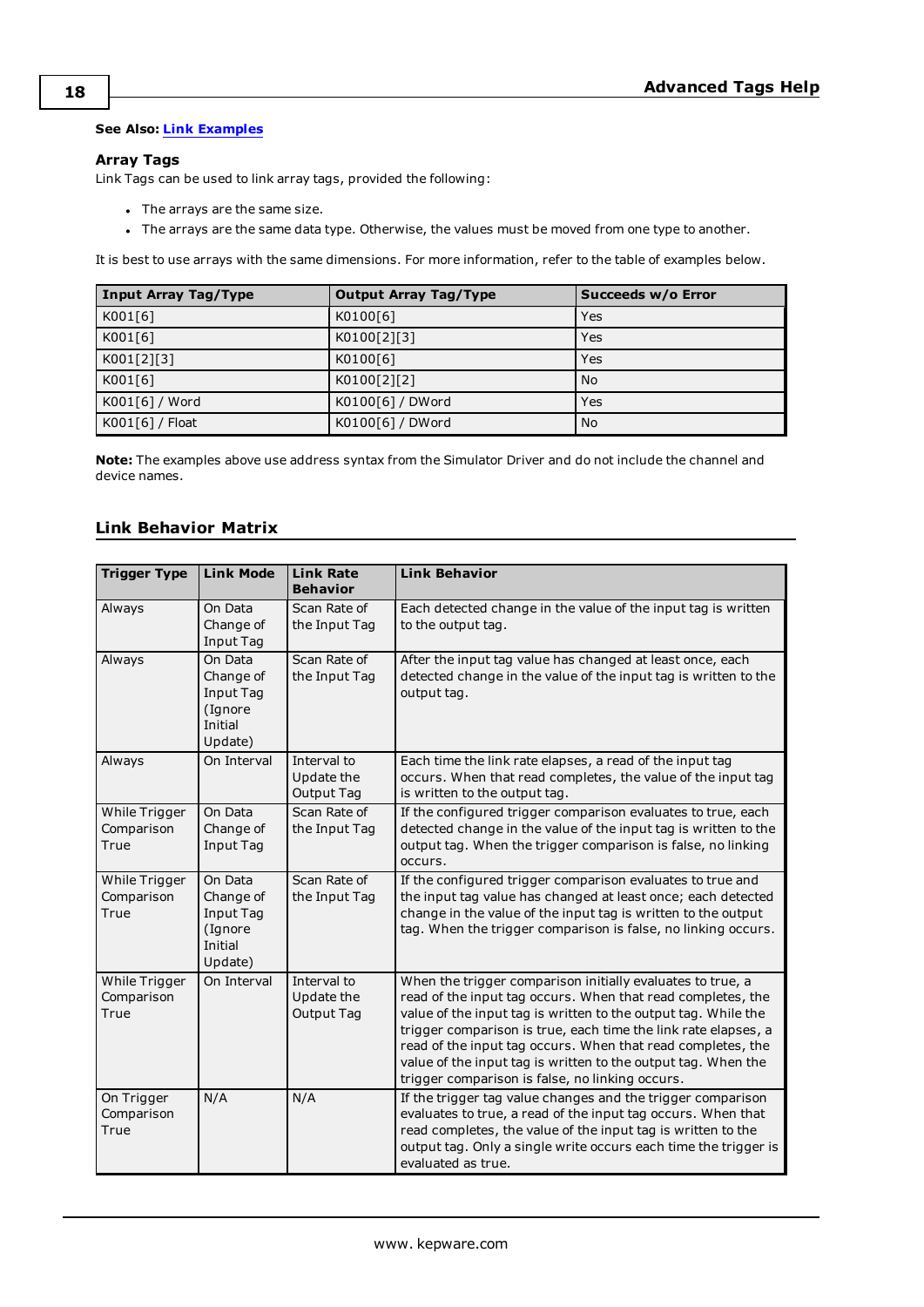#### <span id="page-18-0"></span>**Maximum Tags**

When enabled, Maximum Tags calculate the maximum value of a tag's value. Determining the maximum value is initiated by the value of a Run Tag transitioning from zero to non-zero. The rate that the tag is updated from the server with a new value comes from the update/scan rate on the device tag in the server. The default scan rate is 100 milliseconds. Maximum Tags report OPC DA quality of "Bad - Out of Service" when disabled.

#### **Note:** Array tags are not supported.

| Maximum Tag             |                       | $\mathbf{x}$ |
|-------------------------|-----------------------|--------------|
| Identification          |                       |              |
| Tag Type:               | Maximum               |              |
| Name:                   | $\sqrt{2}$            | ô,<br>Ya 11  |
| Description:            |                       |              |
| Configuration           |                       |              |
| Maximum:                |                       | $\cdots$     |
| Data type:              | Double                |              |
| Run:                    |                       | $\mathbf{r}$ |
| $\triangledown$ Enabled | Cancel<br>OK<br>Apply | Help         |

Descriptions of the Configuration parameters are as follows:

- **Maximum:** This parameter specifies the tag from the server for which a maximum value is calculated.
- **.** Data Type: This parameter specifies the data type of the Maximum Tag.

**Note:** Although Double is the only data type available in the Tag Properties, users can request a different data type in the OPC Client. The server takes ownership for coercing the data.

<sup>l</sup> **Run:** The Run Tag is monitored to determine if it is appropriate to calculate the maximum value of the Maximum Tag. Whenever the Run Tag's value transitions from a zero to a non-zero value, a new maximum value is calculated for the Maximum Tag. The calculation determines whether or not the currently scanned maximum value is higher than the reported maximum value. If it is, it replaces the reported value with the scanned value. When the Run Tag's value transitions back to zero, the last maximum value is maintained and reported to the client application.

#### **Examples**

A tag that measures the temperature at a location (with a scan rate of 60000 milliseconds) would update the Maximum Tag with the following values every minute:

72.3 @ 10:00 72.5 @ 10:01 72.9 @ 10:02 73.4 @ 10:03 72.4 @ 10:04 71.6 @ 10:05 71.2 @ 10:06 70.5 @ 10:07

If the Trigger Tag had successfully transitioned from 0 to 1, the Maximum tag would show the following values:

72.3 @ 10:00 72.5 @ 10:01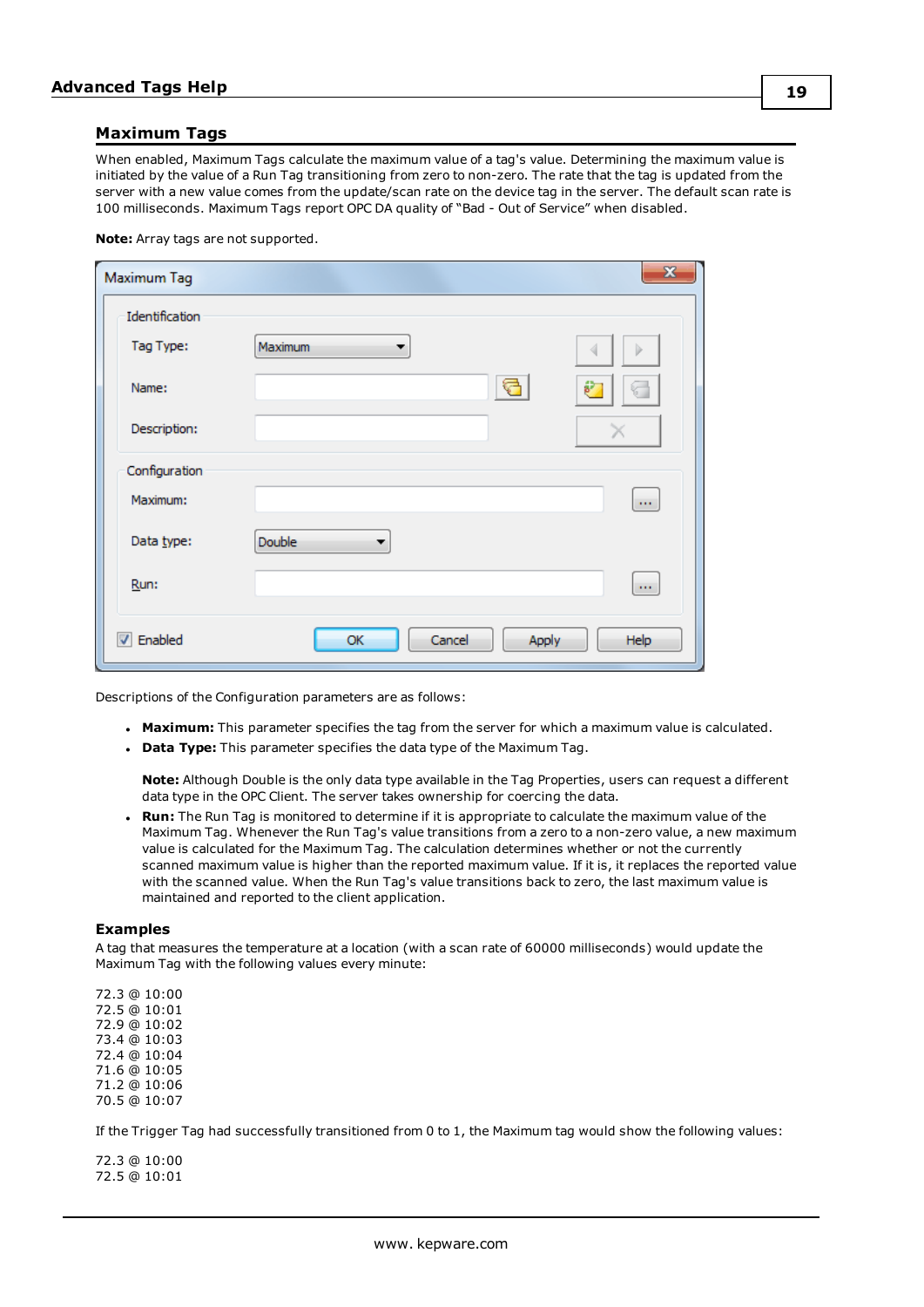72.9 @ 10:02 73.4 @ 10:03 73.4 @ 10:04 73.4 @ 10:05 73.4 @ 10:06 73.4 @ 10:07

**Note 1:** If the quality of the Maximum Tag or the Trigger Tag is bad, the quality of the Maximum Tag is also bad.

**Note 2:** If the quality of the Minimum Tag or the Trigger Tag is bad, calculation of the minimum value stops. For calculation of the minimum value to restart, both tags must return to good quality and the Trigger Tag must successfully transition from zero to non-zero.

### <span id="page-19-0"></span>**Minimum Tags**

When enabled, Minimum Tags calculate the minimum value of a tag's value. Determining the Minimum value is initiated by the value of a Run tag transitioning from zero to non-zero. The rate that the tag is updated from the server with a new value comes from the update/scan rate on the device tag in the server. The default scan rate is 100 milliseconds. Minimum Tags report OPC DA quality of "Bad - Out of Service" when disabled.

| Minimum Tag      |               | $\mathbf{x}$  |
|------------------|---------------|---------------|
| Identification   |               |               |
| Tag Type:        | Minimum<br>▼  |               |
| Name:            | ₹             | P             |
| Description:     |               |               |
| Configuration    |               |               |
| Minimum:         |               | $\mathbf{r}$  |
| Data type:       | <b>Double</b> |               |
| Run:             |               | $\cdots$      |
| <b>V</b> Enabled | Cancel<br>OK  | Apply<br>Help |

**Note:** Array tags are not supported.

Descriptions of the Configuration parameters are as follows:

- **Minimum:** This parameter specifies the tag from the server for which a minimum value is calculated.
- **.** Data Type: This parameter specifies the data type of the Minimum Tag.

**Note:** Although Double is the only data type available in the Tag Properties, users can request a different data type in the OPC Client. The server takes ownership for coercing the data.

**Run:** The Run Tag is monitored to determine if it is appropriate to calculate the minimum value of the Minimum Tag. Whenever the Run Tag's value transitions from a zero to a non-zero value, a new minimum value is calculated for the Minimum Tag. The calculation determines whether or not the currently scanned minimum value is lower than the reported minimum value. If it is, it replaces the reported value with the scanned value. When the Run Tag's value transitions back to zero, the last minimum value is maintained and reported to the client application.

#### **Examples**

A tag that measures the temperature at a location (with a scan rate of 60000 milliseconds) would update the Minimum Tag with the following values every minute: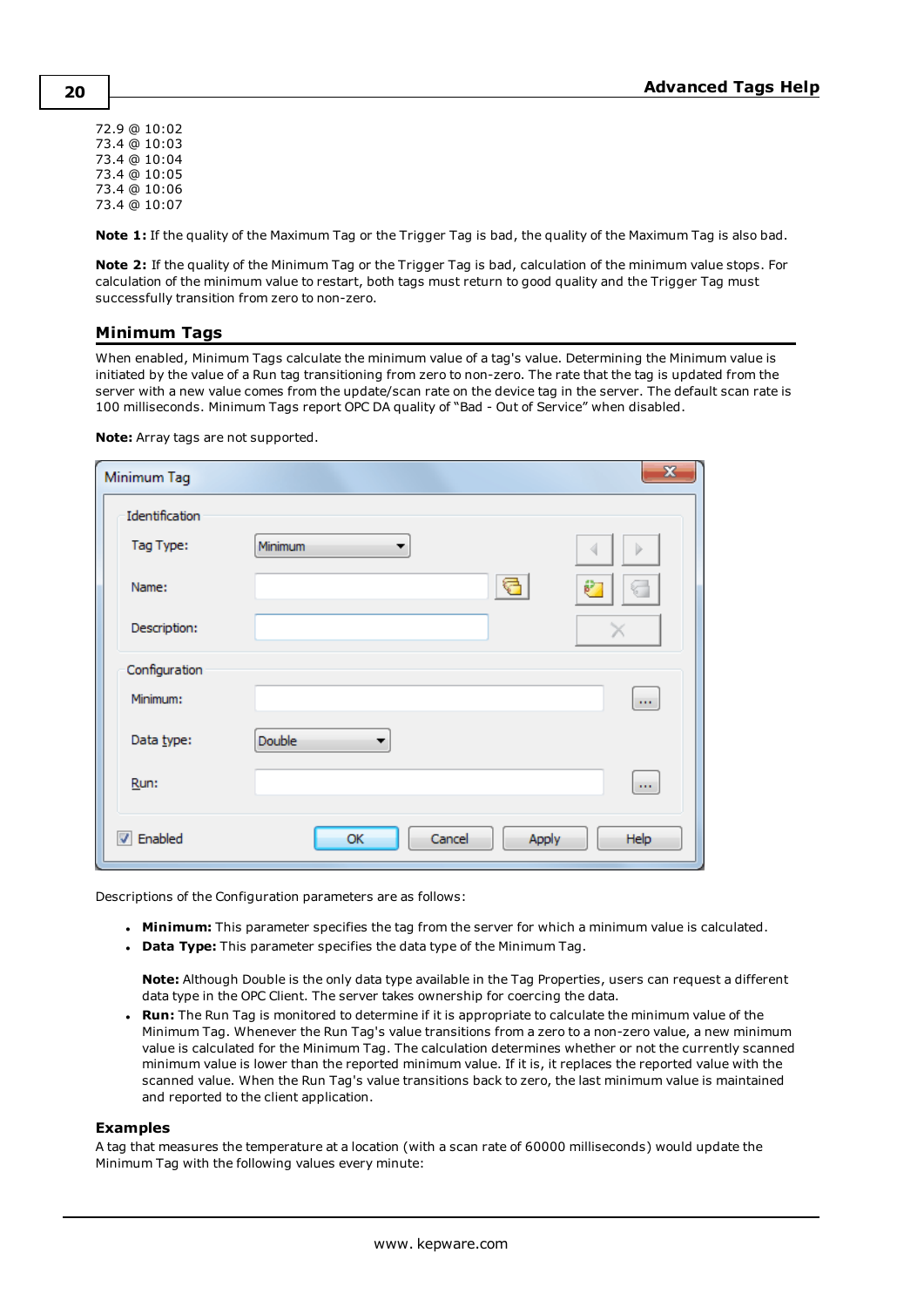72.3 @ 10:00 72.5 @ 10:01 72.9 @ 10:02 73.4 @ 10:03 72.4 @ 10:04 71.6 @ 10:05 71.2 @ 10:06 70.5 @ 10:07

If the Trigger Tag had successfully transitioned from 0 to 1, the Minimum Tag would show the following values:

72.3 @ 10:00 72.3 @ 10:01 72.3 @ 10:02 72.3 @ 10:03 72.3 @ 10:04 71.6 @ 10:05 71.2 @ 10:06 70.5 @ 10:07

**Note 1:** If the quality of the Minimum Tag or the Trigger Tag is bad, the quality of the Minimum Tag is also bad.

**Note 2:** If the quality of the Minimum Tag or the Trigger Tag is bad, calculation of the minimum value stops. For calculation of the minimum to restart, both tags must return to good quality and the Trigger Tag must successfully transition from zero to non-zero.

#### <span id="page-20-0"></span>**Oracle Cumulative**

Oracle Cumulative Tags are specifically designed for Oracle requirements. When enabled, they return the delta between the last value polled and the current value polled from a specific tag. This tag type reports an OPC DA quality of "Bad – out of service" when disabled.

On the first update, the raw value is be sent to the client. Each successive value takes the cumulative value and sends it to the client. Values that cannot be read and that are considered bad quality are skipped and the next good value used. To account for rollover, enter the maximum raw value that can be read to calculate the cumulative value appropriately.

| <b>Oracle Cumulative Tag</b> |                       | x                             |
|------------------------------|-----------------------|-------------------------------|
| Identification               |                       |                               |
| Tag Type:                    | Oracle Cumulative     |                               |
| Name:                        |                       |                               |
| Description:                 |                       |                               |
| Configuration                |                       |                               |
| Cumulative:                  |                       | $\mathbf{r}$ and $\mathbf{r}$ |
| Data type:                   | Word                  |                               |
| Maximum Value:               | 65535                 |                               |
| <b>V</b> Enabled             | Cancel<br>Apply<br>OK | Help                          |

**Note:** Array tags are not supported.

Descriptions of the Configuration parameters are as follows: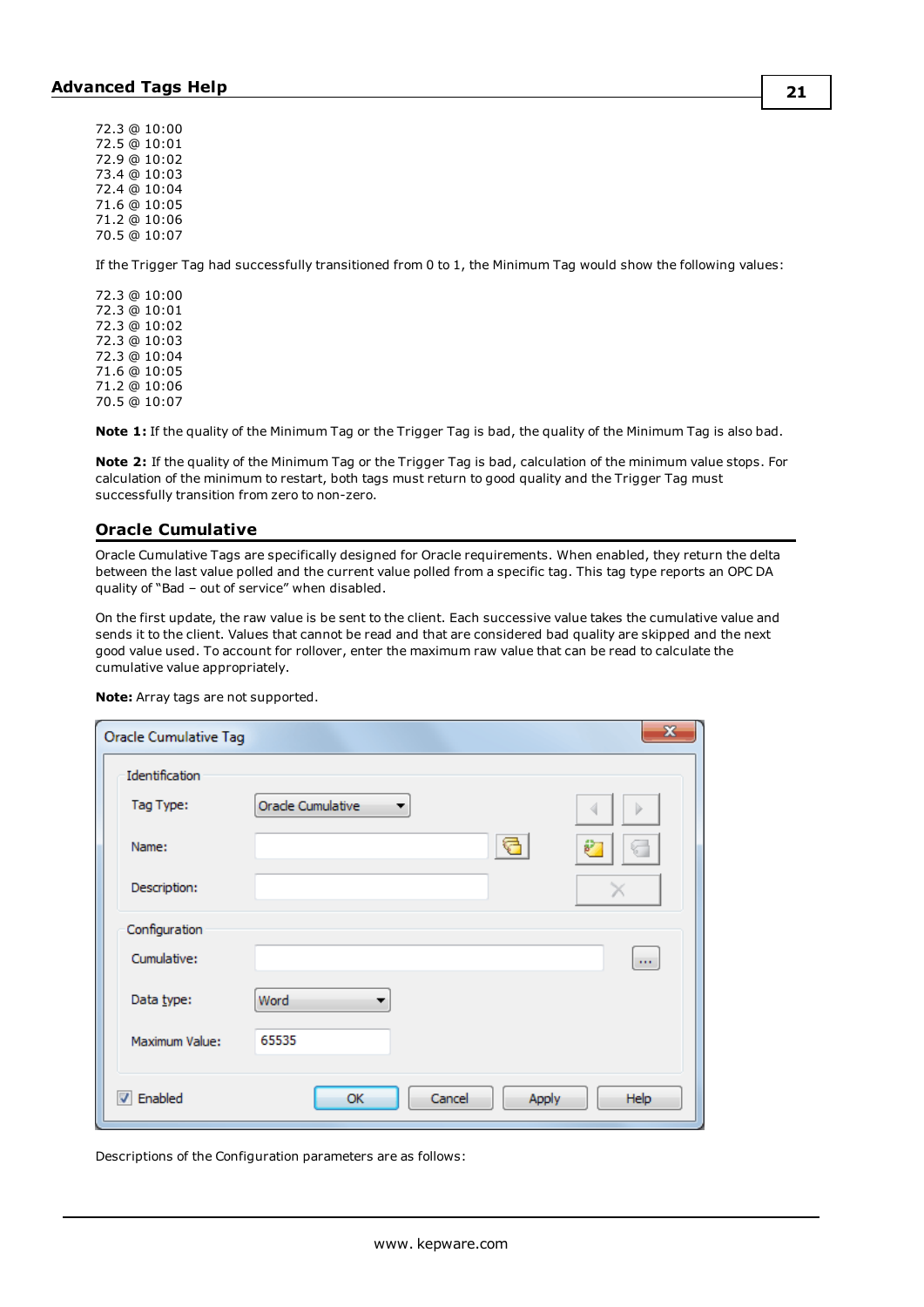- <sup>l</sup> **Cumulative:** This parameter specifies the tag from the server for which the cumulative value is calculated.
- **Data Type:** This parameter specifies the data type of the result, which is the value of this tag.
- **Maximum Value:** The Maximum Value should be set to equal the maximum value of the tag being used. For example, if the tag is a counter with a max value of 1000, the Cumulative Tag Maximum Value property should be set to 1000.

#### **Examples**

Assume that in calculating the cumulative value for a counter that ranges from 0-100 (set the maximum value to 100), the following samples were read:

5 @ 10:00 45 @ 10:01 95 @ 10:02 4 @ 10:03

The server would report the following:

 @ 10:00 (The first Read is the raw value) @ 10:01 (45-5) @ 10:02 (95-45) @ 10:03 (100-95+4)

### <span id="page-21-0"></span>**Arithmetic Operators**

Arithmetic Operators perform a math process. The result of that process is returned as the value of the Derived tag.

**Important:** Arithmetic Operators are specific to Derived Tags.

| <b>Arithmetic</b><br><b>Function</b> | Formula                                                 | <b>Result</b>                                                                                          |  |
|--------------------------------------|---------------------------------------------------------|--------------------------------------------------------------------------------------------------------|--|
| $Add*$                               | $TAG(<$ Tagname>)+TAG<br>( <tagname>)</tagname>         | For Numeric Tags, the result of this operation returns the sum<br>of the tag values in the expression. |  |
|                                      |                                                         | For String Tags, the result of this operation concatenates all of<br>the strings together.             |  |
| Subtract                             | TAG( <tagname>)-TAG<br/>(<tagname>)</tagname></tagname> | The result of this operation returns the difference of the tag<br>values in the expression.            |  |
| Multiply                             | TAG( <i>Ta</i> gname)<br>$*TAG < Tagname$ )             | The result of this operation returns the product of the tag<br>values in the expression.               |  |
| Divide                               | $TAG(<$ Tagname> $)/TAG$<br>( <tagname>)</tagname>      | The result of this operation returns the divisor of the tag values<br>in the expression.               |  |
| Modulo                               | TAG( <tagname>)%TAG<br/>(<tagname>)</tagname></tagname> | The result of this operation returns the remainder after<br>division.                                  |  |

\*At this time, Numeric and String Tag data types cannot be mixed in the same operation.

#### **Examples**

| <b>Arithmetic</b><br><b>Function</b> | Formula                                                 | <b>Result</b>                                                                                                                                                                                   |
|--------------------------------------|---------------------------------------------------------|-------------------------------------------------------------------------------------------------------------------------------------------------------------------------------------------------|
| Add Tag                              | TAG(Sim.Device.Add1)+TAG<br>(Sim.Device.Add2)           | If $Add1=6$ and $Add2=71$ , the result is 77.                                                                                                                                                   |
| <b>Add Quality</b>                   | QUALITY(Sim.Device.Add1)+QUALITY<br>(Sim.Device.Add2)   | If both the Add1 and the Add2 tags have good<br>quality, the result is 2.<br>If neither tag has good quality, the result is 0.<br>If only one of the tags has good quality, the<br>result is 1. |
| Subtract                             | TAG(Sim.Device.Subtract1)-TAG<br>(Sim.Device.Subtract2) | If Subtract1 is 5 and Subtract2 is 10, the result<br>is $-5$ .                                                                                                                                  |
| Multiply                             | TAG(Sim.Device.Multiply1)*TAG<br>(Sim.Device.Multiply2) | If Multiply $1 = 3$ and Multiply $2 = 4$ , the result is<br>12.                                                                                                                                 |
| Divide                               | TAG(Sim.Device.Divide1)/TAG<br>(Sim. Device. Divide2)   | If Divide1=5 and Divide2=2, the result is $2.5$ .                                                                                                                                               |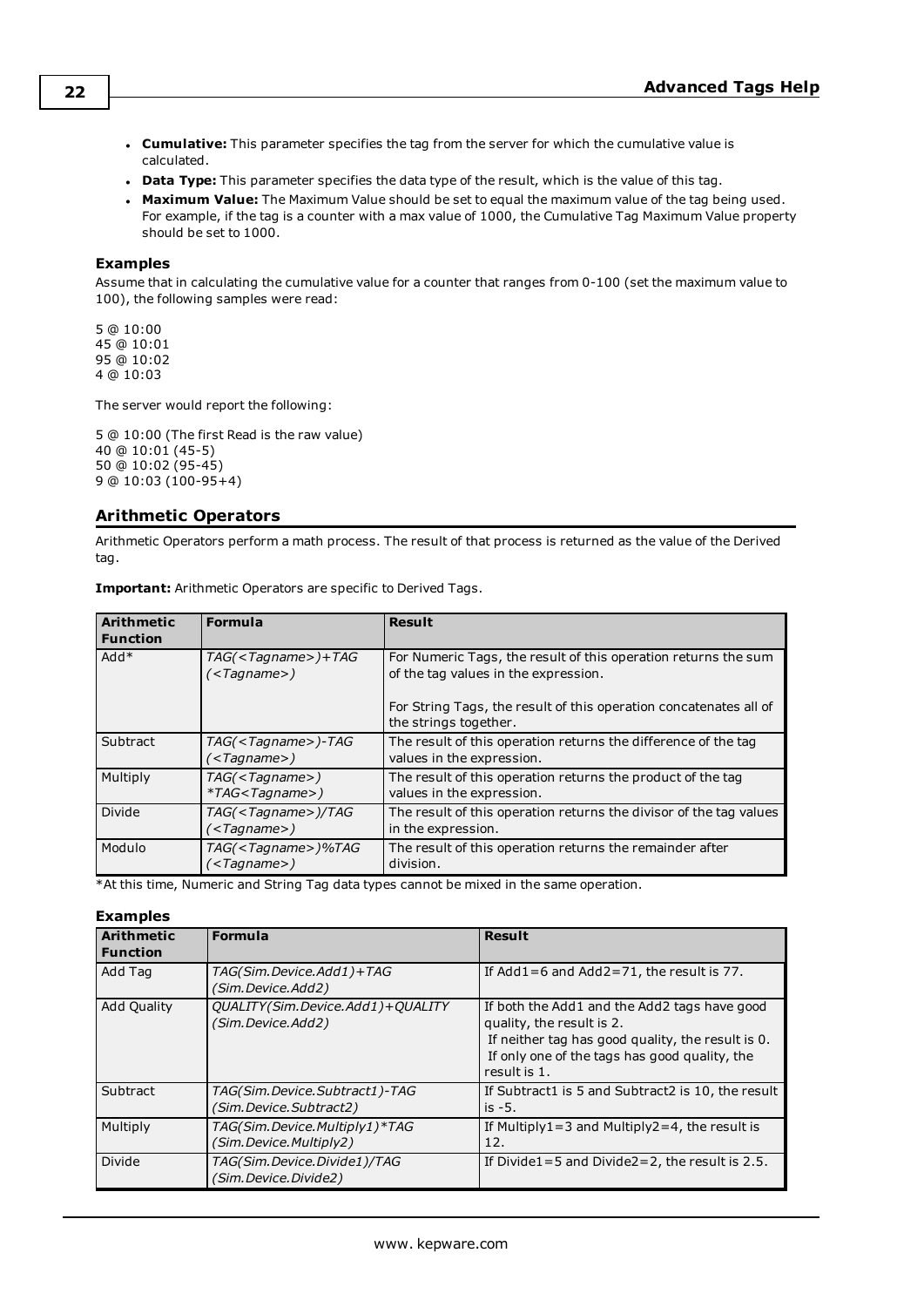| <b>Arithmetic</b><br><b>Function</b> | Formula                                       | Result                                        |
|--------------------------------------|-----------------------------------------------|-----------------------------------------------|
| l Modulo                             | TAG(Sim.Device.Mod1)%TAG<br>(Sim.Device.Mod2) | If Mod $1=5$ and Mod $2=2$ , the result is 1. |

### **Additional Arithmetic Expression Examples Complex Math Polynomial**

*(TAG(Sim.Device.Polynomial-Coefficient1)\*(TAG(Sim.Device.Polynomial-X)\*TAG (Sim.Device.Polynomial-X)))*

+

*(TAG(Sim.Device.Polynomial-Coefficient2)\*TAG(Sim.Device.Polynomial-X))*

-

*TAG(Sim.Device.Polynomial-Coefficient3)*

For this example, assume the following:

Polynomial - Coefficient1 = 6 Polynomial - Coefficient2 = 10 Polynomial - Coefficient3 =  $4$ Polynomial - CoefficientX = 2

Plugging those values into the equation yields a result of 40.

<span id="page-22-0"></span> $(6*(2*2)) + (10*2) - 4 = 40$ 

### **Functions**

Functions are used to perform a specific calculation on a tag values or expressions. The result of that process is returned as the value of the Derived tag.

**Important:** All Functions are specific to Derived Tags.

| <b>Function</b>   | <b>Formula</b>                                                   | <b>Result</b>                                                                                                                |
|-------------------|------------------------------------------------------------------|------------------------------------------------------------------------------------------------------------------------------|
| Absolute<br>Value | ABS(TAG( <tagname>))</tagname>                                   | This function returns the absolute value of the tag value or<br>expression within the parenthesis.                           |
| Arc Cosine        | ACOS(TAG( <tagname>))</tagname>                                  | This function is the inverse of the Cosine function and returns the<br>result as a number with a value range of 0 to 180.    |
|                   |                                                                  | Input value range is $-1.0$ to $+1.0$ .                                                                                      |
| Arc Sine          | ASIN(TAG( <tagname>))</tagname>                                  | This function is the inverse of the Sine function and returns the<br>result as a number with a value range of -90.0 to 90.0. |
|                   |                                                                  | Input value range is -1.0 to 1.0.                                                                                            |
| Arc<br>Tangent    | ATAN(TAG( <i>Ta</i> gname))                                      | This function is the inverse Tangent function and returns the result<br>as a number with the range of -90.0 to 90.0.         |
|                   |                                                                  | There is no input range limit.                                                                                               |
| Cosine            | COS(TAG( <i>Ta</i> gname))                                       | This function calculates the Cosine of the tag value. The result is a<br>number with the range of -1.0 to 1.0.               |
|                   |                                                                  | Although there is no true input limit, the Sine input is an angle.<br>The assumed range is 0.0 to 360.0 or -180.0 to 180.0.  |
| Power             | POW(TAG<br>( <tagname>),TAG<br/>(<tagname>))</tagname></tagname> | This function calculates the result as the base raised to the<br>exponent.                                                   |
|                   | POW(Base, Exponent)                                              |                                                                                                                              |
| Sine              | SIM(TAG( <i>Ta</i> gname))                                       | This function calculates the Sine of tag value. The result is a<br>number with the range of -1.0 to 1.0.                     |

**23**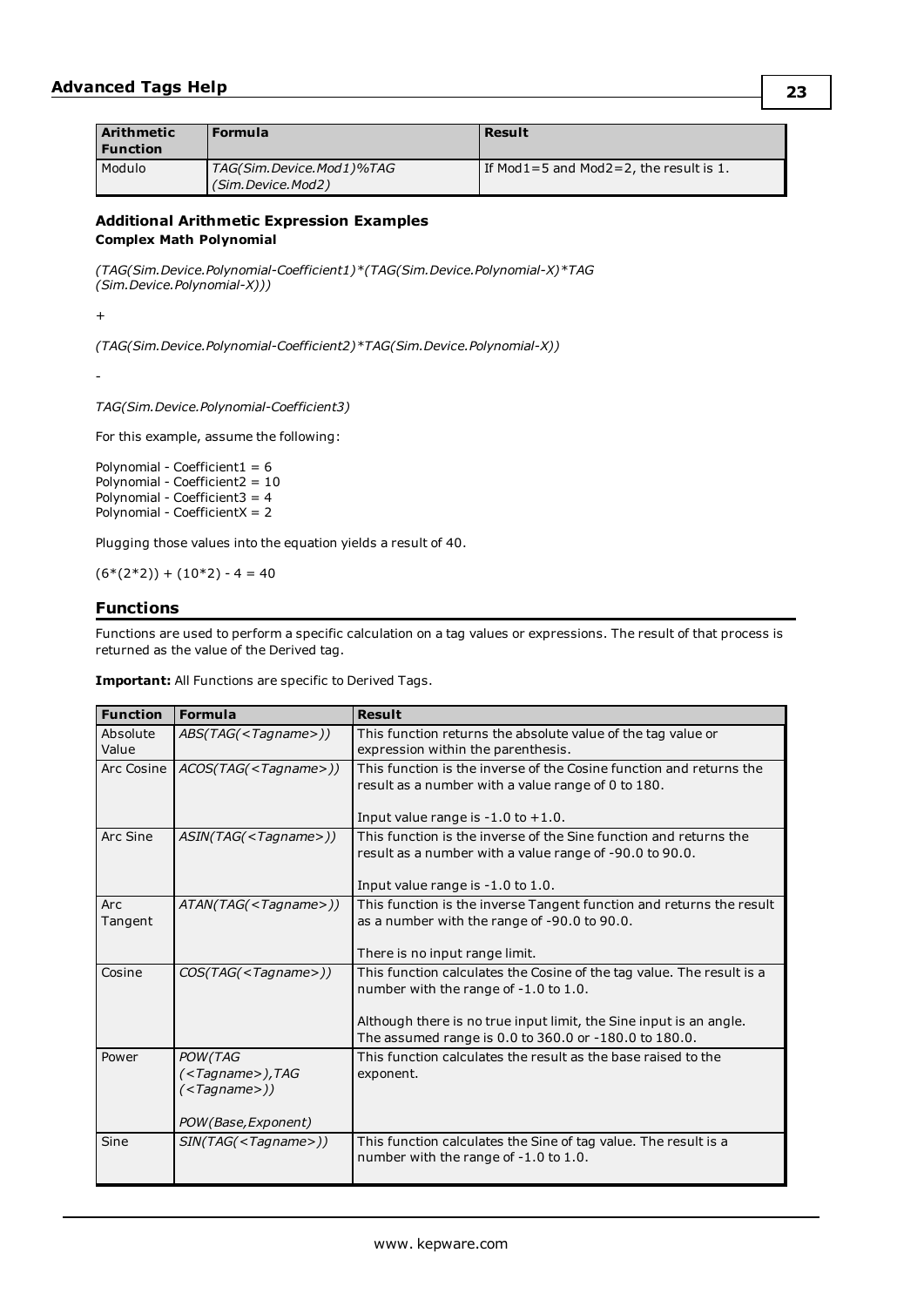|                             | Although there is no true input limit, the Sine input is an angle.<br>The assumed range is 0.0 to 360.0 or -180.0 to 180.0.                                                      |
|-----------------------------|----------------------------------------------------------------------------------------------------------------------------------------------------------------------------------|
| SORT(TAG( <i>Ta</i> gname)) | This function returns the Square Root of the tag value as the result.                                                                                                            |
| $TAN(TAG(Tagname)))$        | This function calculates the Tangent of the tag value and outputs a<br>number ranging from negative to positive infinity.<br>The input range is any derivative of -90.0 to 90.0. |
|                             |                                                                                                                                                                                  |

### **Examples**

| <b>Function</b>   | <b>Formula</b>                                               | <b>Result</b>                                                                                                              |
|-------------------|--------------------------------------------------------------|----------------------------------------------------------------------------------------------------------------------------|
| Absolute<br>Value | ABS(TAG(Sim.Device.Abs1))                                    | If $Abs1 = -57$ , the result is 57.                                                                                        |
|                   | ABS(TAG(Sim.Device.Subtract1)-<br>TAG(Sim.Device.Subtract2)) | If Subtract1 is 5 and Subtract2 is 10, the result of the math<br>is -5 and the result of the Absolute value function is 5. |
| Arc Cosine        | ACOS(TAG(Sim.Device.ACos1))                                  | If $ACos1 = -0.5$ , the result is 120.                                                                                     |
| Arc Sine          | ASIN(TAG(Sim.Device.ASin1))                                  | If Asin1=.707107, the result is $45.$                                                                                      |
|                   |                                                              | If it is -. 707107, the result is -45.                                                                                     |
| Arc<br>Tangent    | ATAN(TAG(Sim.Device.ATan1))                                  | If ATan1= $-1.5$ , the result is $-56.3099$ .                                                                              |
| Cosine            | COS(TAG(Sim.Device.Cos1))                                    | If $Cos1 = 180$ , the result is -1.                                                                                        |
| Power             | POW (TAG(Sim.Device.Pow1), TAG<br>(Sim.Device.Pow2))         | If Pow1 is 9 and POW2 is 3, the result is 729.                                                                             |
| Sine              | SIN(TAG(Sim.Device.Sin1))                                    | If $Sin1 = 270$ the result is $-1.0$ , if it is 90 the result is 1.0.                                                      |
| Square<br>Root    | SORT(TAG(Sim.Device.Sqrt1))                                  | If Sqrt1=225, the result is $15$ .                                                                                         |
| Tangent           | TAN(TAG(Sim.Device.Tan1))                                    | If Tan1 is 22.5, the result is 0.414214.                                                                                   |

### <span id="page-23-0"></span>**Logic Tags**

Logic tags are used to evaluate an expression to be either True or False and return that result as the value of the tag. All Logic Derived tags are Boolean data type. A Boolean True can be a 1 or -1 depending on the client application; a Boolean False is 0.

| <b>Important:</b> All Logic Tags are specific to Derived Tags. |  |  |  |  |  |
|----------------------------------------------------------------|--|--|--|--|--|
|----------------------------------------------------------------|--|--|--|--|--|

| Logic<br><b>Function</b> | <b>Formula</b>                                                     | <b>Result</b>                                                                                                                                     |
|--------------------------|--------------------------------------------------------------------|---------------------------------------------------------------------------------------------------------------------------------------------------|
| And                      | TAG( <tagname>)AND<br/><math>TAG(&lt;</math>Tagname&gt;)</tagname> | This function returns True if each of the expressions evaluate to True. If<br>any expression returns False, the function returns False.           |
| Equal To                 | $TAG(<$ Tagname>)<br>$=$ = TAG( < Tagname > )                      | This function compares the results of each expression and returns True<br>if they are the same, False if they are not the same.                   |
| Greater<br>l Than        | $TAG(<$ Tagname>)<br>>TAG( <tagname>)</tagname>                    | This function compares the results of each expression and returns True<br>if the first is greater than the other; otherwise it returns False.     |
| Less Than                | $TAG(<$ Tagname>)<br>$\langle TAG(Taqname)\rangle$                 | This function compares the results of each expression and returns True<br>if the first is less than the other; otherwise it returns False.        |
| Not                      | <b>NOT(TAG</b><br>( <tagname>))</tagname>                          | This function returns True if the expression evaluates to 0 and False if<br>the expression result is greater than 0.                              |
| l Or                     | $TAG(<$ Tagname>)OR<br>$TAG(<$ Tagname>)                           | This function returns True if any of the expressions evaluate to greater<br>than 0. If all expressions evaluate to 0, the function returns False. |

### **Examples**

| Logic<br><b>Function</b> | <b>Formula</b>                                  | Result                                                                                                |
|--------------------------|-------------------------------------------------|-------------------------------------------------------------------------------------------------------|
| And<br>Values            | TAG(Sim.Device.And1)AND<br>TAG(Sim.Device.And2) | If And $1=0$ and And $2=97$ , the result is False. If And $1=1$ and<br>$And2=1$ , the result is True. |
| And                      | QUALITY (Sim. Device. And 1)                    | If both the And1 and the And2 tags have good guality, the result                                      |

**24**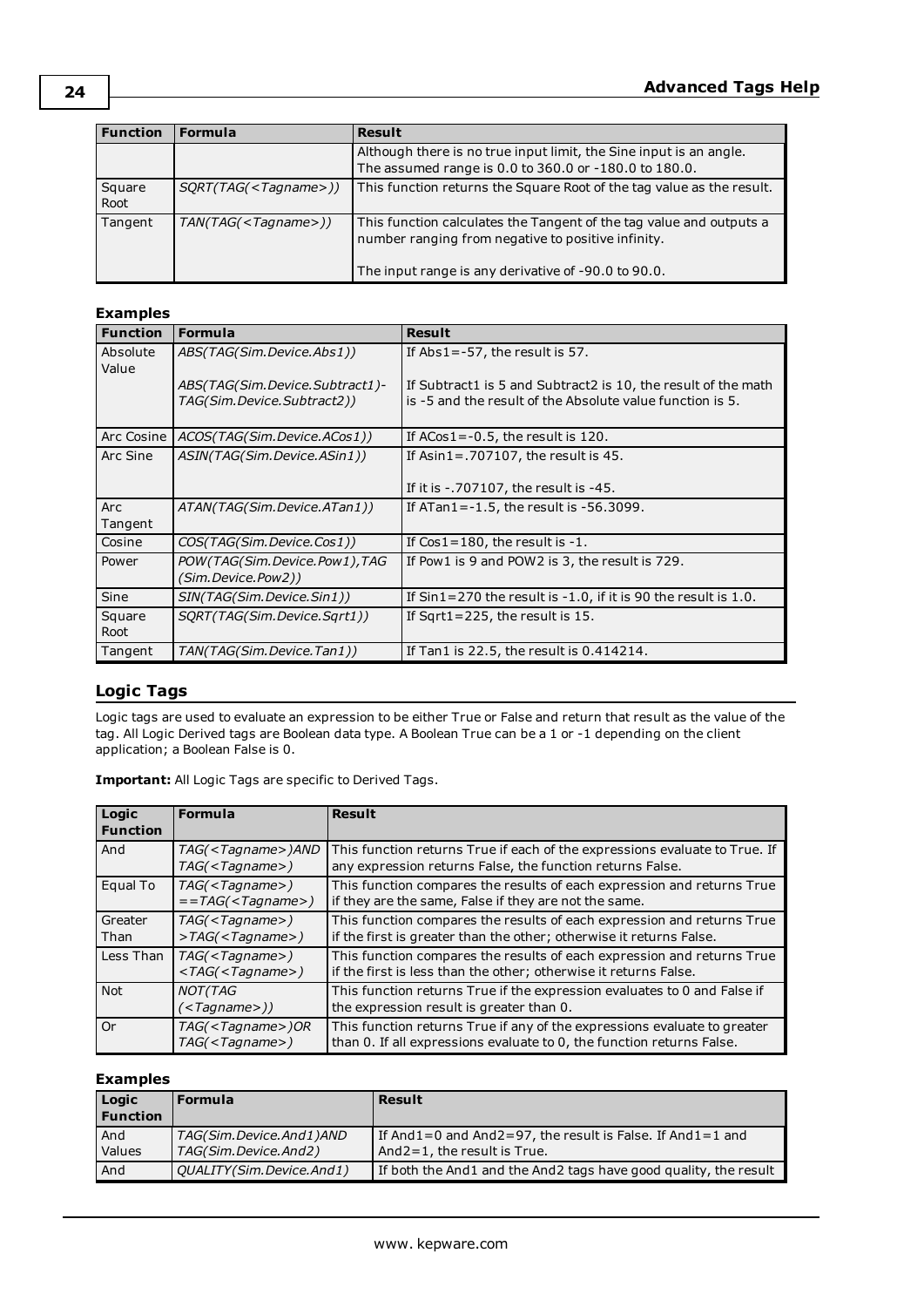# **Advanced Tags Help**

| Logic<br><b>Function</b> | <b>Formula</b>                                                                                                                                                                             | <b>Result</b>                                                                                     |
|--------------------------|--------------------------------------------------------------------------------------------------------------------------------------------------------------------------------------------|---------------------------------------------------------------------------------------------------|
| Qualities                | <b>AND QUALITY</b><br>(Sim.Device.And2)                                                                                                                                                    | is True. If either of the And1 or the And2 tags do not have good<br>quality, the result is False. |
| Equal To                 | TAG(Sim.Device.EqualTo1)<br>$=$ = TAG(Sim. Device. Equal To2)                                                                                                                              | If EqualTo1=Test and EqualTo2=Test, the result is True.                                           |
| Greater<br>Than          | TAG<br>(Sim. Device. Greater Than 1)<br>>TAG<br>(Sim. Device. Greater Than 2)                                                                                                              | If Greater Than $1 = 16$ and Greater Than $2 = 17$ , the result is False.                         |
| Less Than                | TAG(Sim.Device.LessThan1)<br><tag(sim.device.lessthan2)< td=""><td>If Lessthan <math>1 = 20</math> and Less Than <math>2 = 41</math> the result is True.</td></tag(sim.device.lessthan2)<> | If Lessthan $1 = 20$ and Less Than $2 = 41$ the result is True.                                   |
| <b>Not</b>               | NOT(TAG<br>(Sim. Device. Equal To1) = = TAG<br>(Sim. Device. Equal To 2))                                                                                                                  | If Equal To1 = Test and Equal To2 = Test, the result is False.                                    |
| 0r                       | TAG(Sim.Device.Or1)OR TAG<br>(Sim. Device. Or 2)                                                                                                                                           | If $Or1=0$ and $Or2=1$ the result is True. If $Or1=0$ and $OR2=0$ the<br>result is False.         |

### **Additional Logic Expression Examples**

| Logic<br><b>Function</b>       | Formula                                                                                                                   | <b>Result</b>                                                                                                                            |
|--------------------------------|---------------------------------------------------------------------------------------------------------------------------|------------------------------------------------------------------------------------------------------------------------------------------|
| Greater<br>Than or<br>Equal To | <b>TAG</b><br>(Sim. Device. Greater Than Or Less Than 1)<br>$>=TAG$<br>(Sim. Device. Greater Than Or Less Than 2)         | If GreaterThanOrLessThan1=17 and<br>GreaterThanOrLessThan2=17, the result is True. If<br>GreaterThanOrLessThan1=16, the result is False. |
| <b>IsTrue</b>                  | $TAG(Sim. Device. IsTrue1) = True$                                                                                        | If IsTrue=0 then the result is Result is False.                                                                                          |
| <b>IsFalse</b>                 | TAG(Sim.Device.IsFalse1) == FALSE                                                                                         | If IsFalse=1 then the result is False.                                                                                                   |
| Less Than<br>or Equal<br>To    | <b>TAG</b><br>(Sim. Device. Less Than Or Greater Than 1)<br>$\epsilon$ =TAG<br>(Sim. Device. Less Than Or Greater Than 2) | If LessThanOrGreaterThan1=0 and<br>LessThanOrGreaterThan2=1000 the result is True.                                                       |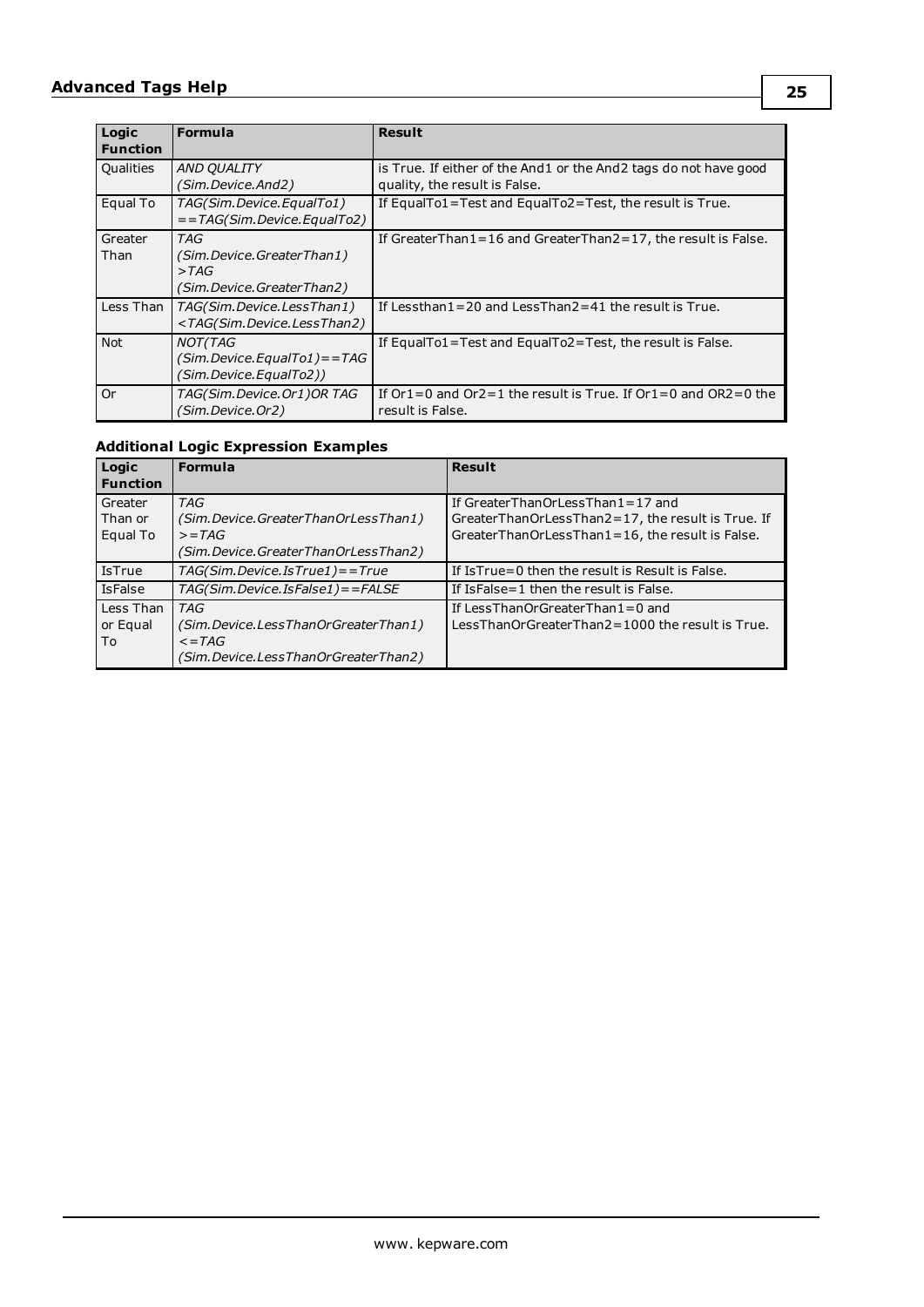### <span id="page-25-0"></span>**Error Message Descriptions**

The following error/warning messages may be generated. Click on the link for a description of the message.

**[Advanced](#page-25-1) Tag Messages CSV [Messages](#page-28-2) Derived [Expression](#page-32-3) Messages**

#### <span id="page-25-1"></span>**Advanced Tag Messages**

The following messages may be generated. Click on the link for a description of the message.

**[<Advanced](#page-25-2) tag name> is invalid. Verify the tag references valid server tags and does not contain any references to itself or to an [unsupported](#page-25-2) or array data type. <Tag name> has an invalid expression: [<expression](#page-25-3) error>. The complex tag already [references](#page-26-1) <tag name>. References to array tags with an [unsupported](#page-26-0) or array data type are not allowed <tag name>. The complex tag already [references](#page-26-1) <tag name> and will not be re-added. The input and output tags [cannot](#page-26-2) be the same. The tag must be [writeable.](#page-26-3) The trigger and output tags [cannot](#page-26-4) be the same. Unable to start complete tag <tag name> for element [<element>](#page-26-5) on tag <advanced tag name>. Unable to start complete tag <tag name> on tag [<advanced](#page-27-0) tag name>. Unable to start element tag <tag name> on tag [<advanced](#page-27-1) tag name>. Unable to start required tag reference [<reference>](#page-27-2) on tag <tag name>. Unable to start required tag reference <reference> in expression [<expression>.](#page-27-3) Unable to start trigger tag <tag name> for element [<element>](#page-28-0) on tag <advanced tag name>. Unable to start trigger tag <tag name> on tag [<advanced](#page-28-1) tag name>.** 

### <span id="page-25-2"></span>**<Advanced tag name> is invalid. Verify the tag references valid server tags and does not contain any references to itself or to an unsupported or array data type.**

**Error Type:**

Error

#### **Possible Cause:**

The tag does not exist in the project, is already referenced, or is an unsupported data type.

#### **Solutions:**

- 1. Add the tag to the project.
- 2. Reference the correct tag.
- 3. Choose a tag with a supported data type.

#### <span id="page-25-3"></span>**<Tag name> has an invalid expression: <expression error>.**

#### **Error Type:**

Warning

### **Possible Cause:**

The expression may contain an unknown tag, misspelled keyword, or syntax error.

### **Solution:**

- 1. Verify any tags in the expression exist and are valid. Correct as necessary.
- 2. Check the expression for misspelled keywords and syntax errors. Correct as necessary.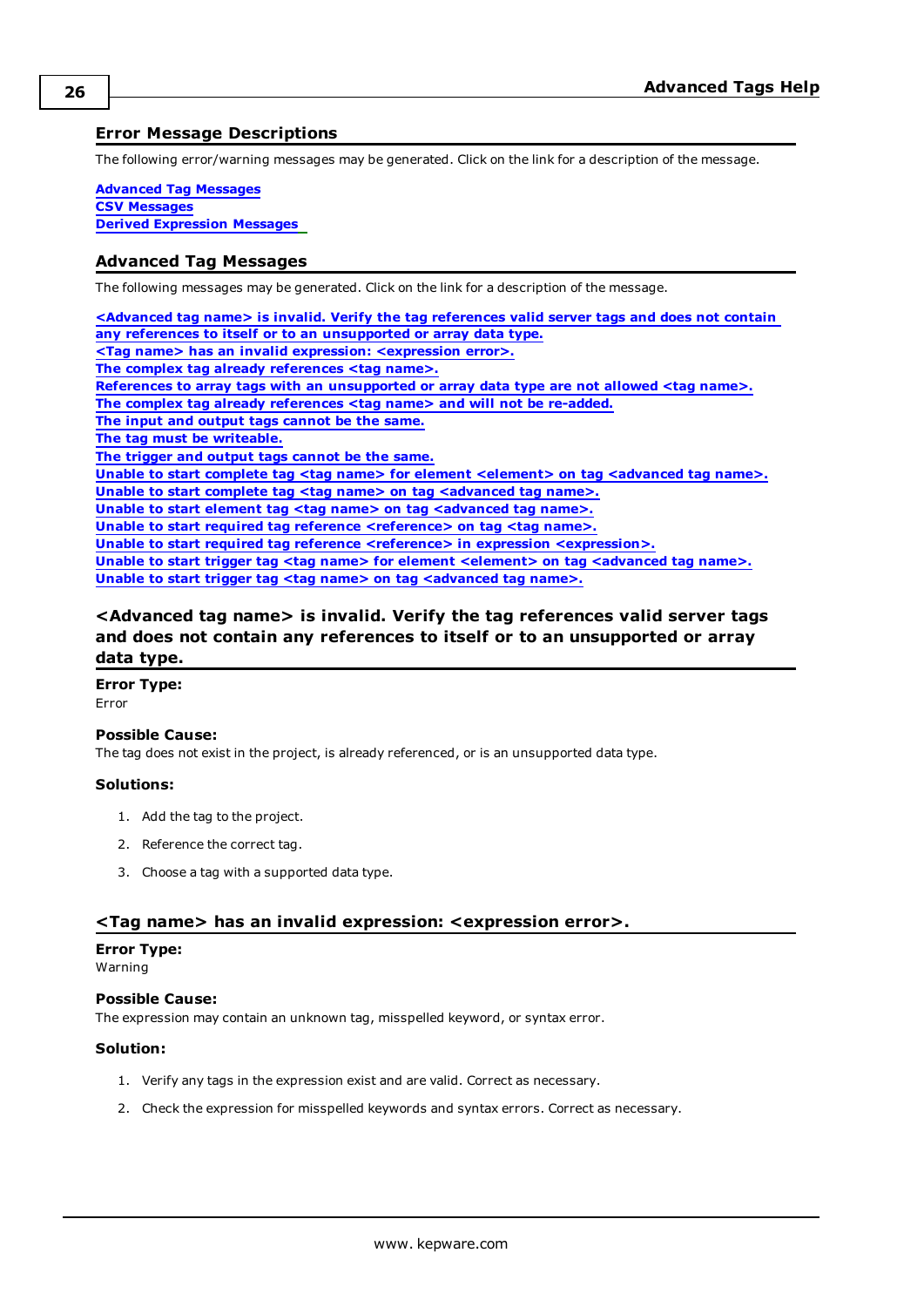### <span id="page-26-0"></span>**References to array tags with an unsupported or array data type are not allowed <tag name>.**

### **Error Type:**

Warning

### **Possible Cause:**

An attempt was made to reference a tag with an unsupported or array data type from an advanced tag.

#### **Solution:**

<span id="page-26-1"></span>Choose a tag is that is not an array and has a supported data type for the advanced tag type.

#### **The complex tag already references <tag name> and will not be re-added.**

#### **Error Type:**

Warning

#### **Possible Cause:**

An attempt was made to add a tag to the Complex Tag Element List where it was already referenced.

#### **Solution:**

<span id="page-26-2"></span>Choose a tag to reference that is not already being referenced.

### **The input and output tags cannot be the same.**

**Error Type:**

Warning

#### **Possible Cause:**

The input and output tags for a link tag are the same.

#### **Solution:**

<span id="page-26-3"></span>Do not use the same tag as both the input and output tag. This creates an invalid circular link.

#### **The tag must be writeable.**

#### **Error Type:**

Warning

#### **Possible Cause:**

- 1. The output tag for a link tag is not writeable.
- 2. The complete tag for a derived or complex tag is not writeable.

#### **Solution:**

Make sure that the tag is writeable. Links require writing to the output tag; derived and complex tags require writing to the complete tag.

#### <span id="page-26-4"></span>**The trigger and output tags cannot be the same.**

#### **Error Type:**

Warning

#### **Possible Cause:**

The trigger and output tags for a link tag are the same.

#### **Solution:**

<span id="page-26-5"></span>Do not use the same tag as both the trigger and output tag. This can create an invalid self-triggering link tag.

### **Unable to start complete tag <tag name> for element <element> on tag <advanced tag name>.**

**Error Type:**

Warning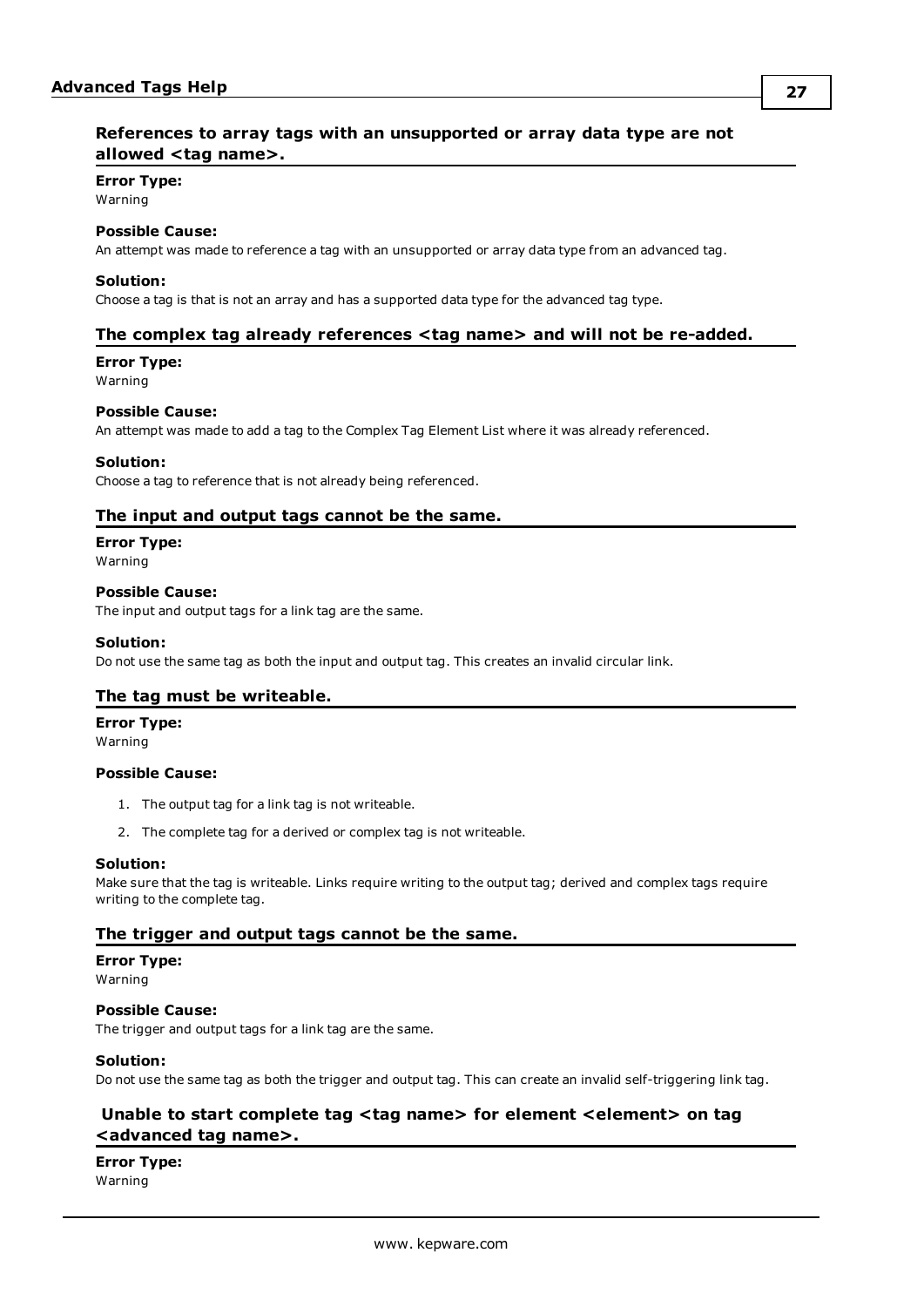#### **Possible Cause:**

The tag may reference another tag that may have been deleted or renamed.

#### **Solution:**

- 1. Add the tag back into the project.
- 2. Reference the correct tag.
- 3. Correct the tag name.

### <span id="page-27-0"></span>**Unable to start complete tag <tag name> on tag <advanced tag name>.**

#### **Error Type:**

Warning

#### **Possible Cause:**

The tag may reference another tag that may have been deleted or renamed.

#### **Solution:**

- 1. Add the tag back into the project.
- 2. Reference the correct tag.
- 3. Correct the tag name.

### <span id="page-27-1"></span>**Unable to start element tag <tag name> on tag <advanced tag name>.**

### **Error Type:**

Warning

#### **Possible Cause:**

The tag may reference another tag that may have been deleted or renamed.

#### **Solution:**

- 1. Add the tag back into the project.
- 2. Reference the correct tag.
- 3. Correct the tag name.

### <span id="page-27-2"></span>**Unable to start required tag reference <reference> on tag <tag name>.**

#### **Error Type:**

Warning

#### **Possible Cause:**

The tag may reference another tag that may have been deleted or renamed.

#### **Solution:**

- 1. Add the tag back into the project.
- 2. Reference the correct tag.
- 3. Correct the tag name.

### <span id="page-27-3"></span>**Unable to start required tag reference <reference> in expression <expression>.**

#### **Error Type:**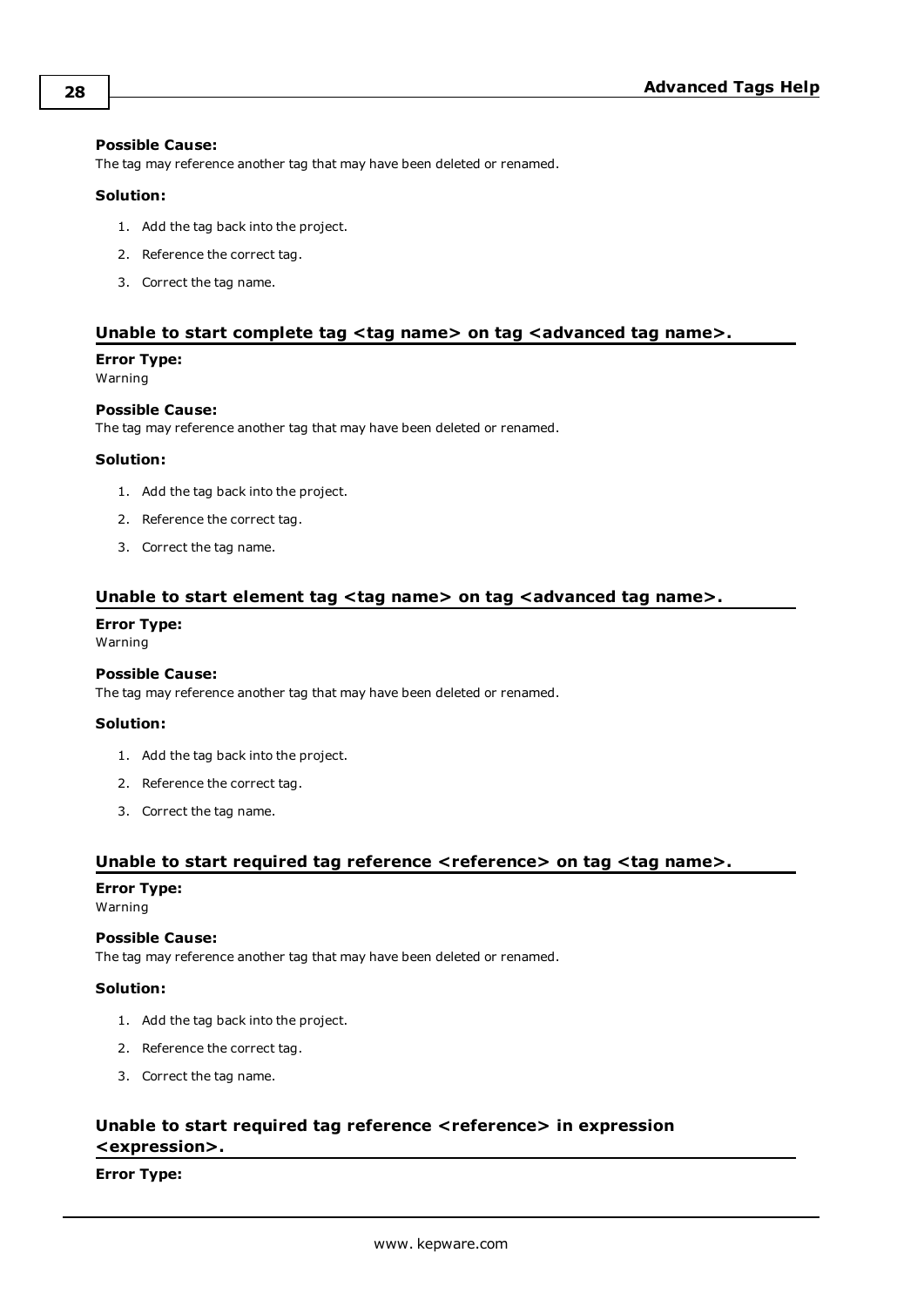Warning

#### **Possible Cause:**

The tag reference in the expression may not exist, has an invalid address, or has an unsupported data type.

#### **Solution:**

Verify the tag reference in the expression exists, has a valid address, and has a supported data type. Correct as necessary.

### <span id="page-28-0"></span>**Unable to start trigger tag <tag name> for element <element> on tag <advanced tag name>.**

# **Error Type:**

Warning

### **Possible Cause:**

The tag may reference another tag that may have been deleted or renamed.

#### **Solution:**

- 1. Add the tag back into the project.
- 2. Reference the correct tag.
- 3. Correct the tag name.

### <span id="page-28-1"></span>**Unable to start trigger tag <tag name> on tag <advanced tag name>.**

#### **Error Type:**

Warning

#### **Possible Cause:**

The tag may reference another tag that may have been deleted or renamed.

#### **Solution:**

- 1. Add the tag back into the project.
- 2. Reference the correct tag.
- 3. Correct the tag name.

#### <span id="page-28-2"></span>**CSV Messages**

The following messages may be generated. Click on the link for a description of the message.

**Error [importing](#page-29-0) CSV Complex Element record <record index>. Insert by <value> is invalid. Insert by set to ['Rate'.](#page-29-0) Error importing CSV Complex Element record <record index>. Update rate [<value><units>](#page-29-1) is out of range. Update rate has been set to [<value><units>.](#page-29-1) Error importing CSV tag <tag name>. Comparison [<comparison>](#page-29-2) is invalid. Comparison set to [Trigger](#page-29-2) Tag == Value.** Error [importing](#page-29-3) CSV tag <tag name>. Data type <data type> is not valid for the tag type. Data type **has been [changed](#page-29-3) to <data type>. Error [importing](#page-30-0) CSV tag <tag name>. Maximum value <max value> is out of range. Maximum value has been set to <max [value>.](#page-30-0) Error [importing](#page-30-1) CSV tag <tag name>. Run by <value> is invalid. Run by set to 'Rate'. Error importing CSV tag <tag name>. Run by rate [<value><units>](#page-30-2) is out of range. Run by rate has been set to [<value><units>.](#page-30-2) Error [importing](#page-31-1) CSV tag <tag name>. Link mode <link mode> is invalid. Link mode set to On Data [Change](#page-31-1) of Input Tag. Error [importing](#page-31-2) CSV tag <tag name>. Trigger type <trigger type> is invalid. Trigger type set to [Always.](#page-31-2)**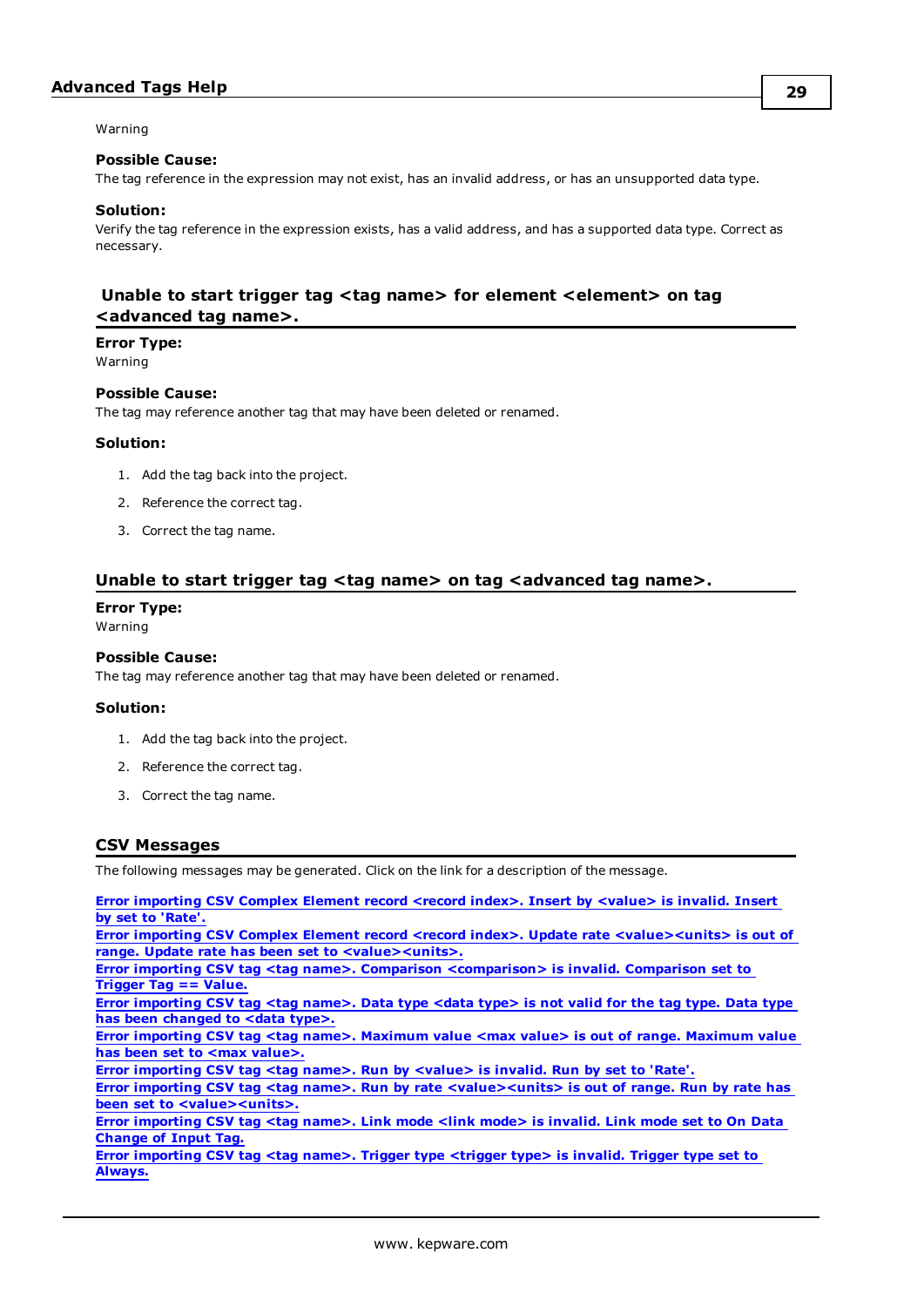**Error [importing](#page-31-0) CSV tag <tag name>. Trigger scan rate <value> <units> is out of range. Trigger scan rate has been set to <value> [<units>.](#page-31-0)**

**Error [importing](#page-32-0) CSV tag <tag name>. Link rate <value> <units> is out of range. Link rate has been set to <value> [<units>.](#page-32-0)**

**Error [importing](#page-31-3) CSV tag <tag name>. Update by <update rate> is invalid. Update by set to <update [rate>.](#page-31-3)**

**Error importing CSV tag <tag name>. Update rate [<value><units>](#page-32-1) is out of range. Update rate has been set to [<value><units>.](#page-32-1)**

<span id="page-29-0"></span>**Error [importing](#page-32-2) CSV tag data. No advanced tag records found in CSV file.**

### **Error importing CSV complex element record <record index>. Insert by <value> is invalid. Insert by set to 'Rate'.**

### **Error Type:**

Warning

#### **Possible Cause:**

The insert by action is invalid.

#### **Solution:**

<span id="page-29-1"></span>Change the insert by action to one that is valid (such as Rate or Trigger).

### **Error importing CSV complex element record <record index>. Update rate <value><units> is out of range. Update rate has been set to <value><units>**

#### **Error Type:**

Warning

#### **Possible Cause:**

The complex tag element's update rate is out of range. The provided record index is the position of the complex tag element record in the complex tag elements section of the CSV file.

#### **Solution:**

Change the update rate to one within the valid range.

#### **Note:**

<span id="page-29-2"></span>The valid range is 10 milliseconds to 49 days.

### **Error importing CSV tag <tag name>. Comparison <comparison> is invalid. Comparison set to Trigger Tag == Value.**

### **Error Type:**

Warning

### **Possible Cause:**

The comparison is invalid.

#### **Solutions:**

- 1. In the user interface, change the comparison to one that is valid.
- 2. Export the tag to a CSV file and change the comparison to one that is valid, then re-import the CSV file.

#### **Note:**

Valid comparisons are as follows: Trigger Tag == value, Trigger Tag != value, Trigger Tag > value, Trigger Tag >= value, Trigger Tag < value, and Trigger Tag <= value.

### <span id="page-29-3"></span>**Error importing CSV tag <tag name>. Data type <data type> is not valid for the tag type. Data type has been changed to <data type>.**

**Error Type:** Warning

#### **Possible Cause:**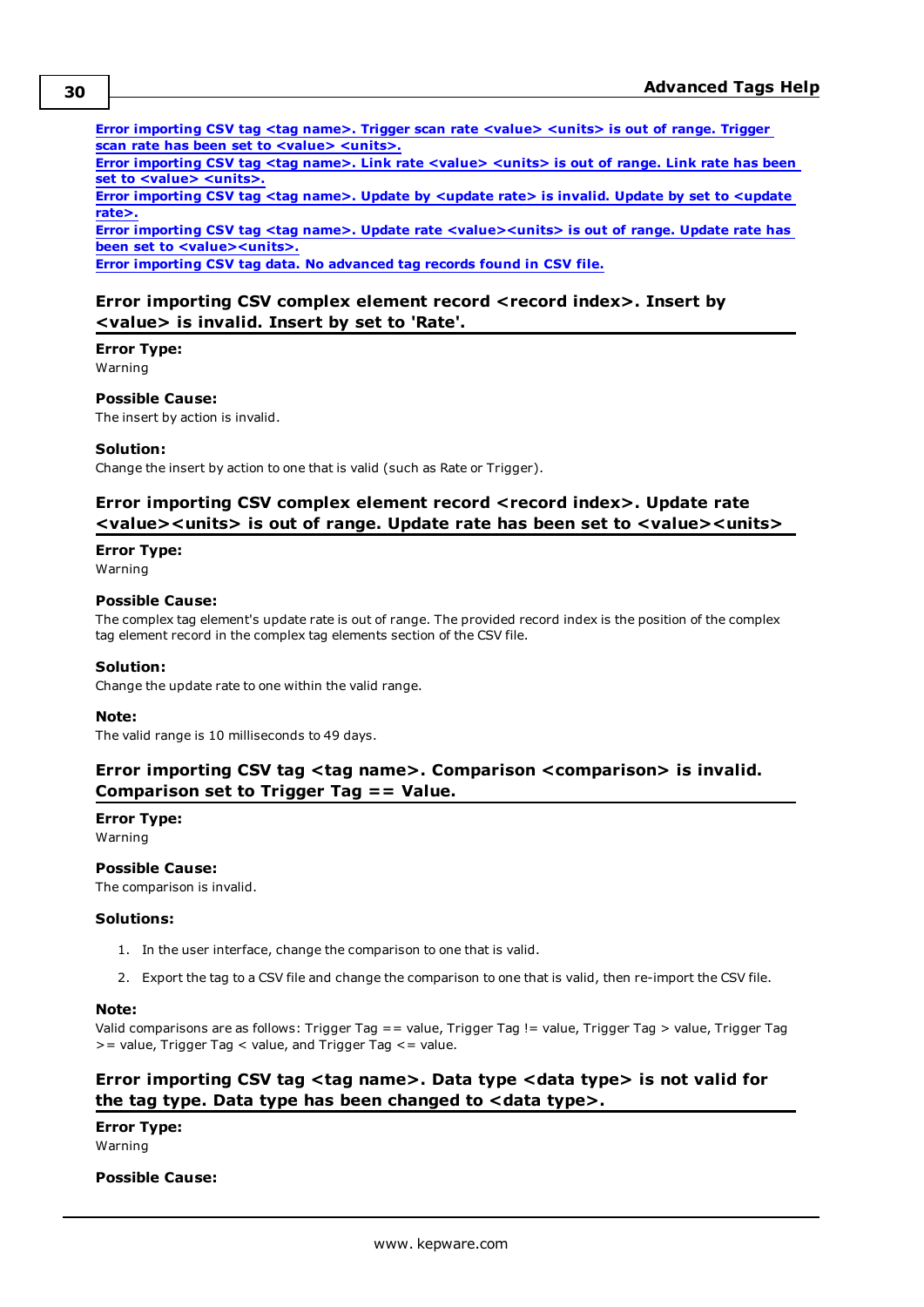The tag's data type in the CSV file is not valid.

#### **Solution:**

<span id="page-30-0"></span>Change the tag's data type to one that is valid.

### **Error importing CSV tag <tag name>. Maximum value <max value> is out of range. Maximum value has been set to <max value>.**

#### **Error Type:**

Warning

#### **Possible Cause:**

The tag's maximum value is out of range.

#### **Solution:**

Change the tag's maximum value to one within the valid range.

#### **Note:**

<span id="page-30-1"></span>The valid range is the range that can be represented by the tag's data type.

### **Error importing CSV tag <tag name>. Run by <value> is invalid. Run by set to 'Rate'.**

#### **Error Type:** Warning

### **Possible Cause:**

The run by action is invalid.

#### **Solution:**

<span id="page-30-2"></span>Change the run by action to one that is valid (such as Rate or Trigger).

### **Error importing CSV tag <tag name>. Run by rate <value><units> is out of range. Run by rate has been set to <value><units>.**

#### **Error Type:**

Warning

#### **Possible Cause:**

The tag's run by rate is out of range.

### **Solution:**

Change the tag's run by rate to one within the valid range.

#### **Note:**

<span id="page-30-3"></span>The valid range is 10 milliseconds to 49 days.

### **Error importing CSV tag <tag name>. Link mode <link mode> is invalid. Link mode set to On Data Change of Input Tag.**

#### **Error Type:**

Warning

**Possible Cause:** The link mode is invalid.

#### **Solutions:**

- 1. In the user interface, change the tag's link mode to a valid mode.
- 2. Export the tag to a CSV file and change the link mode to a valid mode, then re-import the CSV file.

#### **Note:**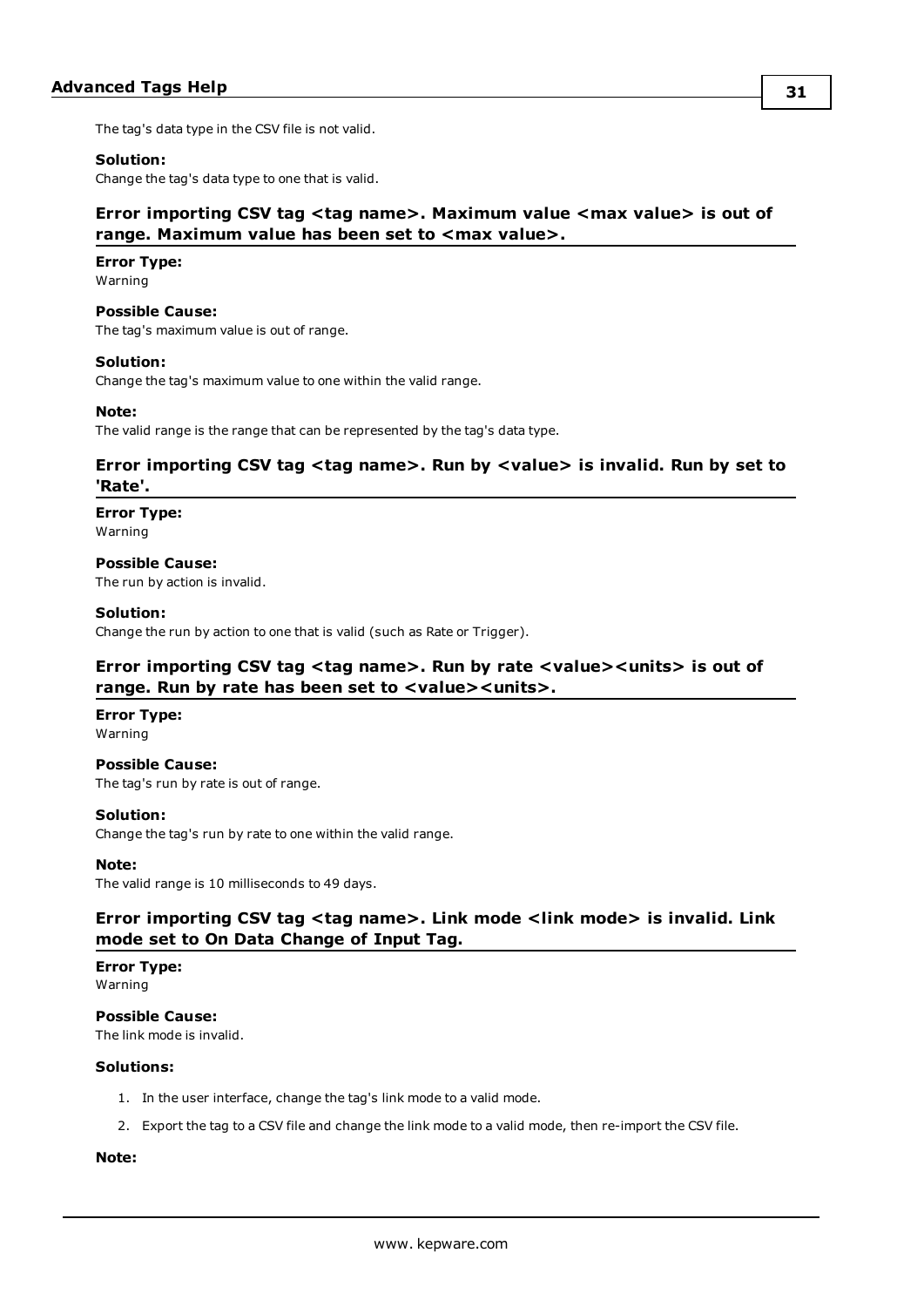The valid modes are On Data Change of Input Tag, On Data Change of Input Tag (Ignore Initial Update), and On Interval.

### <span id="page-31-0"></span>**Error importing CSV tag <tag name>. Trigger scan rate <value> <units> is out of range. Trigger scan rate has been set to <value> <units>.**

### **Error Type:**

Warning

#### **Possible Cause:**

The tag's trigger scan rate is out of range.

#### **Solutions:**

- 1. In the user interface, change the tag's trigger scan rate to a value within the valid range.
- 2. Export the tag to a CSV file and change the trigger scan rate to a valid value, then re-import the CSV file.

#### **Note:**

<span id="page-31-1"></span>The valid range is 50 milliseconds to 1800000 milliseconds.

### **Error importing CSV tag <tag name>. Link mode <link mode> is invalid. Link mode set to On Data Change of Input Tag.**

**Error Type:**

Warning

**Possible Cause:**

The link mode is invalid.

#### **Solutions:**

- 1. In the user interface, change the tag's link mode to a valid mode.
- 2. Export the tag to a CSV file and change the link mode to a valid mode, then re-import the CSV file.

#### **Note:**

The valid modes are On Data Change of Input Tag, On Data Change of Input Tag (Ignore Initial Update), and On Interval.

### <span id="page-31-2"></span>**Error importing CSV tag <tag name>. Trigger type <trigger type> is invalid. Trigger type set to Always.**

#### **Error Type:**

Warning

#### **Possible Cause:**

The trigger type is invalid.

#### **Solutions:**

- 1. In the user interface, change the tag's trigger type to a valid type .
- 2. Export the tag to a CSV file and change the trigger type to a valid type , then re-import the CSV file.

#### **Note:**

<span id="page-31-3"></span>The valid type are Always, While Trigger Comparison True, and On Trigger Comparison True.

### **Error importing CSV tag <tag name>. Update by <update rate> is invalid. Update by set to <update rate>.**

#### **Error Type:** Warning

#### **Possible Cause:**

The Update by rate is out of range.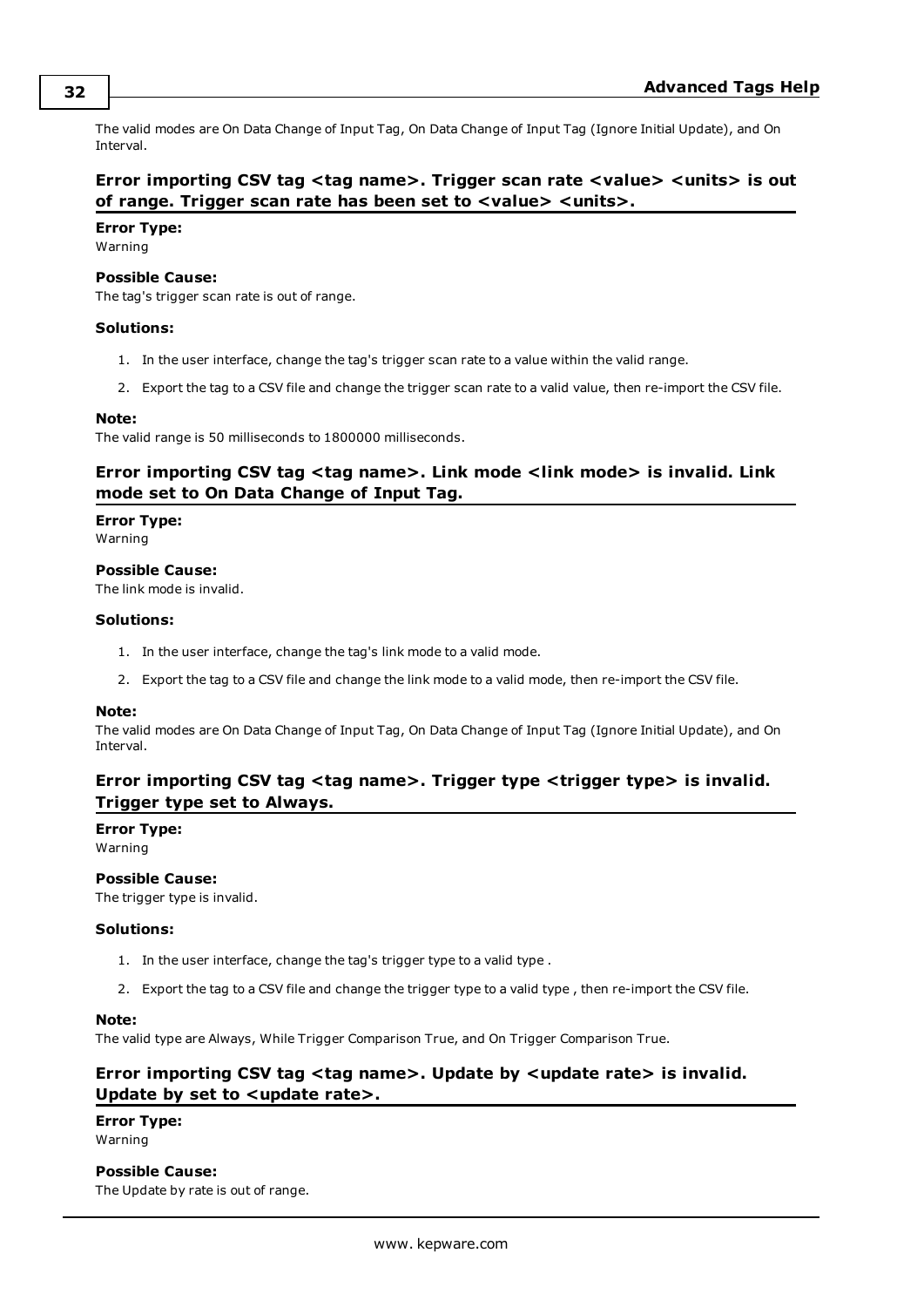#### **Solution:**

Change the Update by rate to one within the valid range.

#### **Note:**

<span id="page-32-0"></span>The valid range is 50 to 1800000000.

### **Error importing CSV tag <tag name>. Link rate <value> <units> is out of range. Link rate has been set to <value> <units>.**

### **Error Type:**

Warning

### **Possible Cause:**

The tag's link rate is out of range.

#### **Solutions:**

- 1. In the user interface, change the tag's link rate to a value within the valid range.
- 2. Export the tag to a CSV file and change the link rate to a valid value, then re-import the CSV file.

#### **Note:**

<span id="page-32-1"></span>The valid range is 50 milliseconds to 1800000 milliseconds.

### **Error importing CSV tag <tag name>. Update rate <value><units> is out of range. Update rate has been set to <value><units>.**

**Error Type:** Warning

#### **Possible Cause:**

The tag's update rate is out of range.

#### **Solution:**

Change to the tag's update rate to one within the valid range.

#### **Note:**

<span id="page-32-2"></span>The valid range is 10 milliseconds to 49 days.

#### **Error importing CSV tag data. No advanced tag records found in CSV file.**

# **Error Type:**

Warning

### **Possible Cause:**

The CSV file being imported does not contain any valid advanced tags records.

#### **Solution:**

Verify the CSV file's format and contents.

#### **See Also:**

<span id="page-32-3"></span>**Advanced Tags [CSV Import](#page-4-1) and Export**

#### **Derived Expression Messages**

The following messages may be generated. Click on the link for a description of the message.

| ", expected.                        |  |  |  |  |
|-------------------------------------|--|--|--|--|
| (expected.                          |  |  |  |  |
| ) expected.                         |  |  |  |  |
| <b>Expression modified.</b>         |  |  |  |  |
| <b>Numeric expression expected.</b> |  |  |  |  |
| Please enter an expression.         |  |  |  |  |
| <b>String tag expected.</b>         |  |  |  |  |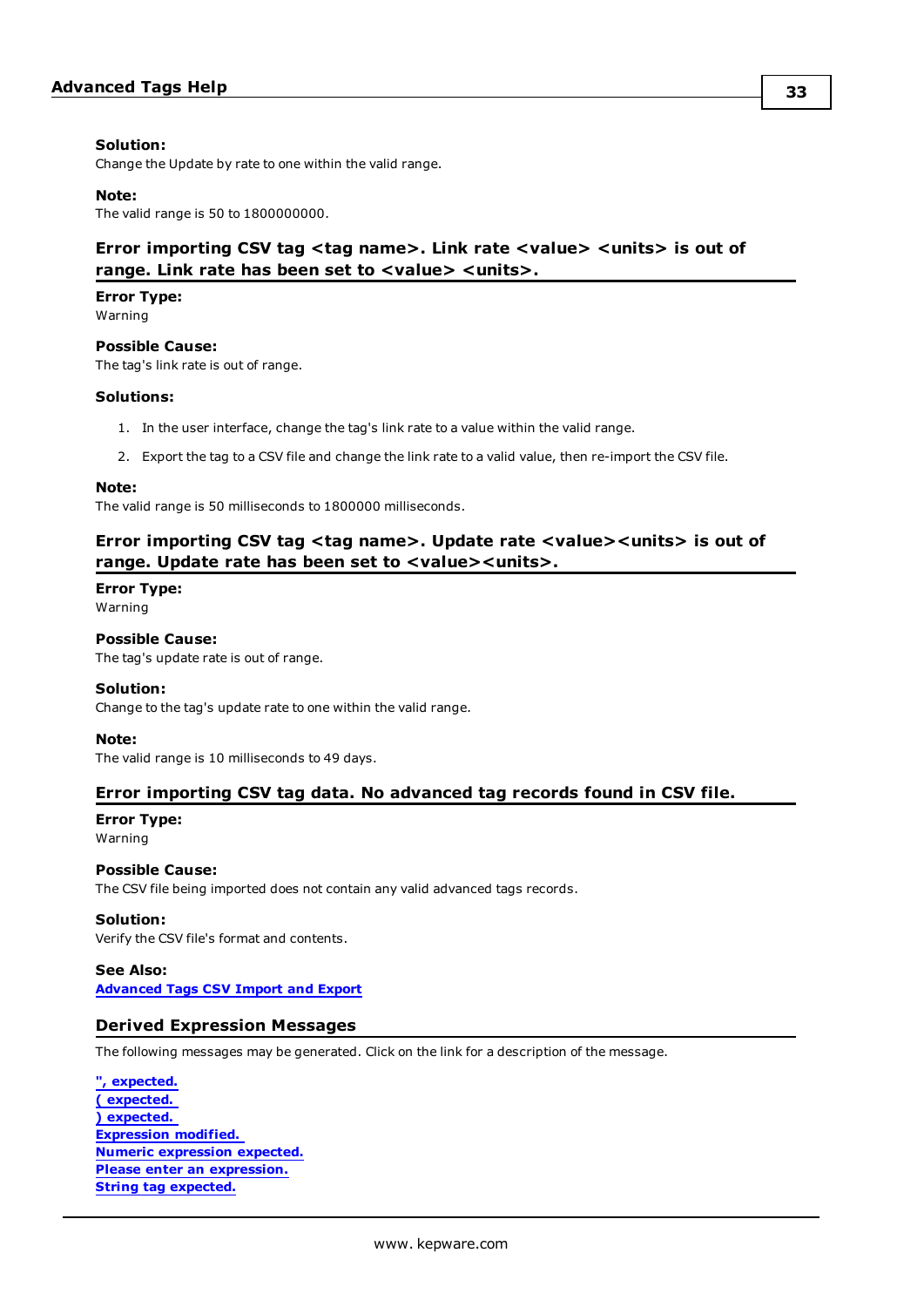**Syntax error: [<syntax](#page-34-3) string>. Unknown tag or [misspelled](#page-34-4) keyword: <tag name>. [Unrepresentable](#page-35-0) numeric constant: <tag name>. [Unterminated](#page-35-1) string.**

### <span id="page-33-0"></span>**", expected.**

# **Error Type:**

Warning

### **Possible Cause:**

A string was entered in an expression that is missing a double quote.

#### **Solution:**

- 1. Place a double quote at the beginning.
- 2. Terminate the string.

### <span id="page-33-1"></span>**( expected.**

## **Error Type:**

Warning

### **Possible Cause:**

- 1. A compound expression has been created that is missing an open parenthesis (to pair the close parenthesis).
- 2. An open and close parenthesis are next to each other without an operator between.

#### **Solution:**

- 1. Verify the expression and place the parentheses where they belong.
- 2. Place an operator between the parentheses.

### <span id="page-33-2"></span>**) expected.**

#### **Error Type:**

Warning

#### **Possible Cause:**

- 1. A compound expression has been created that is missing a close parenthesis (to pair the open parenthesis).
- 2. An open and close parenthesis are next to each other without an operator between.

### **Solution:**

- 1. Verify the expression and place the parentheses where they belong.
- 2. Place an operator between the parentheses.

### <span id="page-33-3"></span>**Expression modified.**

### **Error Type:**

Information

### **Possible Cause:**

The saved expression was modified.

### **Solution:**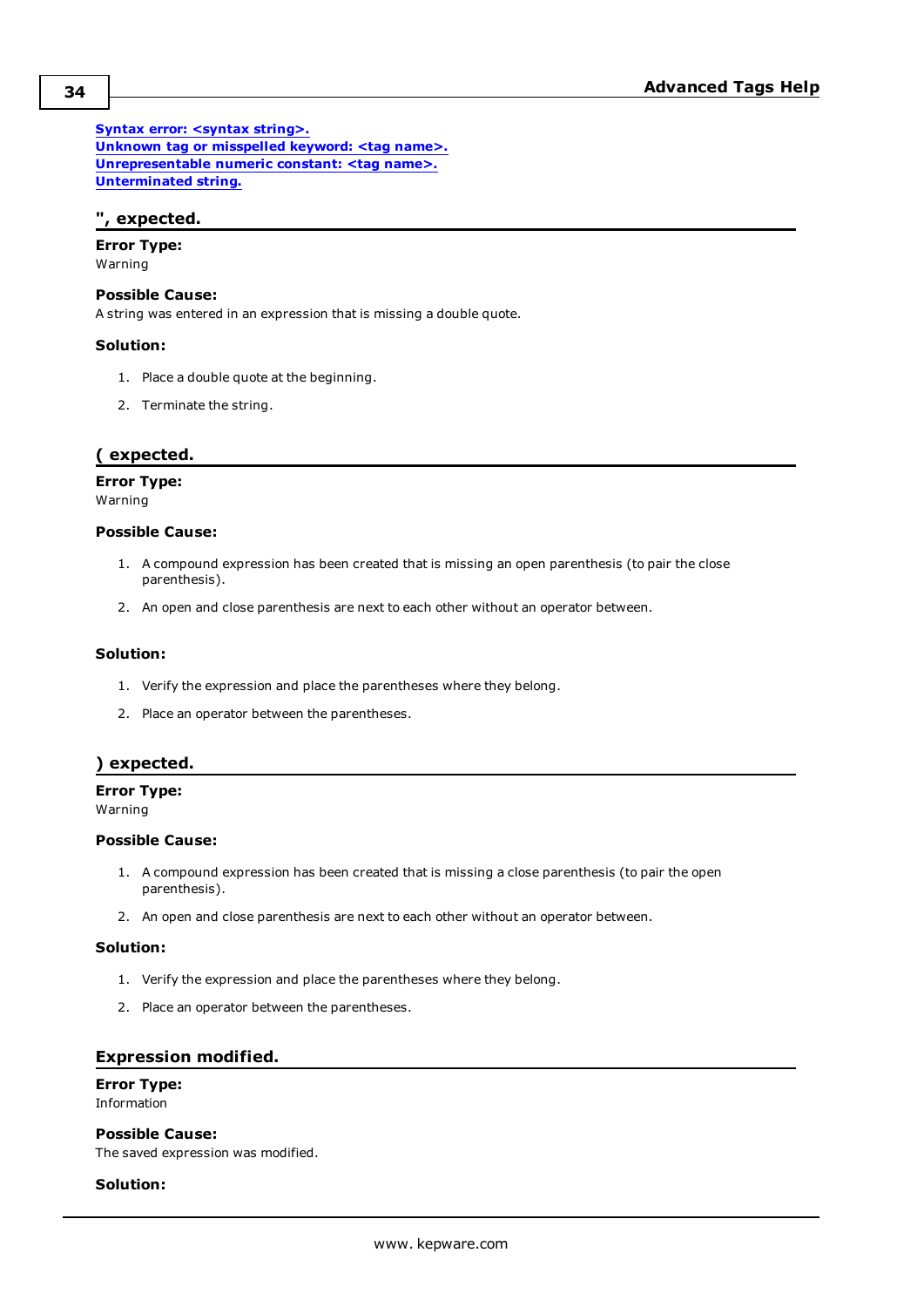<span id="page-34-0"></span>Accept the modification so that it is saved.

#### **Numeric expression expected.**

#### **Error Type:** Warning

#### **Possible Cause:**

A string expression was created for a numeric derived tag.

#### **Solution:**

<span id="page-34-1"></span>Create a numeric expression.

#### **Please enter an expression.**

#### **Error Type:** Warning

#### **Possible Cause:**

The expression string field was left blank.

#### **Solution:**

<span id="page-34-2"></span>Enter an expression.

#### **String tag expected.**

### **Error Type:**

Warning

#### **Possible Cause:**

- 1. An incorrect Math or Logic operator was used.
- 2. An attempt was made to create a string tag, and a non-string tag was referenced as part of the expression.

#### **Solution:**

- 1. Use the correct operator.
- 2. Use a string tag reference rather than a numeric tag reference.

#### <span id="page-34-3"></span>**Syntax error: <syntax string>.**

# **Error Type:**

Warning

### **Possible Cause:**

The expression failed a syntax check.

**Solution:**

<span id="page-34-4"></span>Verify the syntax, including the placement of all parentheses.

#### **Unknown tag or misspelled keyword: <tag name>.**

## **Error Type:**

Warning

#### **Possible Cause:**

- 1. A tag was referenced that does not exist in the server project.
- 2. A tag was referenced that has been deleted from the project.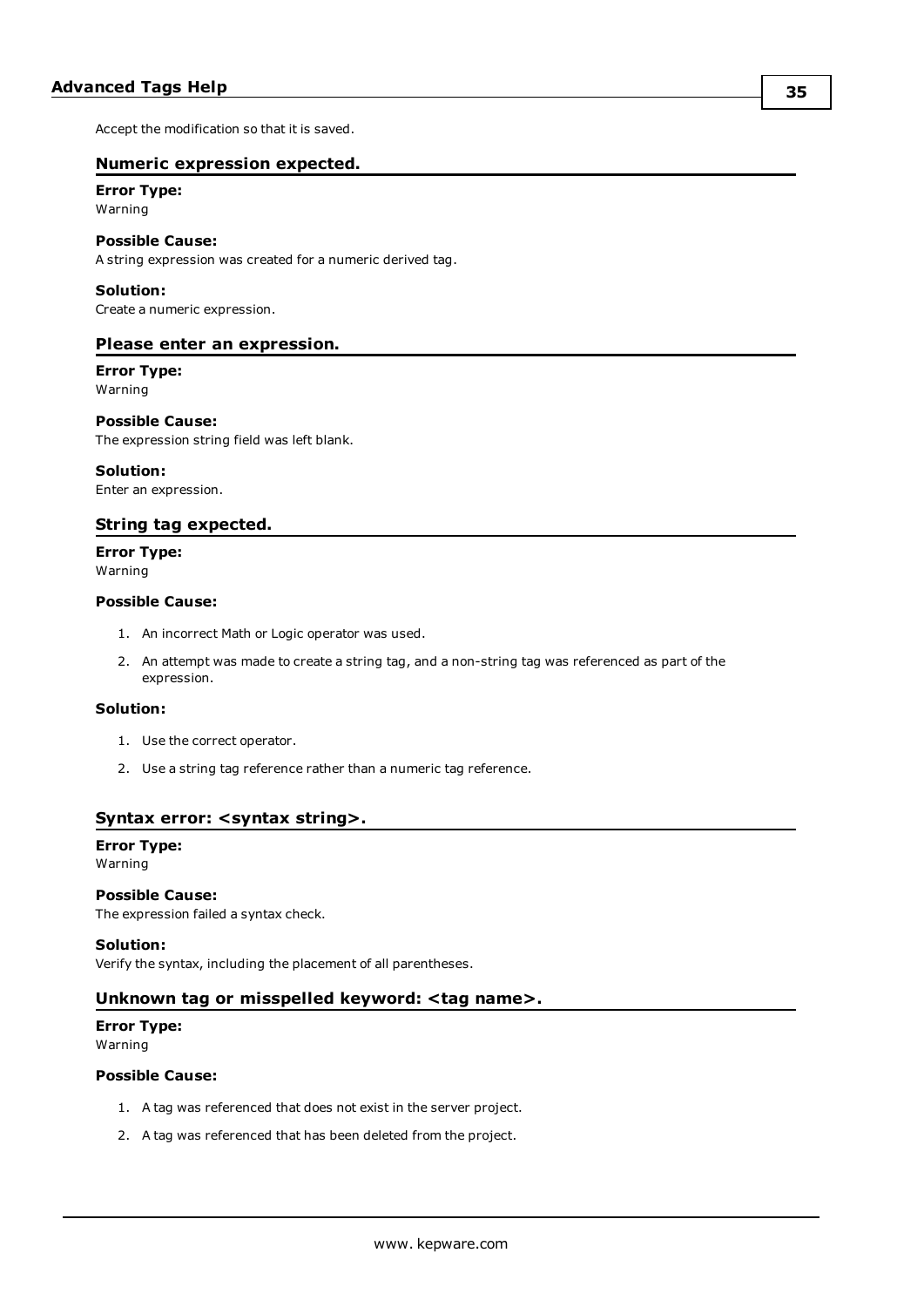- 3. A keyword was misspelled.
- 4. An invalid keyword was entered.

#### **Solution:**

- 1. Create the referenced tag.
- 2. Reference a tag that exists.
- 3. Enter the correctly spelled keyword.

#### **Note:**

<span id="page-35-0"></span>For the proper syntax, refer to the server's help documentation.

### **Unrepresentable numeric constant: <tag name>.**

### **Error Type:**

Warning

#### **Possible Cause:**

A constant was used in the expression that is either not numeric or cannot be converted to a numerical value.

#### **Solution:**

<span id="page-35-1"></span>Change or redefine the constant so that it can be used.

#### **Unterminated string.**

**Error Type:** Warning

### **Possible Cause:**

- 1. A string was entered with no termination.
- 2. A string tag was referenced with no termination point.

#### **Solution:**

- 1. Terminate string constants. To do so, enclose any strings in the expression with double quotes.
- 2. Use only terminated string tags.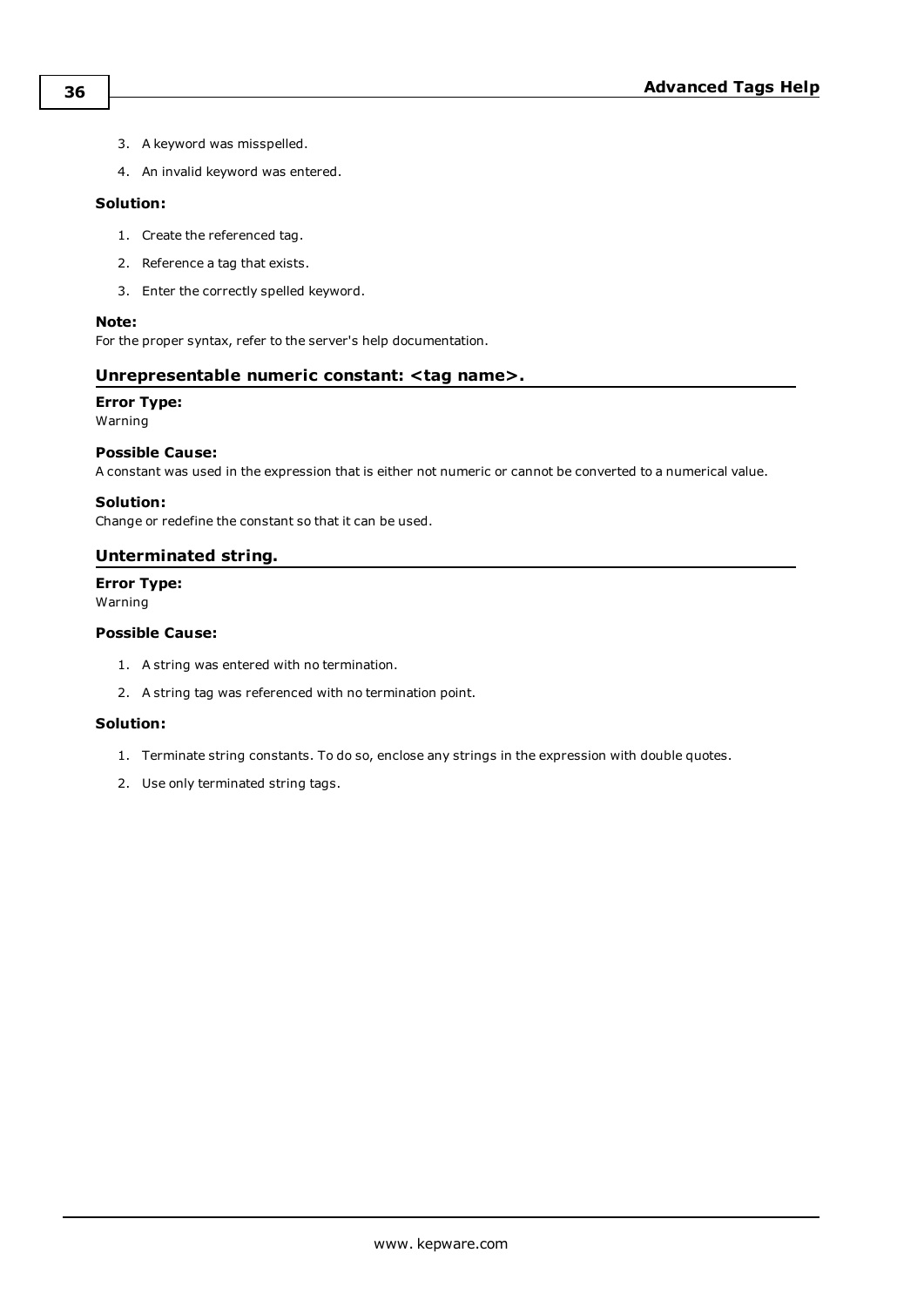# <span id="page-36-0"></span>**Index**

# **A**

Advanced Tag Error Messages [26](#page-25-1) Advanced Tag Groups [5](#page-4-0) Advanced tag is invalid. Verify the tag references valid server tags and does not contain any references to itself or to an unsupported or array data type. [26](#page-25-2) Advanced Tags Types [9](#page-8-0) Arithmetic Operators [22](#page-21-0) Average Tags [10](#page-9-0)

# **C**

Complex Tags [11](#page-10-0) CSV Error Messages [29](#page-28-2) CSV Import/Export [5](#page-4-1)

# **D**

Derived Expression Error Messages [33](#page-32-3) Derived Tags [13](#page-12-0)

# **E**

Error Descriptions [26](#page-25-0)

- Error importing CSV complex element record <record index>. Insert by <value> is invalid. Insert by set to 'Rate'. [30](#page-29-0)
- Error importing CSV complex element record <record index>. Update rate <value><units> is out of range. Update rate has been set to <value><units> [30](#page-29-1)
- Error importing CSV tag <tag name>. Comparison <comparison> is invalid. Comparison set to Trigger Tag == Value. [30](#page-29-2)
- Error importing CSV tag <tag name>. Data type <data type> is not valid for the tag type. Data type has been changed to <data type>. [30](#page-29-3)
- Error importing CSV tag <tag name>. Link mode <link mode> is invalid. Link mode set to On Data Change of Input Tag. [31-32](#page-30-3)
- Error importing CSV tag <tag name>. Link rate <value> <units> is out of range. Link rate has been set to <value> <units>. [33](#page-32-0)
- Error importing CSV tag <tag name>. Maximum value <max value> is out of range. Maximum value has been set to <max value>. [31](#page-30-0)

Error importing CSV tag <tag name>. Run by <value> is invalid. Run by set to 'Rate'. [31](#page-30-1)

- Error importing CSV tag <tag name>. Run by rate <value><units> is out of range. Run by rate has been set to <value><units>. [31](#page-30-2)
- Error importing CSV tag <tag name>. Trigger link mode <link mode> is invalid. Trigger link mode set to Always. [32](#page-31-2)
- Error importing CSV tag <tag name>. Trigger scan rate <value> <units> is out of range. Trigger scan rate has been set to <value> <units>. [32](#page-31-0)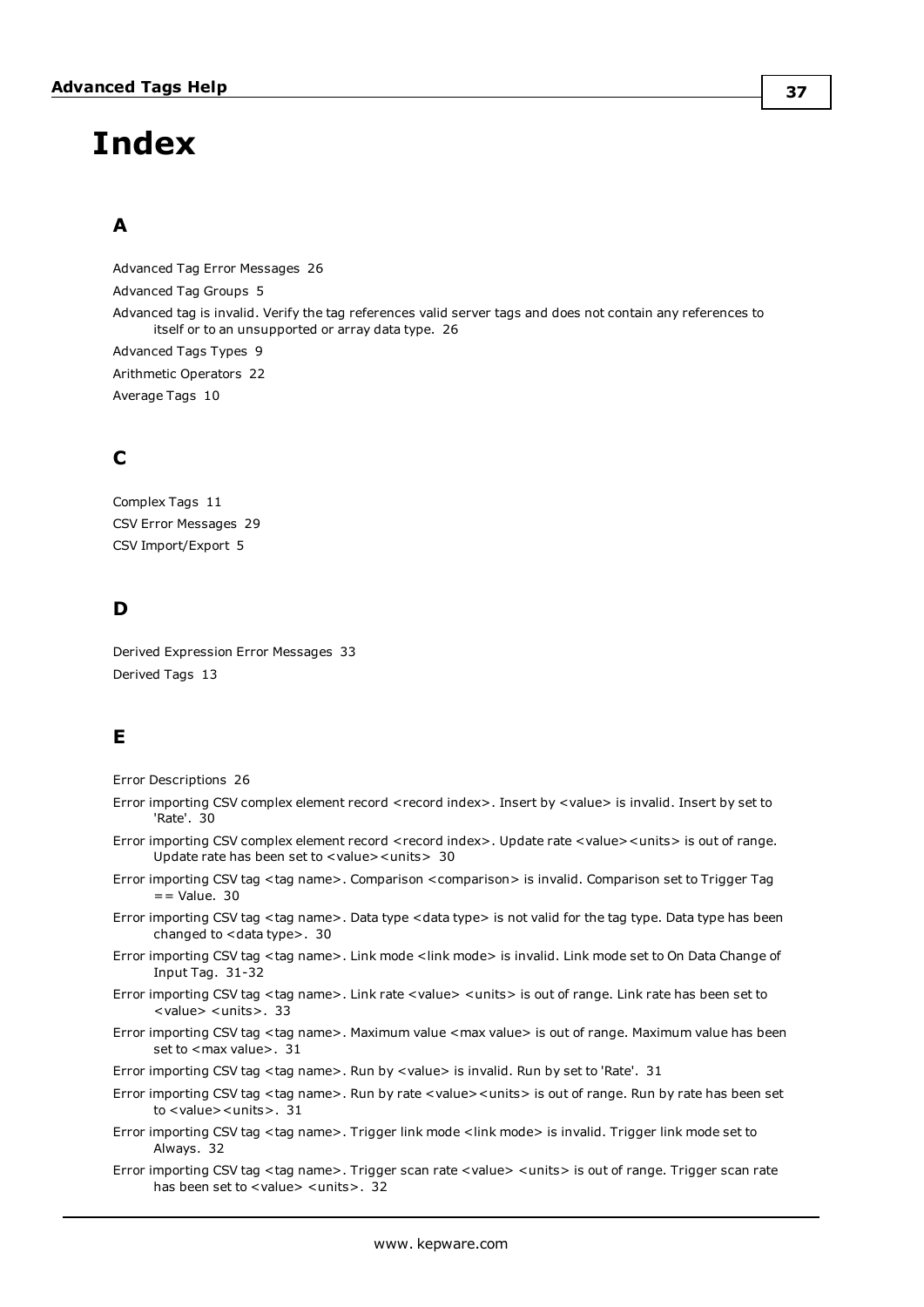Error importing CSV tag <tag name>. Update by <update rate> is invalid. Update by set to <update rate>. [32](#page-31-3) Error importing CSV tag <tag name>. Update rate <value><units> is out of range. Update rate has been set to <value><units>. [33](#page-32-1) Error importing CSV tag data. No advanced tag records found in CSV file. [33](#page-32-2) Expected (. [34](#page-33-1) Expected ) . [34](#page-33-2) Expected comma. [34](#page-33-0) Expression modified. [34](#page-33-3)

# **F**

Functions [23](#page-22-0)

# **H**

Help Contents [4](#page-3-0)

# **L**

Link Tags [15](#page-14-0) Logic Tags [24](#page-23-0)

# **M**

Maximum Tags [19](#page-18-0) Minimum Tags [20](#page-19-0)

# **N**

Numeric expression expected. [35](#page-34-0)

# **O**

Oracle Cumulative Tags [21](#page-20-0) Overview [4](#page-3-1)

# **P**

Please enter an expression. [35](#page-34-1) Plug-In Interface [4](#page-3-2)